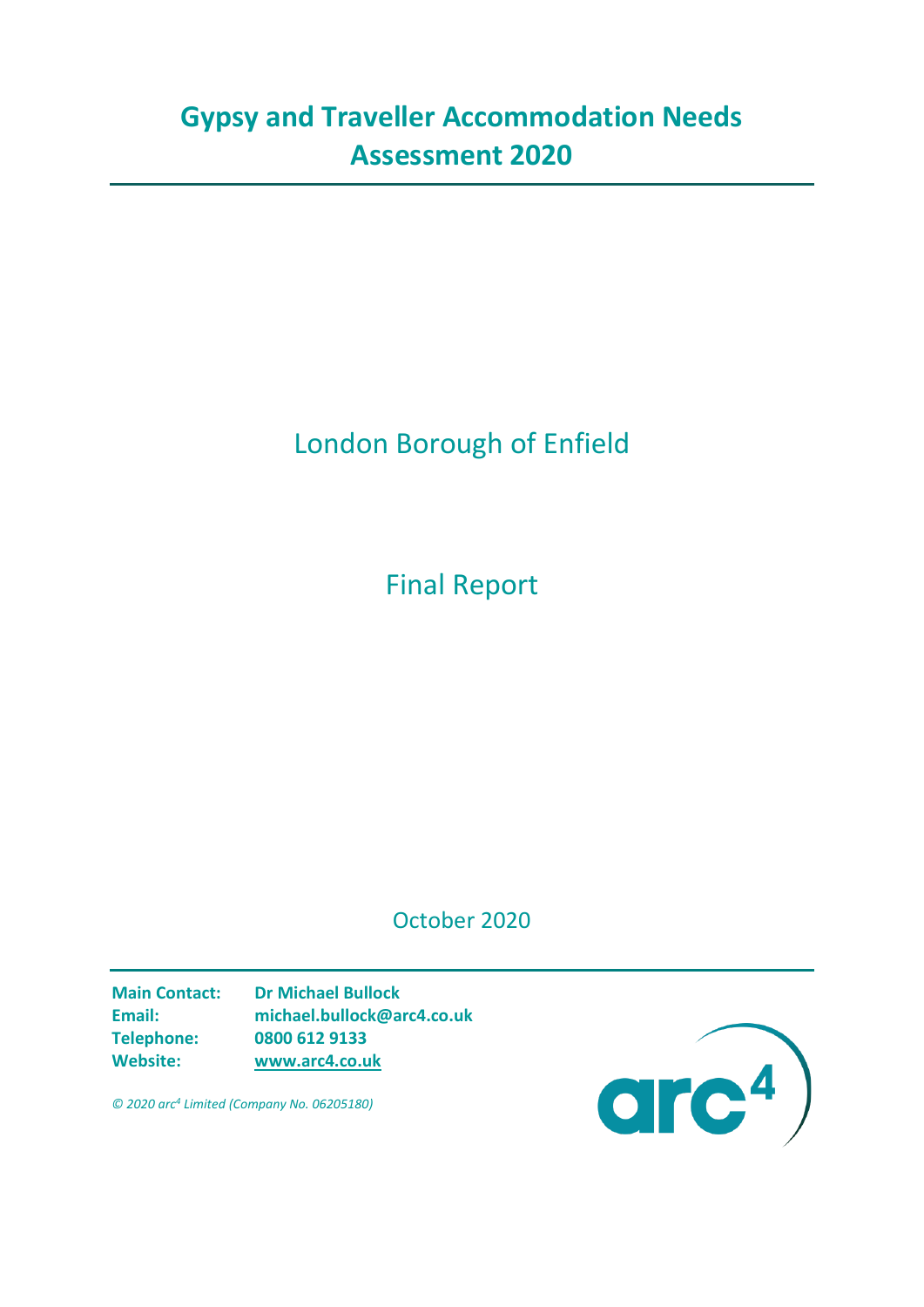#### **Caveats and notices regarding the preparation of this report:**

**Please note that in this report some of the tables include rounded figures. This can result in some column or row totals not adding up to 100 or to the anticipated row or column 'total' due to the use of rounded decimal figures. We include this description here as it covers all tables and associated textual commentary included. If tables or figures are to be used inhouse, then we recommend the addition of a similarly worded statement being included as a note to each table used.**

**Please note that within the report the preference of arc4 is to use upper case when referring to Gypsies, Travellers and Travelling Showpeople. Where material is directly quoted from sources, this may result in lower case lettering being presented in the report.**

**This report has been prepared during the UK COVID-19 lockdown and subsequent time of easing measures. While the full implications of this on the content of this report are not yet known, there may well be medium and long-term implications for government, mayoral and/or borough policies and the relative funding priorities as currently set out in this report.** 

**At the time of writing, the draft London Plan was available as an 'Intend to Publish' version which was submitted by the Greater London Authority to the Secretary of State for approval on 9 December 2019. On 13 March 2020, the Secretary of State issued a direction pursuant to s.337(6) of the Greater London Act 1999. The direction prevents publication of the London Plan until a range of matters are addressed to the satisfaction of the Secretary of State to achieve consistency with national policy. On 24 April 2020 the Mayor wrote to the Secretary of State seeking to resolve the issues that have been raised by the Secretary of State through discussion by their officials, so as to enable the London Plan to be adopted. It remains open to the Mayor -should he conclude that inadequate progress is being made with the Secretary of State - (i) to challenge the direction by bringing a claim for judicial review; or (ii) to abandon the plan.** 

**At the time of writing, national government also conducted an ongoing consultation on the Planning White Paper "Planning for the Future", published in August 2020, as well as a consultation on Changes to the current planning system (Consultation on changes to planning policy and regulations), also published in August 2020. The government also announced in the same month, that from 1 September 2020, extensive changes to the Use Class Order 1987 would come into effect. While it is evident that there will be significant implications for strategy and plan making in Enfield, many of these will be unclear until the government publishes further information after the conclusion of the current consultation periods, and until the Mayor has published his intentions for the future of the London Plan, in light of these recent proposals and changes.**

*This report takes into account the particular instructions and requirements of our client. It is not intended for and should not be relied upon by any third party and no responsibility is undertaken to any third party.*

*arc4 Limited accepts no responsibility or liability for, and makes no representation or warranty with respect to, the accuracy or completeness of any third party information (including data) that is contained in this document.*

> *Registered Address: arc4, 41 Clarendon Road, Sale Manchester M33 2DY Email: [contact@arc4.co.uk](mailto:contact@arc4.co.uk) transi[twww.arc4.co.uk](http://www.arc4.co.uk/) arc4 Limited Registered in England & Wales 6205180 VAT Registration No: 909 9814 77 Directors - Helen Brzozowski – Michael Bullock*

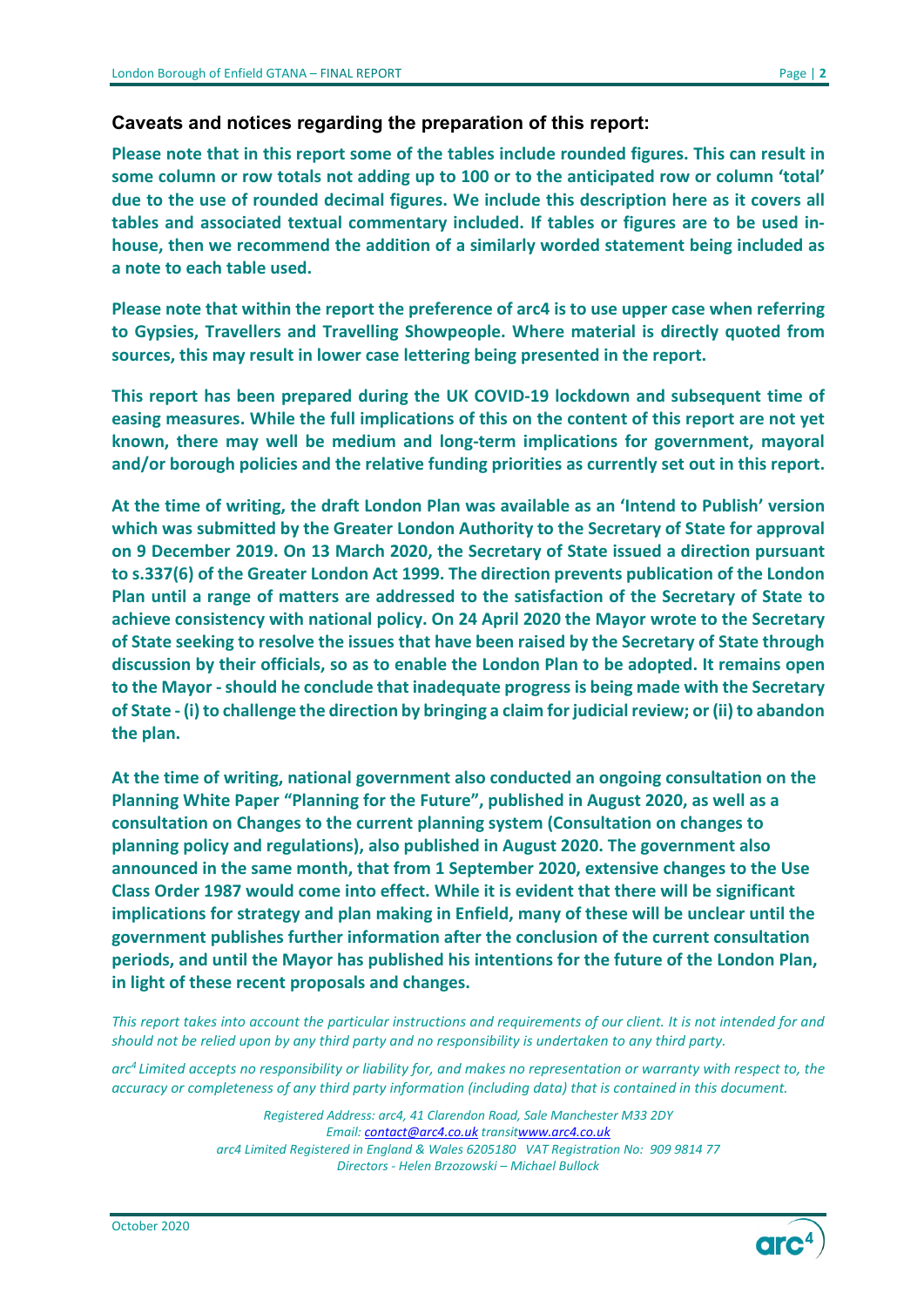## **Table of Contents**

| 1. |                                                                                        |
|----|----------------------------------------------------------------------------------------|
|    |                                                                                        |
|    |                                                                                        |
| 2. |                                                                                        |
|    |                                                                                        |
|    |                                                                                        |
|    |                                                                                        |
|    |                                                                                        |
|    |                                                                                        |
|    |                                                                                        |
|    |                                                                                        |
| 3. |                                                                                        |
|    |                                                                                        |
|    | Phase 1: Literature/desktop review and steering group discussions18                    |
|    | Phase 2: Fieldwork survey and interviews with Gypsies and Travellers  18               |
|    |                                                                                        |
|    |                                                                                        |
| 4. | Review of the Gypsy, Traveller and Travelling Showpeople population and existing       |
|    |                                                                                        |
|    |                                                                                        |
| 5. |                                                                                        |
|    |                                                                                        |
| 6. |                                                                                        |
|    |                                                                                        |
|    |                                                                                        |
|    | Unauthorised encampments and the need for temporary provision 27                       |
|    |                                                                                        |
|    |                                                                                        |
|    |                                                                                        |
|    |                                                                                        |
| 7. | Gypsy and Traveller pitch, Travelling Showperson plot and transit site requirements.35 |
|    |                                                                                        |
|    |                                                                                        |
|    | Enfield Borough: description of factors in the 5-year need model 36                    |

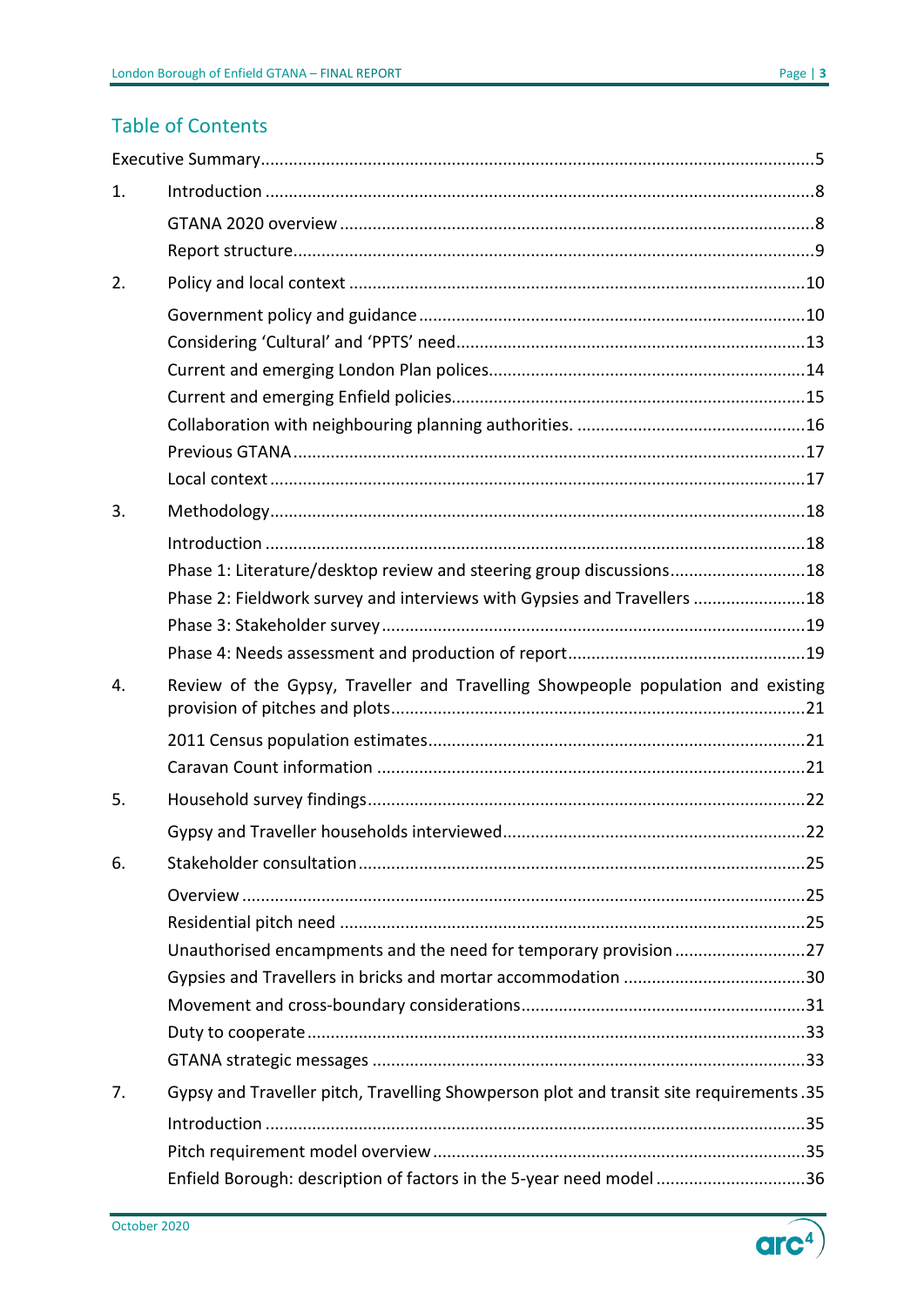| 8. |  |
|----|--|
|    |  |
|    |  |
|    |  |
|    |  |
|    |  |
|    |  |
|    |  |

## List of Tables

| Table E1  |                                                                                |
|-----------|--------------------------------------------------------------------------------|
| Table 4.1 | Households and people identifying as Gypsy Traveller by accommodation type     |
| Table 5.1 |                                                                                |
| Table 7.1 | Summary of demand and supply factors: Gypsies and Travellers – 2020/21 to      |
| Table 7.2 | Future pitch requirements based on the assumption that 50% of children form    |
| Table 7.3 | Plan period Gypsy and Traveller pitch need: Enfield Borough for remaining plan |
| Table 7.4 |                                                                                |
| Table 8.1 | Gypsy and Traveller pitch need: Enfield Borough (remainder of plan period) 43  |

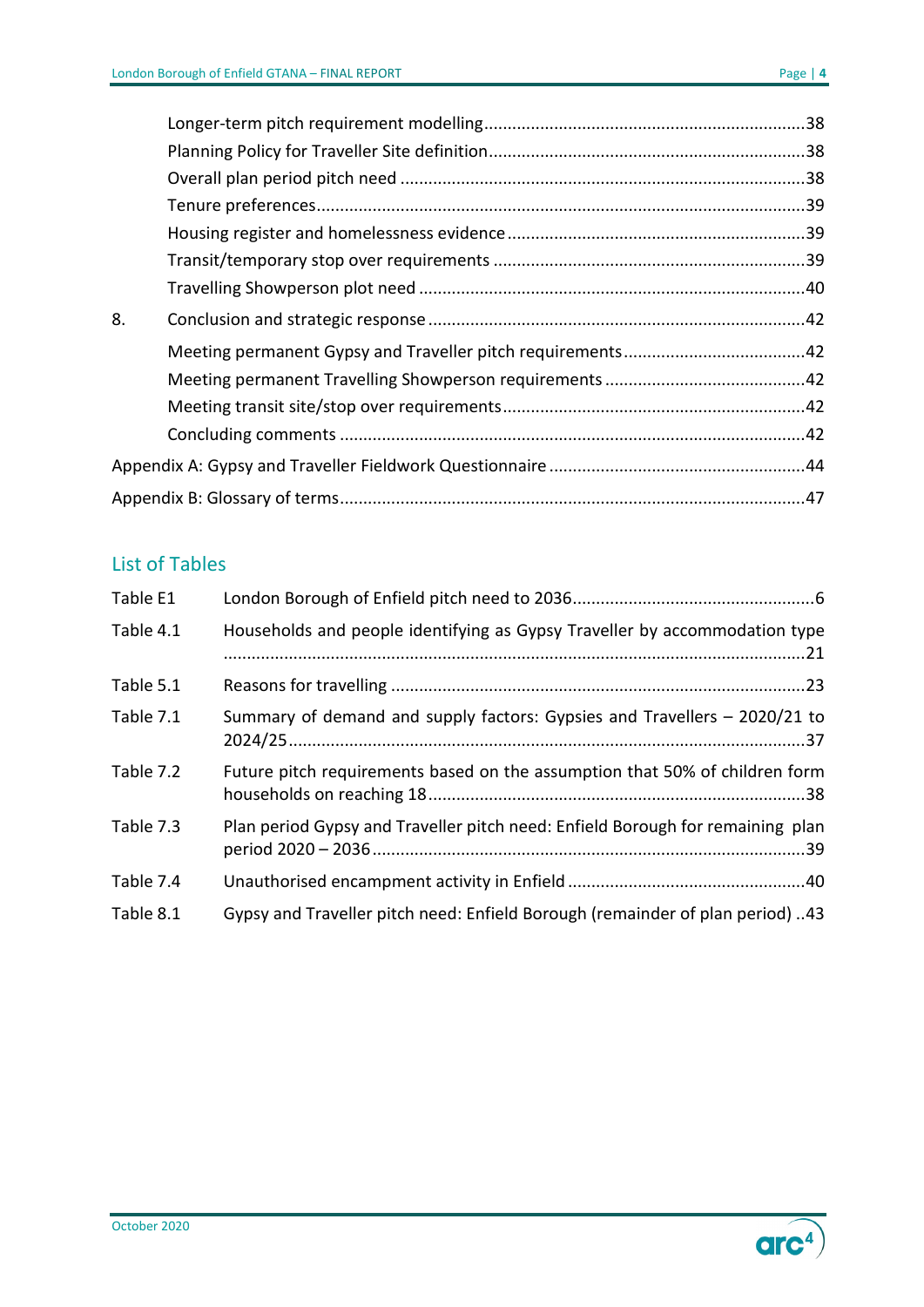## <span id="page-4-0"></span>Executive Summary

#### Introduction

The London Borough of Enfield 2020 Gypsy and Traveller Accommodation Assessment (GTANA) provides a robust evidence base relating to the accommodation needs of Gypsies and Travellers and Travelling Showpeople across the study area.

There are currently no pitches or plots in the borough and this study has focused on engagement with Gypsies and Travellers living in bricks and mortar accommodation or who have an association with the borough.

The GTANA has included:

- a review of existing (secondary) data;
- a survey of key stakeholders (10 responses received); and
- interviews with 15 Gypsy and Traveller households.

The findings of the study provide an up-to-date, robust and defensible evidence base for policy development.

The help and assistance from London Gypsies and Travellers<sup>1</sup> is very gratefully acknowledged.

## Current provision and activity

The 2011 Census identified a total of 121 households in Enfield Borough where the Household Reference Person had a 'White: Gypsy or Irish Traveller' ethnicity. As there are no pitches in the borough, the bi-annual MHCLG Traveller caravan count<sup>[2](#page-4-2)</sup> reports no occupied pitches.

## Planning policy requirements for needs assessments

The 2019 National Planning Policy Framework (NPPF)[3](#page-4-3) states in Paragraph 61 '*the size, type and tenure of housing needed for different groups in the community should be assessed and reflected in planning policy (including travellers)*'. A footnote in the NPPF then states '*Planning Policy for Traveller Sites sets out how travellers' housing needs should be assessed for those covered by the definition in Annex 1 of that document'*.

The 2015 Planning Policy for Traveller Sites<sup>[4](#page-4-4)</sup> (PPTS) document states that 'local planning *authorities should make their own assessment of need for the purposes of planning'* and '*ensure that their Local Plan includes fair, realistic and inclusive policies'.* Government aims to *'increase* 



<span id="page-4-1"></span><sup>1</sup> *<http://www.londongypsiesandtravellers.org.uk/>*

<span id="page-4-2"></span><sup>2</sup> <https://www.gov.uk/government/collections/traveller-caravan-count>

<span id="page-4-3"></span><sup>3</sup> <https://www.gov.uk/government/publications/national-planning-policy-framework--2>

<span id="page-4-4"></span><sup>4</sup> <https://www.gov.uk/government/publications/planning-policy-for-traveller-sites>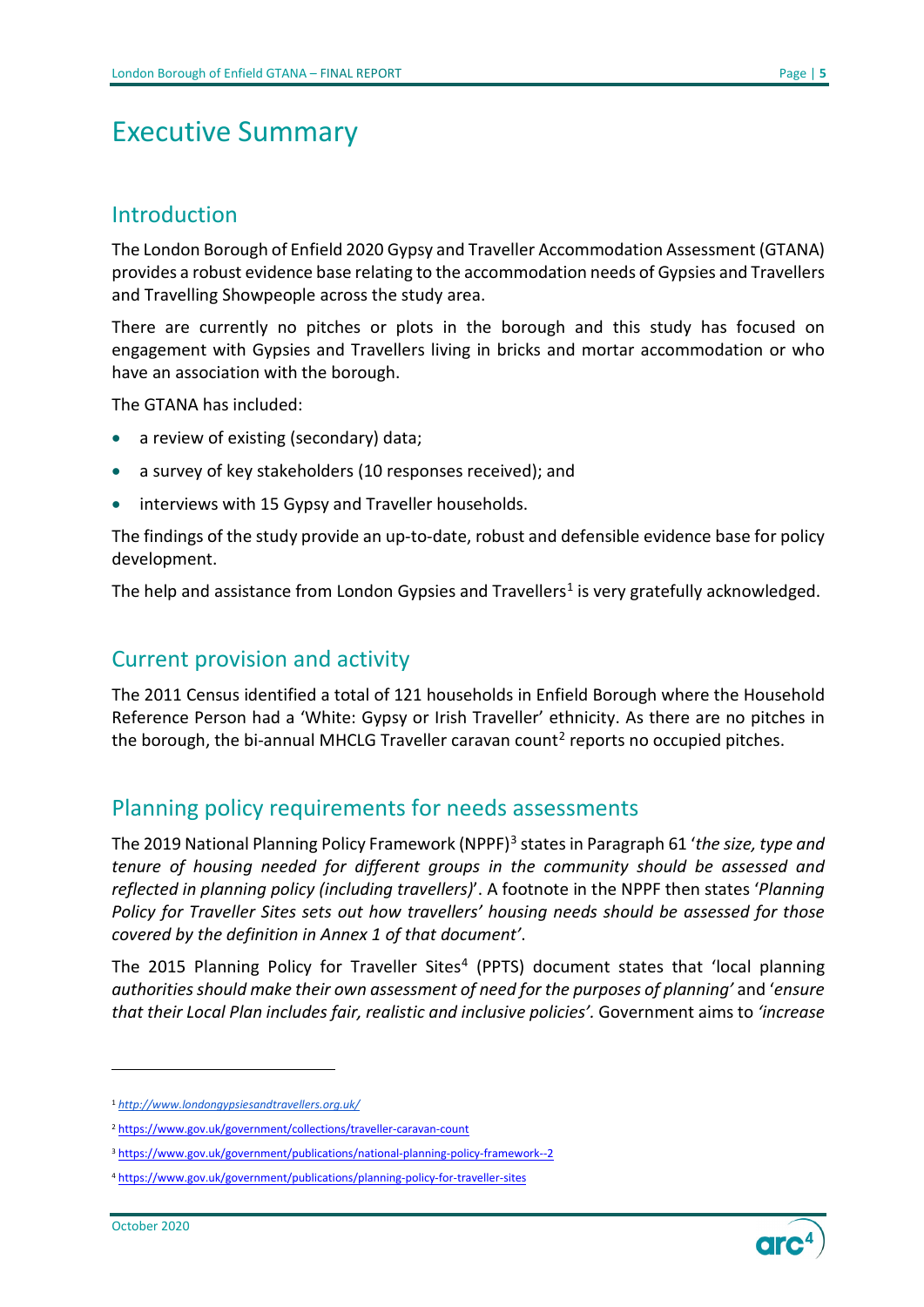*the number of traveller sites in appropriate locations with planning permission, to address under provision and maintain an appropriate level of supply'.*

In the absence of further guidance on preparing GTANAs, the methods adopted by  $arc<sup>4</sup>$  reflect the PPTS, build upon those methods established through previous guidance, our practical experience and decisions made at planning inquiries and appeals.

#### 'Cultural' and 'PPTS need'

In order to reconcile the requirements of national policies, the GTANA establishes an overall 'cultural' need for pitches which accords with the overall need for the Travelling community and takes into account the Human Rights Act 1998<sup>[5](#page-5-1)</sup>, the Equalities Act 2010<sup>[6](#page-5-2)</sup> and the Housing and Planning Act 2016<sup>7</sup> section 124. A PPTS 'policy filter' is then applied to identify the level of need associated with those households meeting the definitions set out in the PPTS Annex 1. It is our understanding that the needs arising from the PPTS analysis establishes the level of need against which a 5-year land supply is assessed, but the Council should be mindful of a wider obligation to consider overall 'cultural' need.

## Gypsy and Traveller pitch need

For the remaining Local Plan period of Enfield's emerging Local Plan (to 2036) the GTANA has evidenced a cultural shortfall (the need across the Travelling community) of 23 pitches of which there is a need for 21 pitches from households who meet the criteria as set out in Annex 1 of the PPTS. Crucially there is a need for 16 pitches within five years of which there is an immediate need from 9 households in bricks and mortar who require a pitch.

<span id="page-5-0"></span>

| London Borough of Enfield pitch need to 2036<br>Table E1 |                      |                  |  |
|----------------------------------------------------------|----------------------|------------------|--|
|                                                          | <b>Cultural need</b> | <b>PPTS NEED</b> |  |
| 5yr Authorised Pitch Shortfall (2020/21 to 2024/25)      | 16                   | 15               |  |
| Longer-term need (2025/26 to 2035/36)                    |                      |                  |  |
| <b>TOTAL NET SHORTFALL 2020/21 to 2035/36</b>            | 23                   |                  |  |

The need is broken down into time periods as follows:

Important note: the overall need is 23 pitches of which 21 is need from households who meet the travelling definitions set out in PPTS.

<span id="page-5-1"></span><sup>5</sup> <https://www.legislation.gov.uk/ukpga/1998/42/contents>

<span id="page-5-2"></span><sup>6</sup> <https://www.legislation.gov.uk/ukpga/2010/15/contents>

<span id="page-5-3"></span><sup>7</sup> <https://www.legislation.gov.uk/ukpga/2016/22/contents/enacted>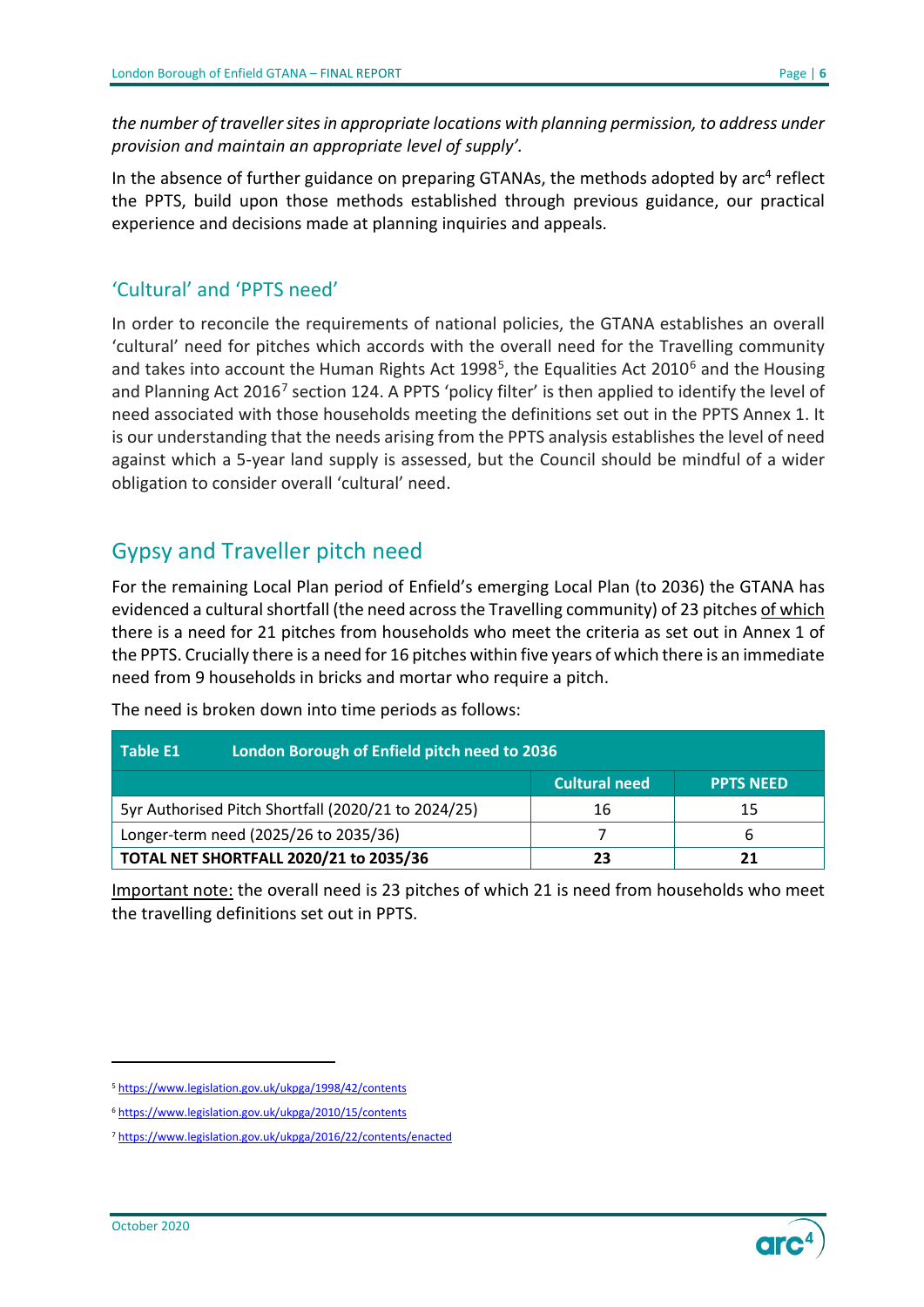## Travelling Showperson plot requirements

There is currently no Travelling Showperson provision in Enfield. The 2008 London Boroughs' Gypsy and Traveller Accommodation Needs Assessment<sup>[8](#page-6-0)</sup> had identified a need for 3 plots over the period 2007-2017 but the Council have had no applications for plots since 2007. The Enfield GTANA has not evidenced any need for additional Travelling Showperson plots in the borough.

Any need over the plan period is likely to be expressed through planning applications for Showperson plots. It is recommended that the council includes a criteria-based policy for the delivery of Showperson plots, if this need arises, over the plan period.

## Transit requirements

There is currently no transit site provision in Enfield. Based on the views of Gypsies and Travellers in the district and evidence of unauthorised encampment, it is recommended that the council consider developing capacity for families travelling through the borough. Provision of a transit site/stop over site for 6 pitches is recommended. This could accommodate up to 12 caravans at one time. The council could also consider a negotiated stopping policy to manage unauthorised encampment activity across the borough.

<span id="page-6-0"></span><sup>8</sup> https://www.london.gov.uk/sites/default/files/london\_boroughs\_gypsy\_and\_traveller\_accommodation\_needs\_assessment [\\_final\\_report\\_-\\_2008\\_-\\_fordham\\_research.pdf](https://www.london.gov.uk/sites/default/files/london_boroughs_gypsy_and_traveller_accommodation_needs_assessment_-_final_report_-_2008_-_fordham_research.pdf)

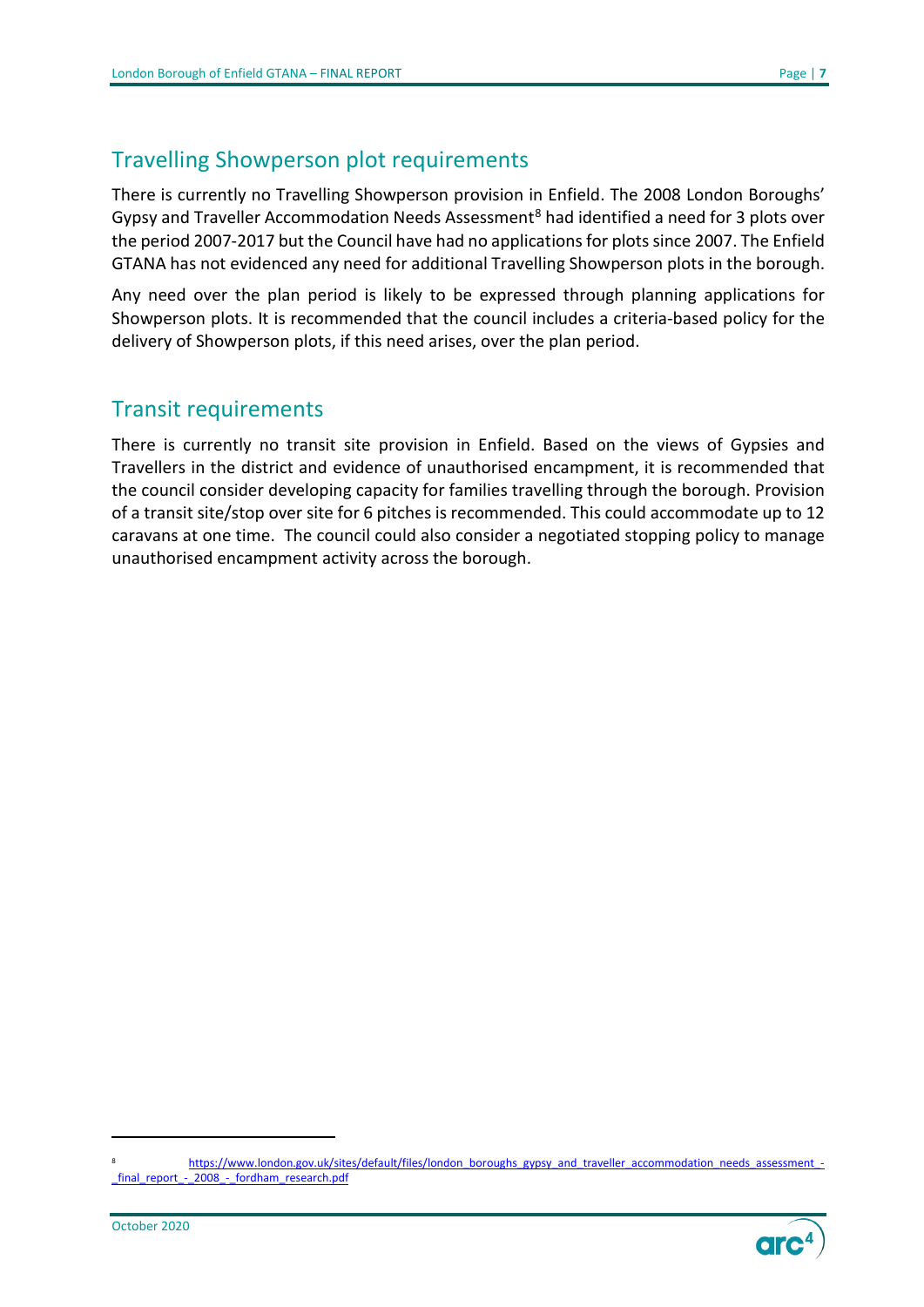## <span id="page-7-0"></span>1. Introduction

#### GTANA 2020 overview

- <span id="page-7-1"></span>1.1 In the summer of 2019,  $\arctan^4$  was commissioned by the London Borough of Enfield to prepare a Gypsy and Traveller Accommodation Assessment (GTANA) to identify the accommodation needs of Gypsies and Travellers and Travelling Showpeople across the borough.
- 1.2 There are currently no permanent Gypsy and Traveller pitches or Travelling Showperson plots in the borough.
- 1.3 The overall aim of the GTANA is to provide a clear, robust and credible evidence base to inform the development of Enfield planning policies relating to Gypsy and Travellers and Travelling Showpeople. The GTANA establishes the need for permanent residential pitches and transit provision. The GTANA will recommend how transit provision can be provided, either on a specific site or through options such negotiated support and the provision of stopping places.
- 1.4 The following specific points of detail are also to be addressed in the GTANA:
	- To review the existing GTANA evidence base;
	- To actively engage with national community contacts to help identify those with links in Enfield;
	- To work with local advocacy organisations;
	- To use social media to engage with the local community;
	- To engage with London Gypsies and Travellers (LG&T) to establish contacts with the community;
	- To attempt to engage with community members living on unauthorized encampments and carry out interviews to establish their housing and support needs;
	- To interview Police Liaison Officers who have responsibility for engaging with the community to get a detailed perspective on unauthorised encampment activity;
	- To meet with Council officers engaged with the community; and
	- To ensure stakeholder consultation with professionals is carried out to identify issues facing the community.
- 1.5 This GTANA has assessed pitch needs based on the overall requirements of the Gypsy and Traveller community. It then takes into account the definitions in Annex 1 of the PPTS relating to travelling behaviour in line with Government guidance. This is discussed in further detail in Chapter 2 of this report.
- 1.6 This GTANA forms part of the evidence base for the emerging Enfield Local Plan.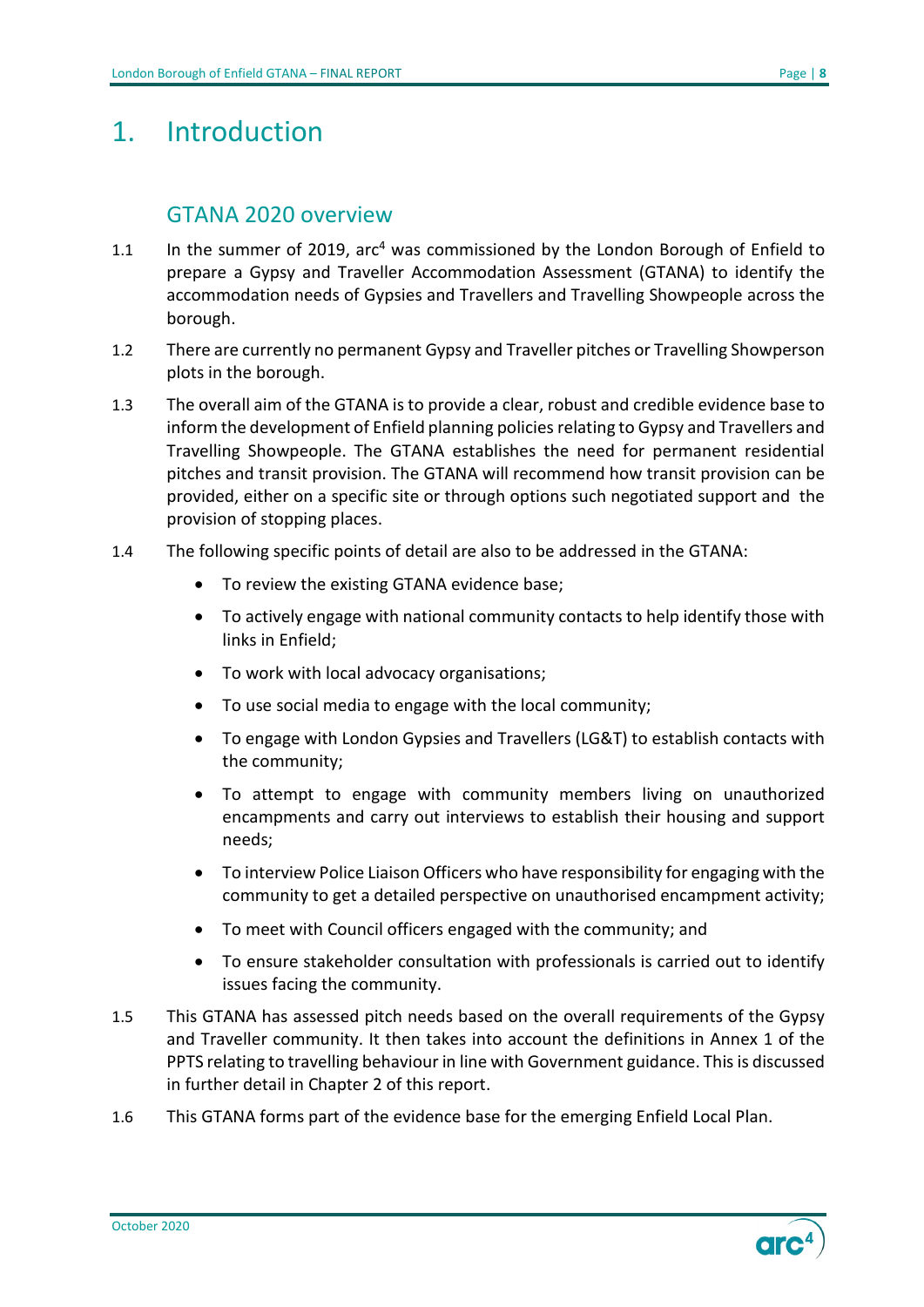### Report structure

- <span id="page-8-0"></span>1.7 The Enfield GTANA 2020 report structure is as follows:
	- **Chapter 1 Introduction:** provides an overview of the study;
	- **Chapter 2 Policy and local context**: presents a review of the policy context which guides the study, including a consideration of the specific local context of Enfield Borough;
	- **Chapter 3 Methodology**: provides details of the study's research methodology;
	- **Chapter 4 Review of current Gypsy and Traveller population and provision of pitches/plots**: reviews estimates of the Gypsy and Traveller and Travelling Showpeople population across Enfield Borough;
	- **Chapter 5 Household survey findings:** presents relevant data obtained from the household survey research;
	- **Chapter 6 Stakeholder consultation**: summarises views of stakeholders expressed through telephone discussions;
	- **Chapter 7 Pitch/transit requirements**: focuses on current and future pitch requirements. This chapter includes a detailed assessment of drivers of demand, supply and current shortfalls across the study area; and
	- **Chapter 8 Conclusion and strategic response**: concludes the report, bringing together the different strands of the research and identifying headline issues, including recommending ways in which these could be addressed.
- 1.8 The report is supplemented by the following appendices:
	- **Appendix A** Fieldwork questionnaires; and
	- **Appendix B** Glossary of terms.

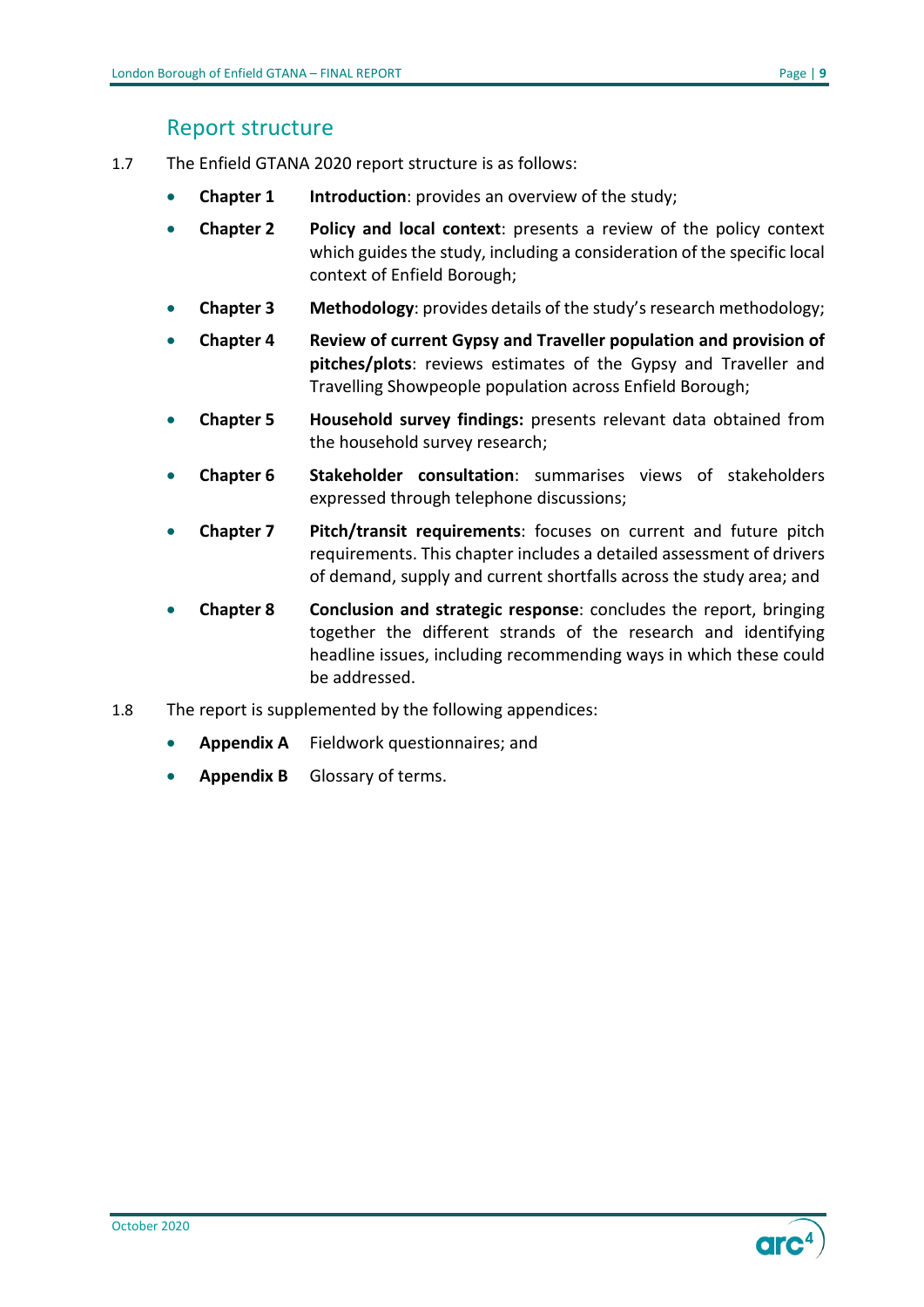## <span id="page-9-0"></span>2. Policy and local context

- 2.1 This study is grounded in an understanding of the national legislative and planning policy context that underpins the assessment and provision of accommodation for Gypsies and Travellers and Travelling Showpeople.
- 2.2 This Chapter sets out the policy context within which this GTANA has been prepared, including a consideration of the local context of the London borough of Enfield.

## Government policy and guidance

- <span id="page-9-1"></span>2.3 The 2019 National Planning Policy Framework states in Paragraph 61 '*the size, type and tenure of housing needed for different groups in the community should be assessed and reflected in planning policies'.* It then lists a number of groups including Travellers. A footnote to the paragraph states '*Planning Policy for Traveller Sites sets out how travellers' housing needs should be assessed for those covered by the definition in Annex 1 of that document'*.
- 2.4 The 2015 Planning Policy for Traveller Site (PPTS) document states that 'local planning *authorities should make their own assessment of need for the purposes of planning'* and '*ensure that their Local Plan includes fair, realistic and inclusive policies to increase the number of traveller sites in appropriate locations with planning permission, to address under provision and maintain an appropriate level of supply'.*
- 2.5 Policy A of the 2015 PPTS relates to evidence needed to plan positively and manage development. This states that *'in assembling the evidence base necessary to support their planning approach, local planning authorities should:* 
	- *pay particular attention to early and effective community engagement with both settled and traveller communities (including discussing travellers' accommodation needs with travellers themselves, their representative bodies and local support groups);*
	- *co-operate with travellers, their representative bodies and local support groups; other local authorities and relevant interest groups; other local authorities and relevant interest groups to prepare and maintain an up-to-date understanding of the likely permanent and transit accommodation needs of their areas over the lifespan of their development plan, working collaboratively with neighbouring local planning authorities; and*
	- *use a robust evidence base to establish accommodation needs to inform the preparation of local plans and make planning decisions.*

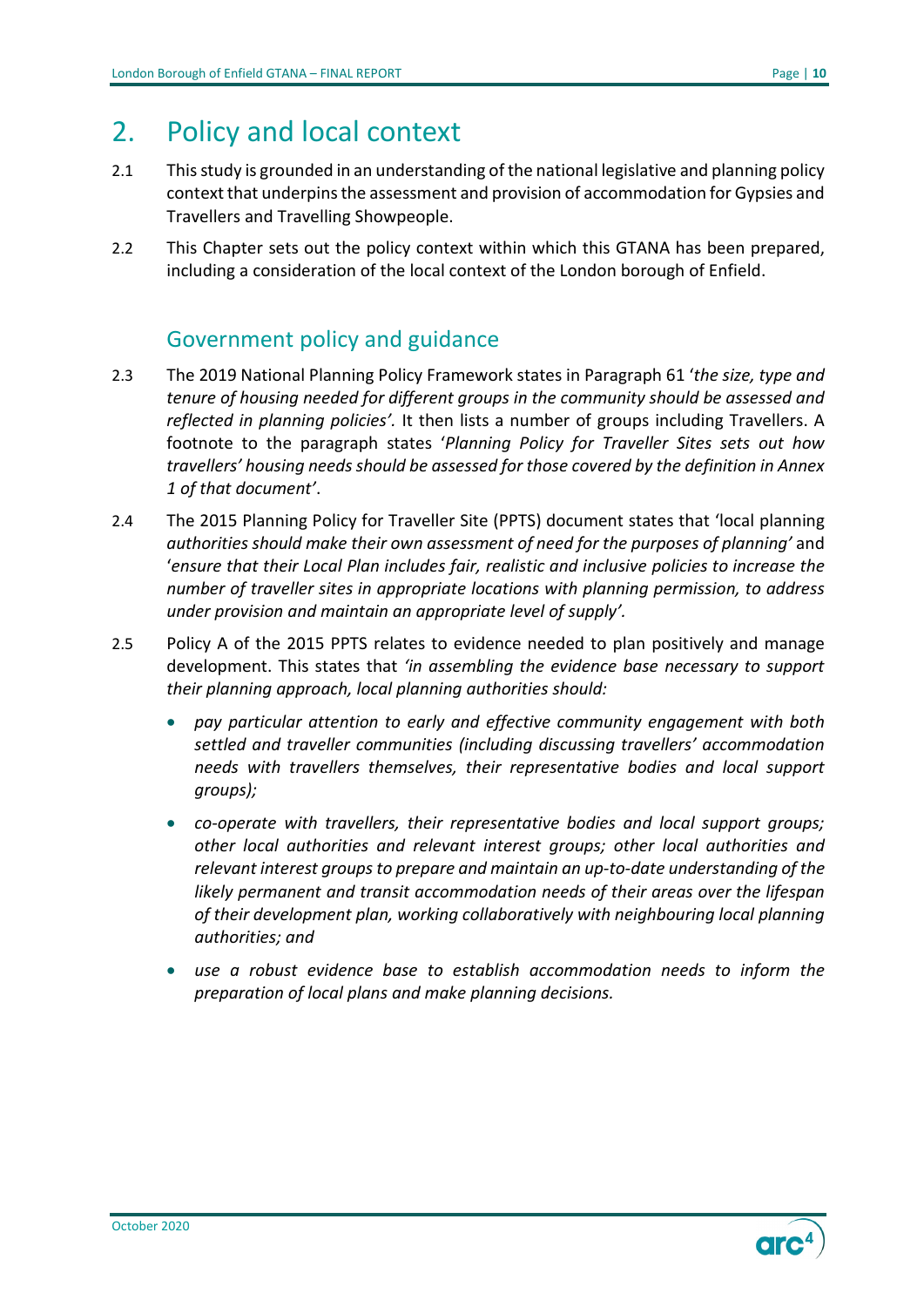- 2.6 In the absence of further guidance on preparing GTANAs, the methods adopted by  $\arctan$ reflect Policy A of the PPTS; build upon those methods established through previous guidance $9$ ; our practical experience and findings from planning inquiries and appeals.
	- 2.7 Policy B of the 2015 PPTS relates to planning for traveller sites and requires Local Plans:
		- to be prepared with the objective of contributing to the achievement of sustainable development and consistent with the policies of the NPPF; and
		- to set pitch targets for Gypsies and Travellers and plot targets for Travelling Showpeople as defined in Annex 1 which address the likely permanent and transit site accommodation needs of travellers in their area, working collaboratively with neighbouring local planning authorities.
- 2.8 Policy B (paragraph 10) sets out that local authorities should, in producing their Local Plan:
	- a. identify and update annually, a supply of specific deliverable sites sufficient to provide 5 years' worth of sites against their locally set targets;
	- b. identify a supply of specific, developable sites, or broad locations for growth, for years 6 to 10 and, where possible, for years 11-15;
	- c. consider production of joint development plans that set targets on a crossauthority basis, to provide more flexibility in identifying sites, particularly if a local planning authority has special or strict planning constraints (local planning authorities have a Duty to Cooperate on planning issues that cross administrative boundaries);
	- d. relate the number of pitches or plots to the circumstances of the specific size and location of the site and the surrounding population's size and density; and
	- e. protect local amenity and environment.
- 2.9 Policy B (paragraph 13) sets out that local authorities should ensure that traveller sites are sustainable economically, socially and environmentally and therefore ensure that their policies:
	- a. promote peaceful and integrated co-existence between the site and the local community;
	- b. promote, in collaboration with commissioners of health services, access to appropriate health services;
	- c. ensure that children can attend school on a regular basis;

<span id="page-10-0"></span><sup>9</sup> The calculation of pitch/plot requirements is based on established DCLG modelling methodology, as advocated in *Gypsy and Traveller Accommodation Needs Assessment Guidance* (DCLG, 2007) [https://www.gov.uk/government/publications/gypsy-and-traveller](https://www.gov.uk/government/publications/gypsy-and-traveller-accommodation-needs-assessments)[accommodation-needs-assessments.](https://www.gov.uk/government/publications/gypsy-and-traveller-accommodation-needs-assessments) Although this guidance was formally withdrawn in December 2016, in the absence of any updated guidance on the subject it continues to provide a good practice approach for needs modelling.

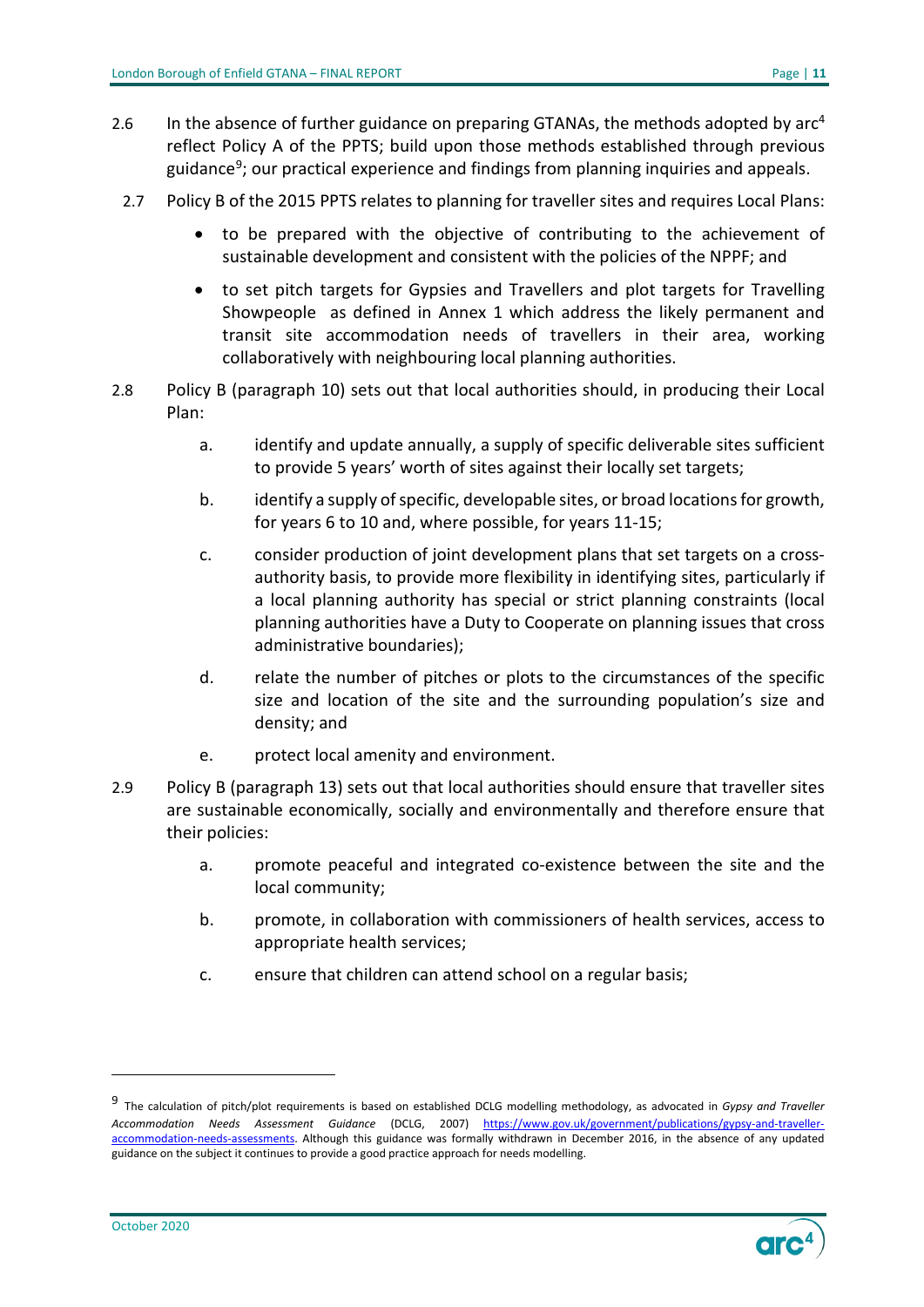- d. provide a settled base that reduces both the need for long-distance travelling and possible environmental damage caused by unauthorised encampment;
- e. provide for proper consideration of the effect of local environmental quality (such as noise and air quality) on the health and well-being of any travellers who may locate there or on others as a result of new development;
- f. avoid placing undue pressure on local infrastructure and services;
- g. do not locate sites in areas at high risk of flooding, including functional floodplains, given the particular vulnerability of caravans; and
- h. reflect the extent to which traditional lifestyles (whereby some travellers live and work from the same location thereby omitting many travel to work journeys) can contribute to sustainability.

#### *Intentional unauthorised development*

- 2.[10](#page-11-0) The planning policy statement issued with PPTS 2015 $^{10}$  (and confirmed by Ministerial Statement<sup>[11](#page-11-1)</sup>) makes clear that if a site is intentionally occupied without planning permission this would be a material consideration in any retrospective planning application for that site. Whilst this does not mean that retrospective applications will be automatically refused, it does mean that failure to seek permission in advance of occupation will count against the application.
- 2.11 In addition, PPTS 2015 (Paragraph 12) makes clear that in exceptional cases where a local authority is burdened by a large-scale unauthorised site that has significantly increased their need, and their area is subject to strict and special planning constraints, then there is no assumption that the local authority will be required to meet their Gypsy and Traveller site needs in full. This is intended to protect local planning authorities with significant land constraints from being required to provide for additional needs arising directly from large sites such as Dale Farm (a large unauthorised site in Essex).

#### PPTS Definitions

2.12 The PPTS 2015 Annex 1 sets out definitions of Gypsies and Travellers and Travelling Showpeople for the purposes of planning policy:

*"Persons of nomadic habit of life whatever their race or origin, including such persons who on grounds only of their own or their family's or dependants' educational or health needs or old age have ceased to travel temporarily, but excluding members of an* 

<span id="page-11-0"></span><sup>1</sup>[0https://www.gov.uk/government/uploads/system/uploads/attachment\\_data/file/457632/Final\\_Chief\\_Planning\\_Officer\\_letter\\_and\\_writte](https://www.gov.uk/government/uploads/system/uploads/attachment_data/file/457632/Final_Chief_Planning_Officer_letter_and_written_statement.pdf) [n\\_statement.pdf](https://www.gov.uk/government/uploads/system/uploads/attachment_data/file/457632/Final_Chief_Planning_Officer_letter_and_written_statement.pdf)

<span id="page-11-2"></span><span id="page-11-1"></span><sup>1</sup>[1http://www.parliament.uk/business/publications/written-questions-answers-statements/written-statement/Commons/2015-12-](http://www.parliament.uk/business/publications/written-questions-answers-statements/written-statement/Commons/2015-12-17/HCWS423/) [17/HCWS423/](http://www.parliament.uk/business/publications/written-questions-answers-statements/written-statement/Commons/2015-12-17/HCWS423/)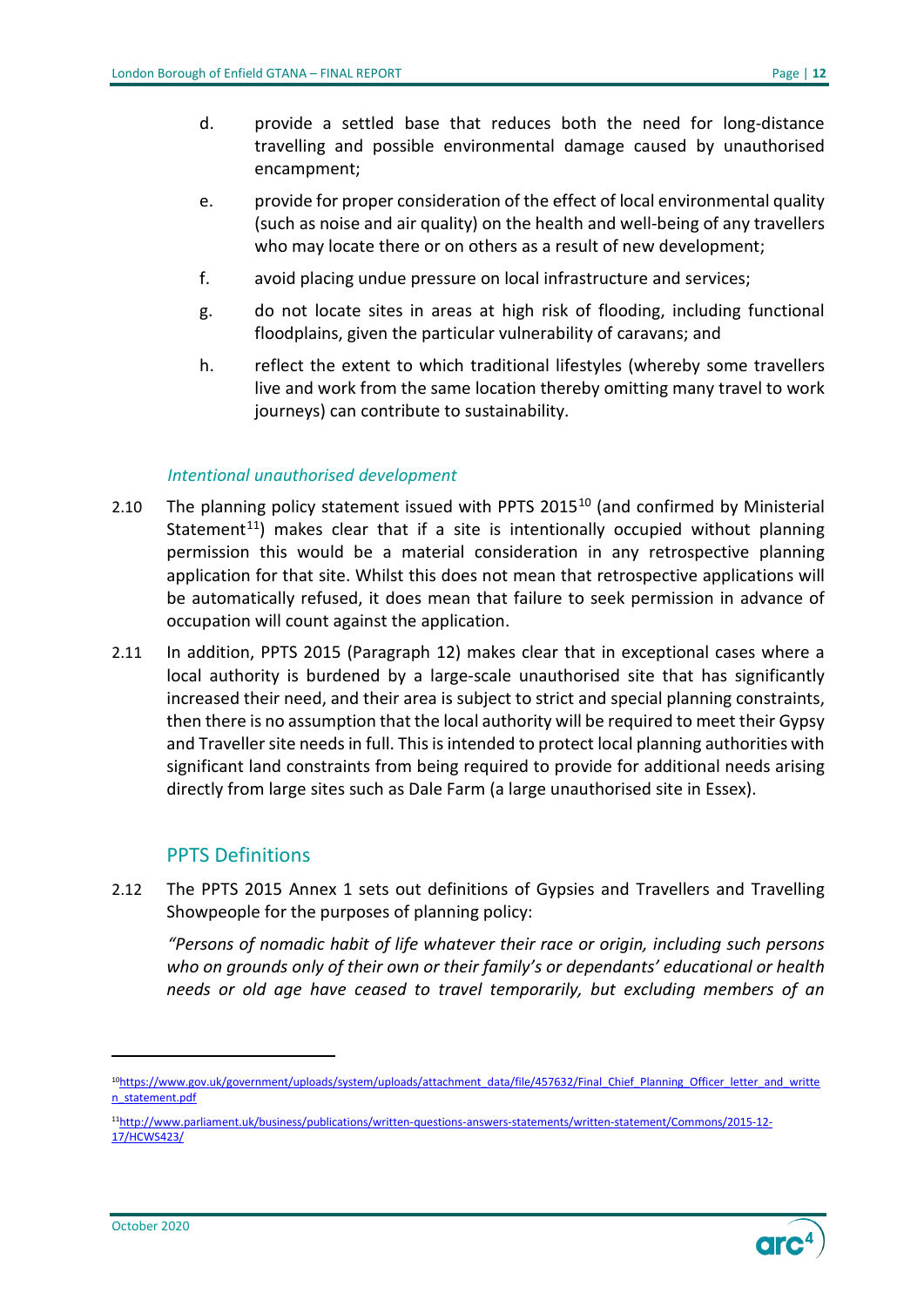*organised group of Travelling Showpeople or circus people travelling together as such."[12](#page-11-2)*

2.13 In addition, PPTS 2015 adds the following 'clarification' for determining whether someone is a Gypsy or Traveller:

*"In determining whether persons are "gypsies and travellers" for the purposes of this planning policy, consideration should be given to the following issues amongst other relevant matters:* 

- *a) whether they previously led a nomadic habit of life*
- *b) the reasons for ceasing their nomadic habit of life*
- *c) whether there is an intention of living a nomadic habit of life in the future, and if so, how soon and in what circumstances."[13](#page-12-1)*
- 2.14 The following definition of 'Travelling Showpeople' is used, also taken from PPTS 2015:

*"Members of a group organised for the purposes of holding fairs, circuses or shows (whether or not travelling together as such). This includes such persons who on the grounds of their own or their family's or dependants' more localised pattern of trading, educational or health needs or old age have ceased to travel temporarily, but excludes Gypsies and Travellers as defined above." [14](#page-12-2)*

2.15 In addition:

*"For the purposes of this planning policy, "pitch" means a pitch on a "gypsy and traveller" site and "plot" means a pitch on a "travelling showpeople" site (often called a "yard"). This terminology differentiates between residential pitches for "gypsies and travellers" and mixed-use pitches for "travelling showpeople", which may/will need to incorporate space or to be split to allow for the storage of equipment."*

## <span id="page-12-0"></span>Considering 'Cultural' and 'PPTS' need

- 2.16 Paragraph 61 of the 2019 NPPF recognises the need to assess a range of community needs including those of Travellers. The February 2019 Planning Practice Guidance (PPG) which accompanies the NPPF states, 'the household projections that form the baseline of the standard method are inclusive of all households including Gypsies and Travellers as defined with Planning Policy for Travelling Sites'[15](#page-12-3) .The NPPF states that the PPTS sets out how travellers' housing needs should be assessed for those covered by the definition in Annex 1 of that document. The planning policy therefore differentiates between 'travelling' and 'non travelling' Gypsies and Travellers.
- 2.17 For non-travelling Travellers, their needs should also be met by the requirements of the NPPF as non-travelling households are a component of overall housing need. The needs



<sup>12</sup> DCLG *Planning policy for traveller sites* August 2015 Annex 1, para 1

<span id="page-12-1"></span><sup>13</sup> DCLG *Planning policy for traveller sites* August 2015 Annex 1, para 2

<span id="page-12-2"></span><sup>14</sup> DCLG *Planning policy for traveller sites* August 2015 Annex 1, para 3

<span id="page-12-3"></span><sup>15</sup> 2019 PPG Paragraph: 017 Reference ID: 2a-017-20190220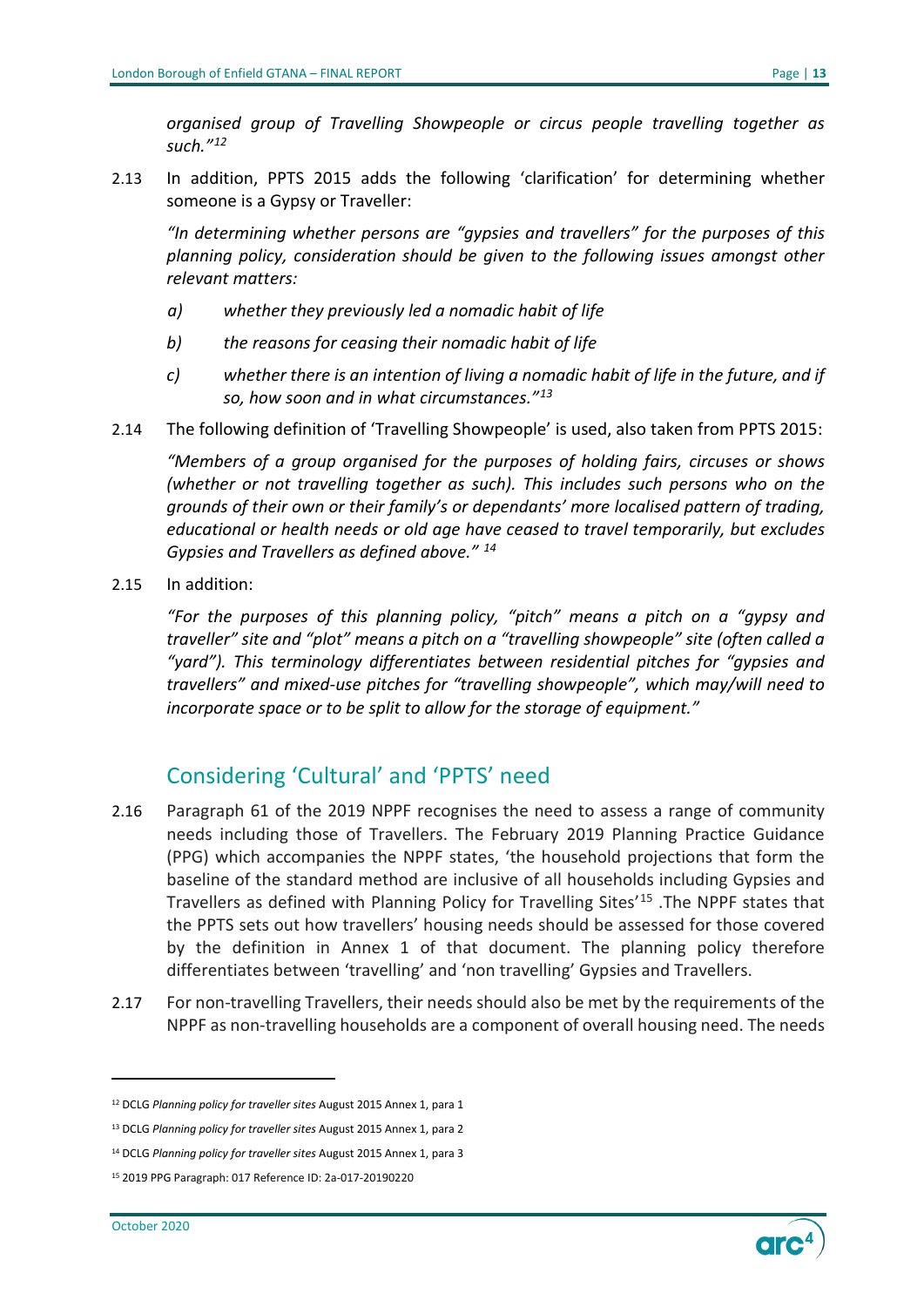of non-travelling Gypsies and Travellers are therefore effectively contained within the general housing requirement that Local Plans will set out. Additionally, the Human Rights Act 1998 and the Equalities Act 2010 protects the cultural choice of Gypsies and Travellers to live in mobile accommodation and therefore there is a need to plan for this type of accommodation. The Housing and Planning Act 2016 section 124 also makes specific reference to the needs of households living in caravans.

- 2.18 Therefore, this GTANA establishes an overall 'cultural' need for pitches which accords with the overall need for the Travelling community and takes into account the Human Rights Act 1998, the Equalities Act 2010 and the Housing and Planning Act 2016 section 124. A PPTS 'policy filter' is then applied to identify the level of need associated with those households meeting the definitions set out in the PPTS Annex 1. It is our understanding that the needs arising from the PPTS analysis establishes the level of need against which a 5-year land supply is assessed but the Council should be mindful of a wider obligation to consider overall 'cultural' need.
- 2.19 Our assessment methodology is set out in Chapter 3 and the outworking of this approach for the borough is set out in Chapter 7.

## Current and emerging London Plan polices

- <span id="page-13-0"></span>2.20 The current adopted London Plan 20[16](#page-13-1)<sup>16</sup> recognises the need to identify local needs for temporary and permanent sites and develop effective strategies to meet need through the identification of land for sites through Council's LDFs (Local Development Frameworks) as set out in accordance with the PPTS. London Plan Policy 3.8 Housing Choice bullet point i states that 'the accommodation requirements of Gypsies and Travellers (including Travelling Showpeople) are identified and addressed, with sites identified in line with national policy, in coordination with neighbouring boroughs and districts as appropriate.'
- 2.21 The new draft London Plan (Intend to Publish version)  $2019^{17}$  $2019^{17}$  $2019^{17}$  includes a comprehensive policy H14 Gypsy and Traveller Accommodation. The Plan also proposes a new definition which accords with the cultural need evidenced in this GTANA. In summary, the proposed policy:
	- requires boroughs to plan to meet the identified need for permanent Gypsy and Traveller pitches and must include ten-year pitch targets in their Development Plan Documents;
	- Use a broader definition of Gypsy and Traveller as a basis for assessing need from people with a cultural tradition of nomadism, a nomadic habit of life, or living in a caravan, whatever their race or origin, including:
		- $\circ$  those who are currently travelling or living in a caravan;



<span id="page-13-1"></span><sup>16</sup> <https://www.london.gov.uk/what-we-do/planning/london-plan/current-london-plan/london-plan-2016-pdf>

<span id="page-13-2"></span><sup>17</sup> <https://www.london.gov.uk/what-we-do/planning/london-plan/new-london-plan/intend-publish-london-plan-2019>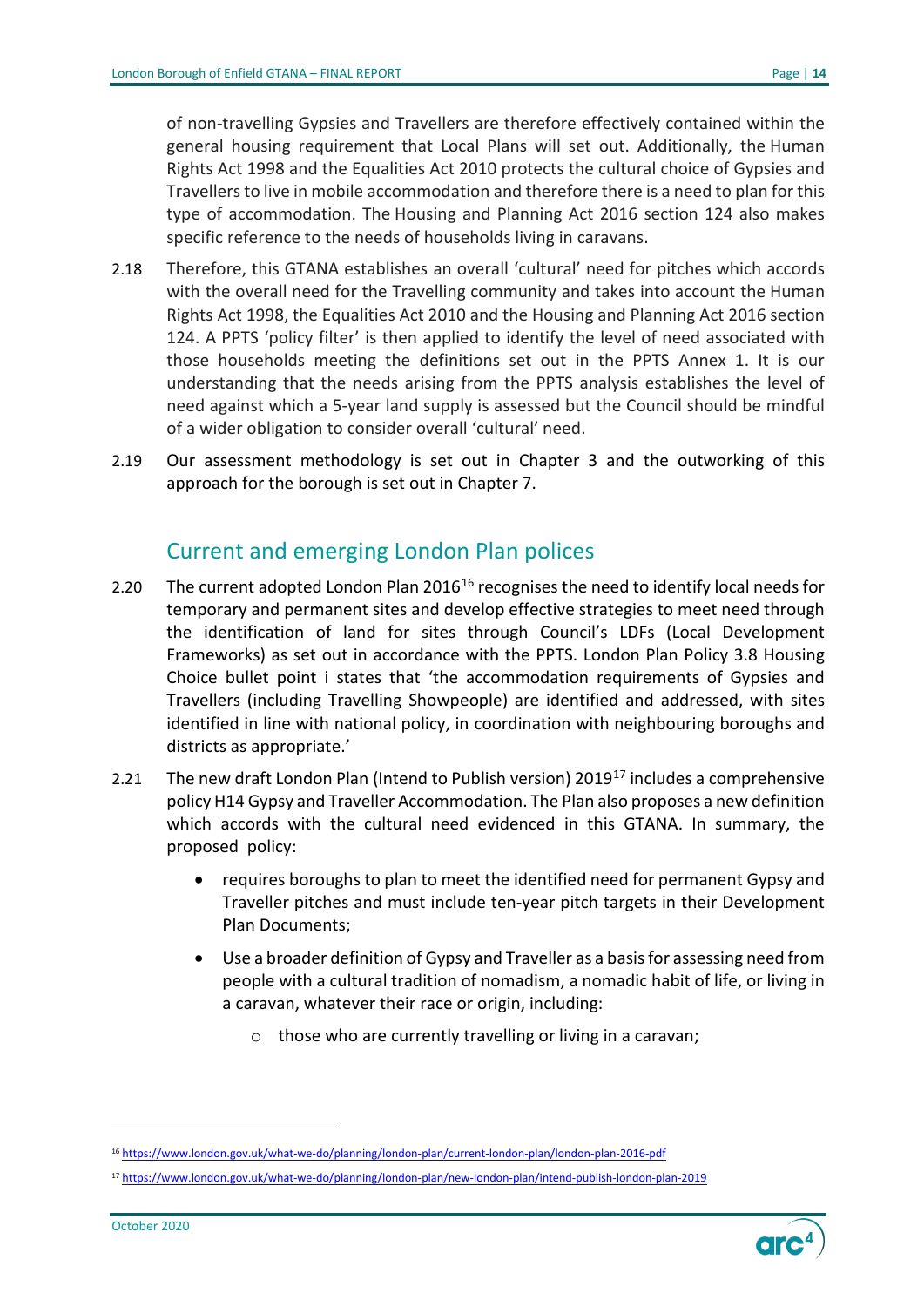- o those who currently live in bricks and mortar dwellings whose existing accommodation is unsuitable for them by virtue of their cultural preference not to live in bricks and mortar accommodation; and
- o those who, on the grounds of their own or their family's or dependents' educational or health needs or old age, have ceased to travel temporarily or permanently'
- 2.22 The policy expects boroughs that have undertaken a needs assessment since 2008 to update information based on this definition. The London Boroughs' Gypsy and Traveller Accommodation Assessment published in March 2008 identified a need for one pitch across Enfield over the period 2007-2017.
- 2.23 Note that the divergence from the PPTS definition of Gypsy, Traveller and Travelling Showperson has been challenged by the Secretary of State<sup>[18](#page-14-1)</sup> and a final outcome on this matter is still awaited.

## Current and emerging Enfield policies

- <span id="page-14-0"></span>2.24 The adopted Enfield Core Strategy  $2010^{19}$  $2010^{19}$  $2010^{19}$  Core Policy 6, Meeting particular housing needs states that the Council will work to ensure that there is an appropriate provision of specialist accommodation across all tenures. The policy specifies that the locations for Gypsy and Traveller sites should meet the following criteria:
	- There is vehicular access from the public highway and provision of parking, turning and servicing on site to ensure road safety for occupants and visitors;
	- There is no harm to visual amenity and there is adequate landscaping and planting, with appropriate trees and shrubs;
	- The site has good access to shops, healthcare, schools and other educational facilities;
	- The site is not in an area of high risk of flooding, including functional floodplains; and
	- The size of the site is appropriate to its local context, and in relation to the local infrastructure and population size and density
- 2.25 Core Policy 6 also states that: 'The Council will work with the Mayor of London to identify whether there is a requirement for pitches within the Borough, taking into account the existing supply of pitches readily accessible from the Borough in the wider area. Where need can be demonstrated, the Sites Schedule or relevant area action plan will consider appropriate sites for gypsy and travellers accommodation, having regard to the above criteria and any further guidance to be included in the Development Management Document as necessary. The presence of green belt and flood risk areas within the Borough will constrain and limit opportunities for identifying sites.'



<span id="page-14-1"></span><sup>18</sup> <https://www.london.gov.uk/what-we-do/planning/london-plan/new-london-plan/secretary-states-response>

<span id="page-14-2"></span><sup>19</sup> <https://new.enfield.gov.uk/services/planning/local-plan/#2>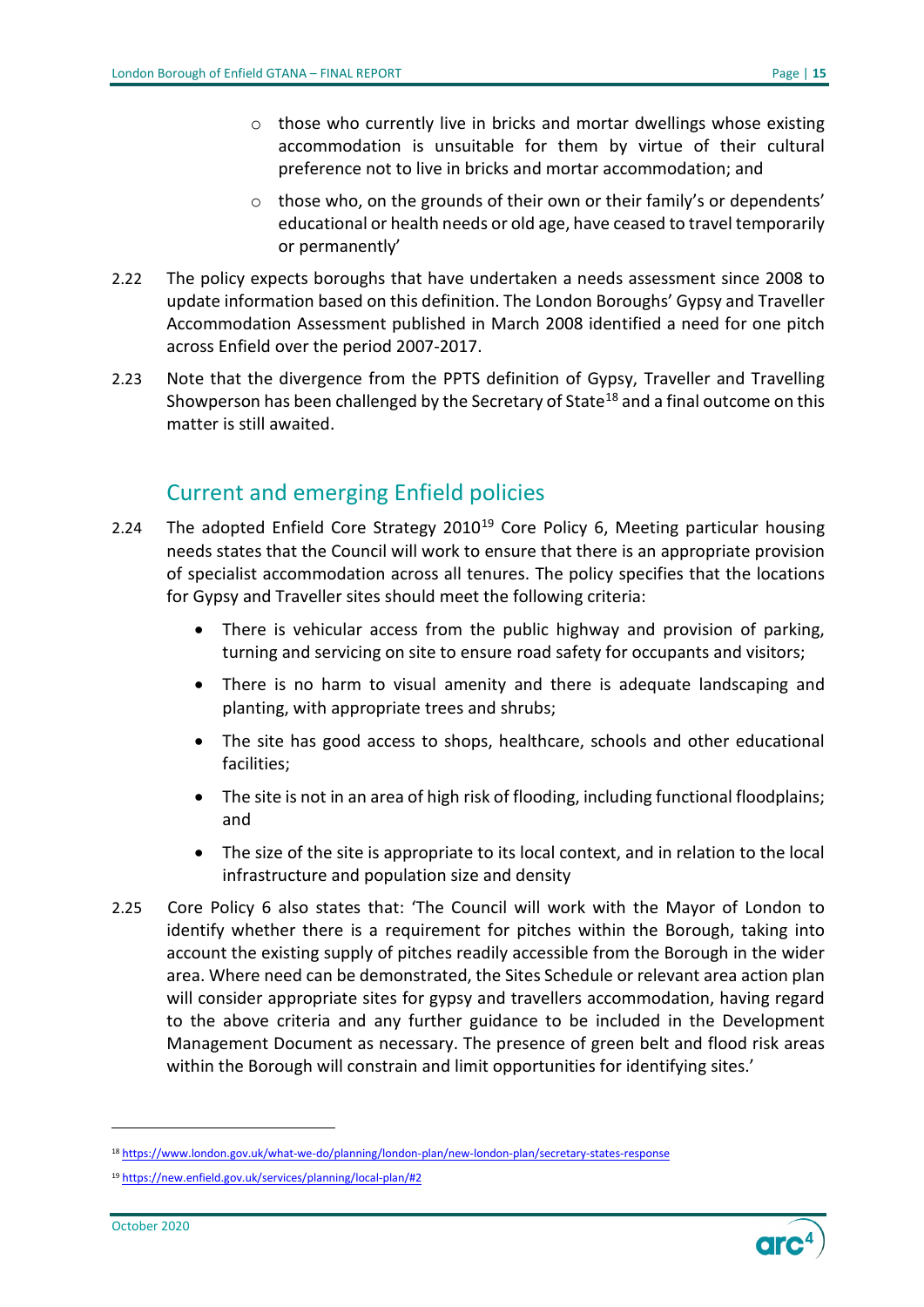- 2.26 The Core Strategy noted that Enfield currently has no Gypsy and Traveller sites and at the time of preparing the Core Strategy there was no justification for allocating new Gypsy and Traveller sites within the borough. However, this would be reviewed on an ongoing basis with the Mayor of London and if necessary relevant Development Management documents will be reviewed where appropriate.
- 2.27 The Enfield draft New Local Plan to 2036, Regulation 18 Issues and Options Consultation Draft (December [20](#page-15-1)18)<sup>20</sup> sets out Draft Policy H8: Gypsy and Traveller accommodation. This notes that the 'Council will give careful consideration to the needs of Gypsies and Travellers'.
- 2.28 This will be achieved by:
	- A. Supporting appropriate accommodation where it meets an identified need as evidenced in the Council's up-to-date housing need assessment and ensure requirements are planned accordingly;
	- B. Ensuring development fully satisfies the criteria in this draft policy;
	- C. Working in partnership with the Council's Housing Department;

Development of any additional temporary or permanent Gypsy and Traveller accommodation will be supported where:

- The site is suitable for residential development and has good access to services and facilities to meet the needs of residents;
- Development does not have a detrimental impact on the natural environment;
- Development does not have a detrimental impact on the amenity of neighbouring and nearby residents and businesses; and
- The site is located in Flood Zone 1 or exceptionally Flood Zone 2 and is otherwise suitable for development.

## Collaboration with neighbouring planning authorities.

<span id="page-15-0"></span>2.29 PPTS 2015 sets out that the preparation of Local Plans and setting of pitch and plot targets should be undertaken by local planning authorities working collaboratively with neighbouring planning authorities (paragraphs 8 and 9). It reiterates that local planning authorities have a Duty to Cooperate on planning issues that cross administrative boundaries (paragraph 10). As part of the GTANA we have consulted with neighbouring local authorities regarding Traveller issues through a stakeholder survey and results are presented in Chapter 6.

<span id="page-15-1"></span><sup>20</sup> <https://new.enfield.gov.uk/services/planning/local-plan/#1>



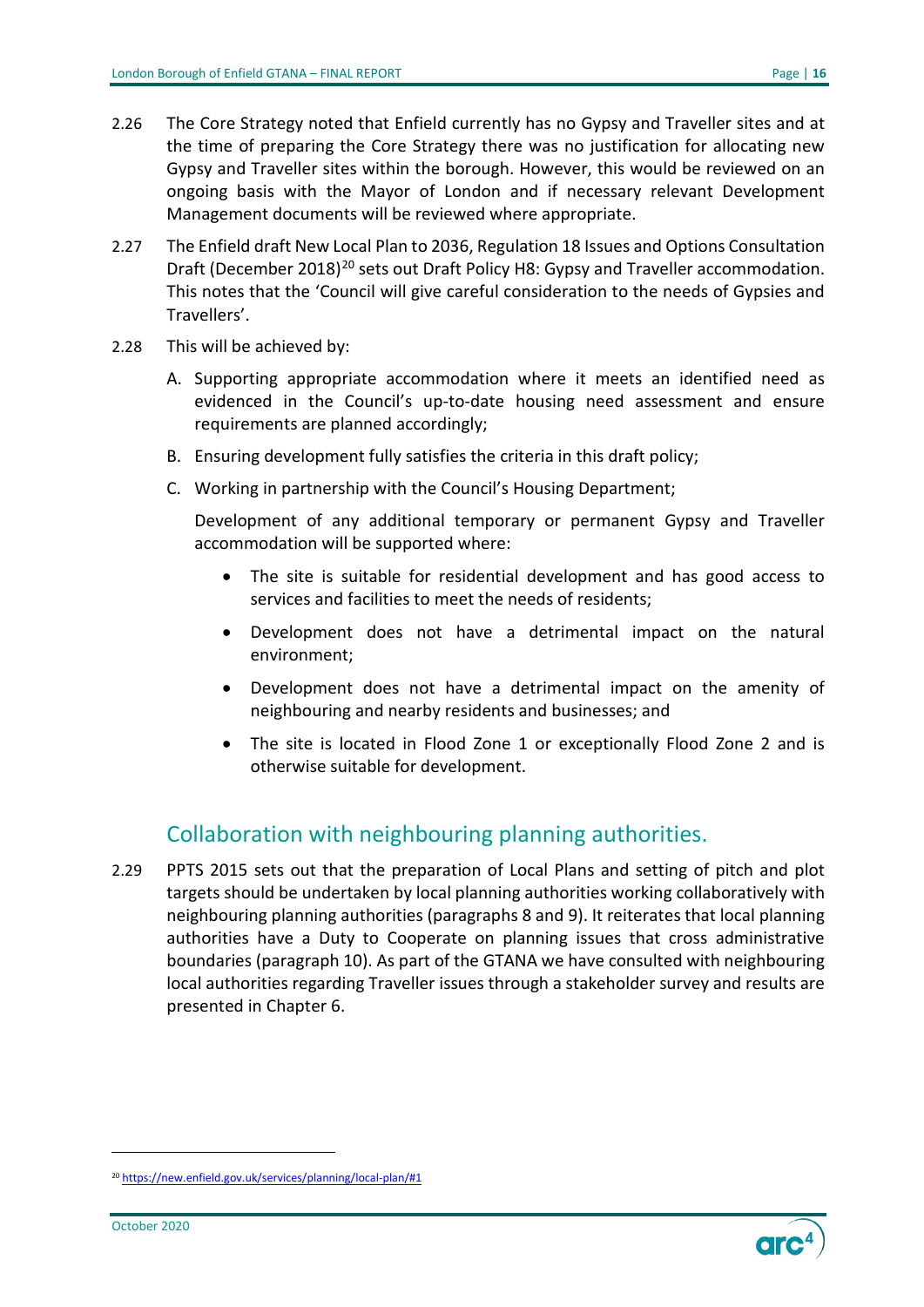#### Previous GTANA

- <span id="page-16-0"></span>2.30 The 2008 London Boroughs' Gypsy and Traveller Accommodation Needs Assessment identified a need for 2 Gypsy and Traveller pitches in Enfield over the period 2007-2012 and zero need 2012-2017. The need was driven by family units in housing but with psychological aversion to bricks and mortar accommodation.
- 2.31 The same study identified a need for 3 Travelling Showperson plots over the period 2007-2017 (2 over the period 2007-12 and 1 over the period 2012-17).
- 2.32 None of this need has been met through new pitch/plot provision.

## Local context

- <span id="page-16-1"></span>2.33 Enfield has a housed population of Gypsies and Travellers and unauthorised encampment activity has taken place across the borough. The borough previously had a 15 pitch site which was closed in  $1999^{21}$ . The 2011 census reported 341 residents and 121 households identifying as Gypsy and Traveller and families. There are around six main family groups living in Enfield some of whom have extended family who travel into the borough. The need for residential pitches has been recognised by officers within the Council and over the last few years considerable community engagement has taken place. This has provided an excellent platform on which to engage with Gypsies and Travellers across the borough.
- 2.34 Arguably the delivery of well-designed sites could help meet the needs of local families and also tackle inequalities experienced from housing, health and education perspectives.
- 2.35 Unauthorised encampment activity has been a particular challenge for the Council.



<span id="page-16-2"></span><sup>&</sup>lt;sup>21</sup> London Gypsy and Traveller Unit 'Gypsy and Traveller accommodation in London a strategic view', April 2009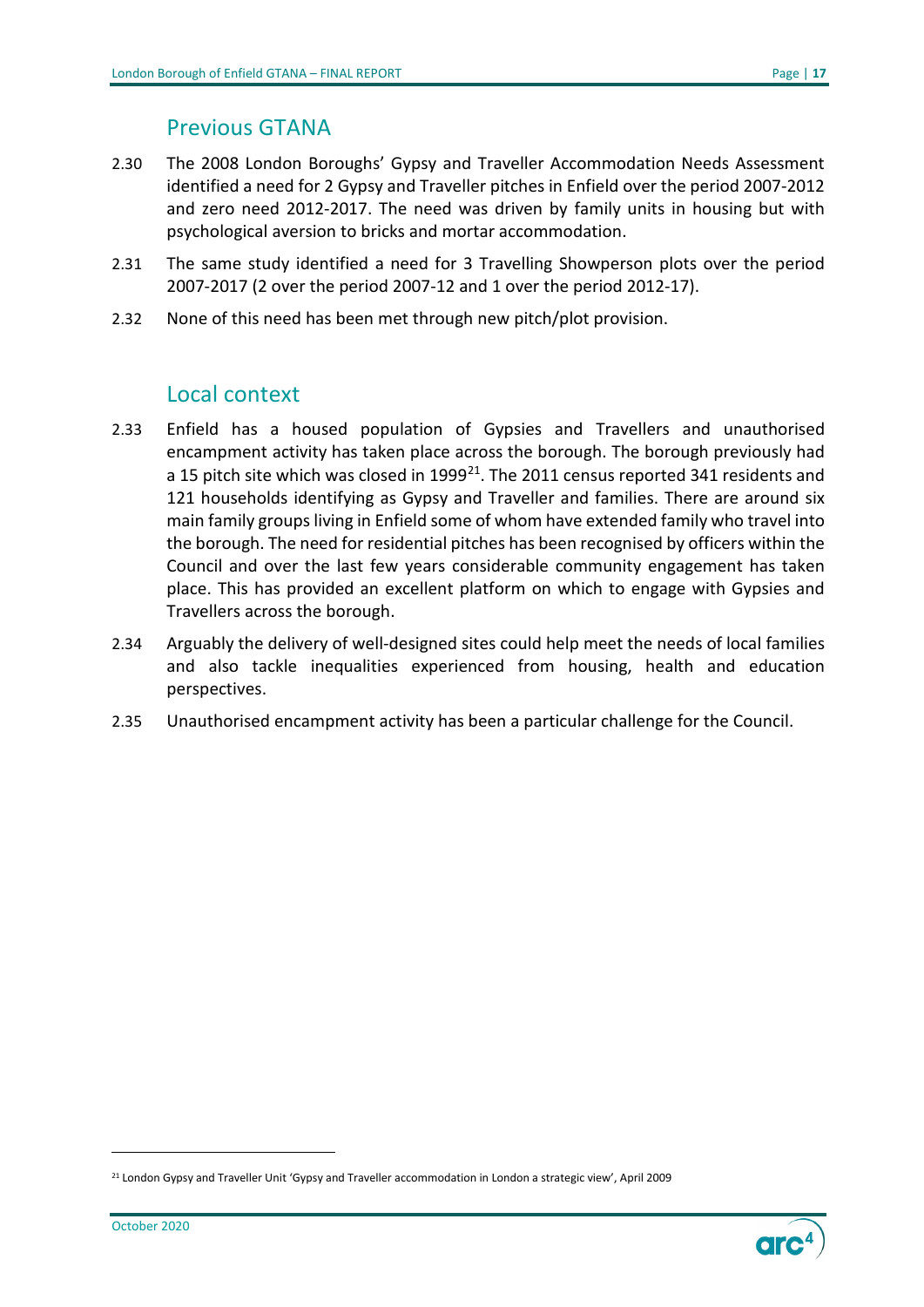## <span id="page-17-0"></span>3. Methodology

## **Introduction**

- <span id="page-17-1"></span>3.1 The GTANA research method is grounded in an understanding of the requirement of the NPPF and based on an established methodology which regularly withstands scrutiny at planning inquiries and hearings.
- 3.2 The methodology has comprised:
	- a desktop analysis of existing documents, including data on pitches/sites, plots/yards and unauthorised encampments;
	- the collection of primary data, including household interviews with Gypsies and Travellers;
	- stakeholder consultation with council officers, in neighbouring local authorities and advocacy groups; and
	- an assessment of accommodation needs taking into account all available data and information.
- 3.3 The information gathering has been carried out in three phases, as outlined below:
	- Phase 1: Literature/desktop review and stakeholder discussions;
	- Phase 2: Survey of Gypsies and Travellers living in or having a connection with the borough;
	- Phase 3: Survey of stakeholders; and
	- Phase 4: Needs assessment and production of the GTANA 2020 report.

## <span id="page-17-2"></span>Phase 1: Literature/desktop review and steering group discussions

- 3.4 We have reviewed relevant literature, including legislative background and best practice information, and analysis of available secondary data relating to Gypsies and Travellers and Travelling Showpeople in the borough.
- 3.5 Council officers have been fully engaged with the research process and have provided stakeholder contact information and contacts within the Gypsy and Traveller community.

## <span id="page-17-3"></span>Phase 2: Fieldwork survey and interviews with Gypsies and **Travellers**

3.6 There are currently no Gypsies and Travellers living on sites in Enfield. However, the Council has carried out a significant amount of community engagement work and this

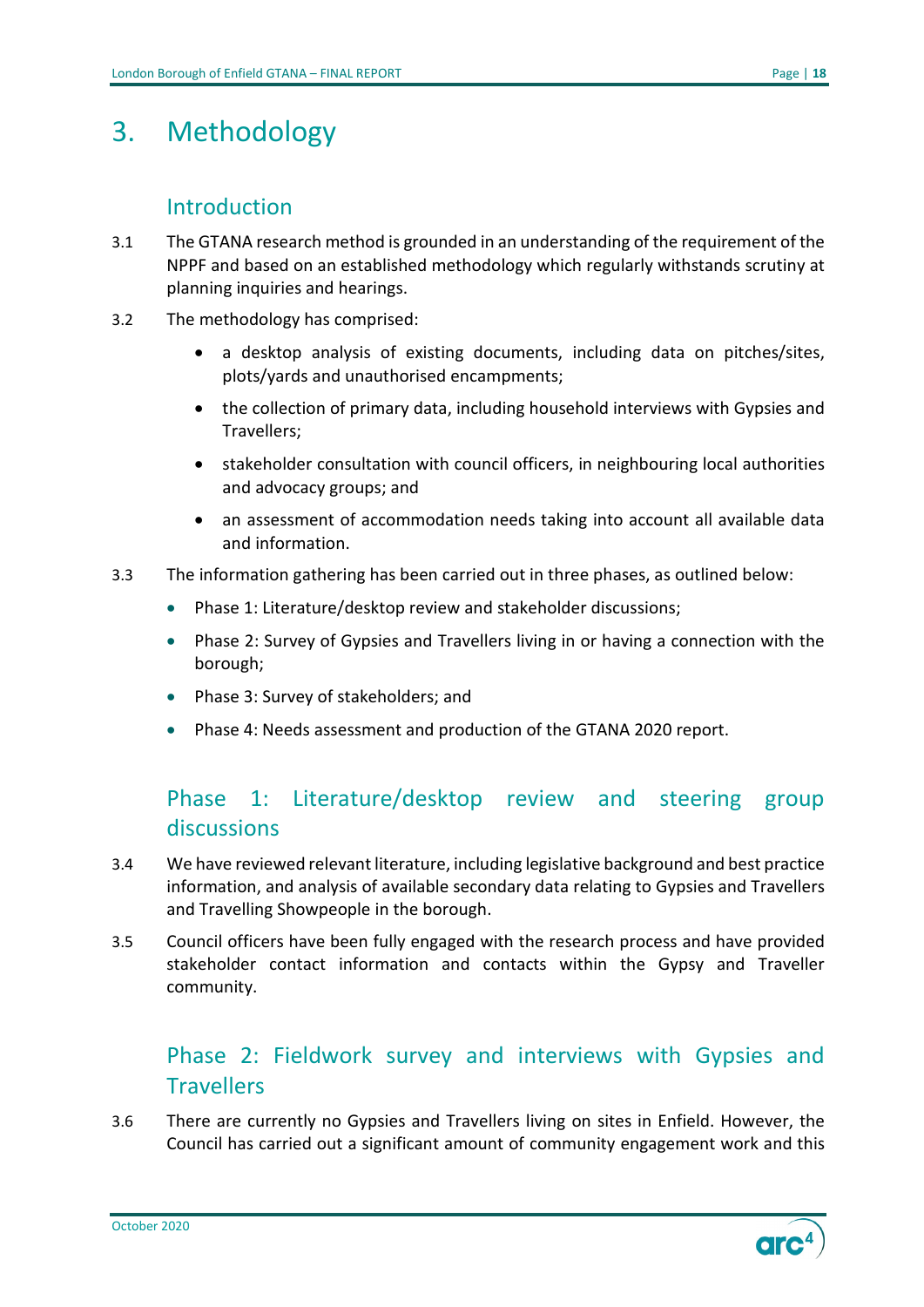has allowed the field team to speak to households who either live in bricks and mortar accommodation in Enfield or are on the road but have links with the borough.

- 3.7 Households have been interviewed to provide information on their current housing situation and future housing needs. They were interviewed over the telephone using the questionnaire presented at Appendix A. This questionnaire has been carefully designed in consultation with a number of councils, feedback from community representatives and planning agents.
- 3.8 The main period of fieldwork took place during March to May 2020. A community consultation event was due to be held on the 21<sup>st</sup> February 2020, but this was cancelled due to a bereavement in the community. It was rescheduled to the 20<sup>th</sup> March but cancelled due to the COVID-19 national lockdown.
- 3.9 However, engagement with Gypsies and Travellers continued successfully via telephone and email. A total of 15 households have been successfully interviewed as part of the 2020 GTANA.

## Phase 3: Stakeholder survey

- <span id="page-18-0"></span>3.10 The survey of stakeholders was conducted during May 2020 using telephone interviewing. Contact information for key stakeholders was provided by Council officers. The stakeholder consultation invited representatives from all of the neighbouring local authorities, who were requested to provide information regarding their local situation and provision, including issues such as unauthorised encampment activity. This approach assists the Council in meeting their requirements under the Duty to Cooperate.
- 3.11 A total of 10 responses to the stakeholder survey were obtained. The findings of the online stakeholder survey are set out in Chapter 6 of this report.

## Phase 4: Needs assessment and production of report

- <span id="page-18-1"></span>3.12 A detailed explanation of the analysis of pitch requirements is contained in Chapter 7 but briefly comprises analysis of the following:
	- households living in bricks and mortar accommodation; households planning to move in the next five years, and emerging households to give total need for pitches; and
	- supply based on the number of authorised pitches and turnover on sites on public pitches (which in the case of Enfield is zero).
- 3.13 The overall need for pitches is then compared with the overall supply.
- 3.14 The need for transit pitches was calculated using unauthorised encampment data which set out how many encampments had taken place and the number of caravans on them. The survey also asked households if they felt there was a need for transit pitches.

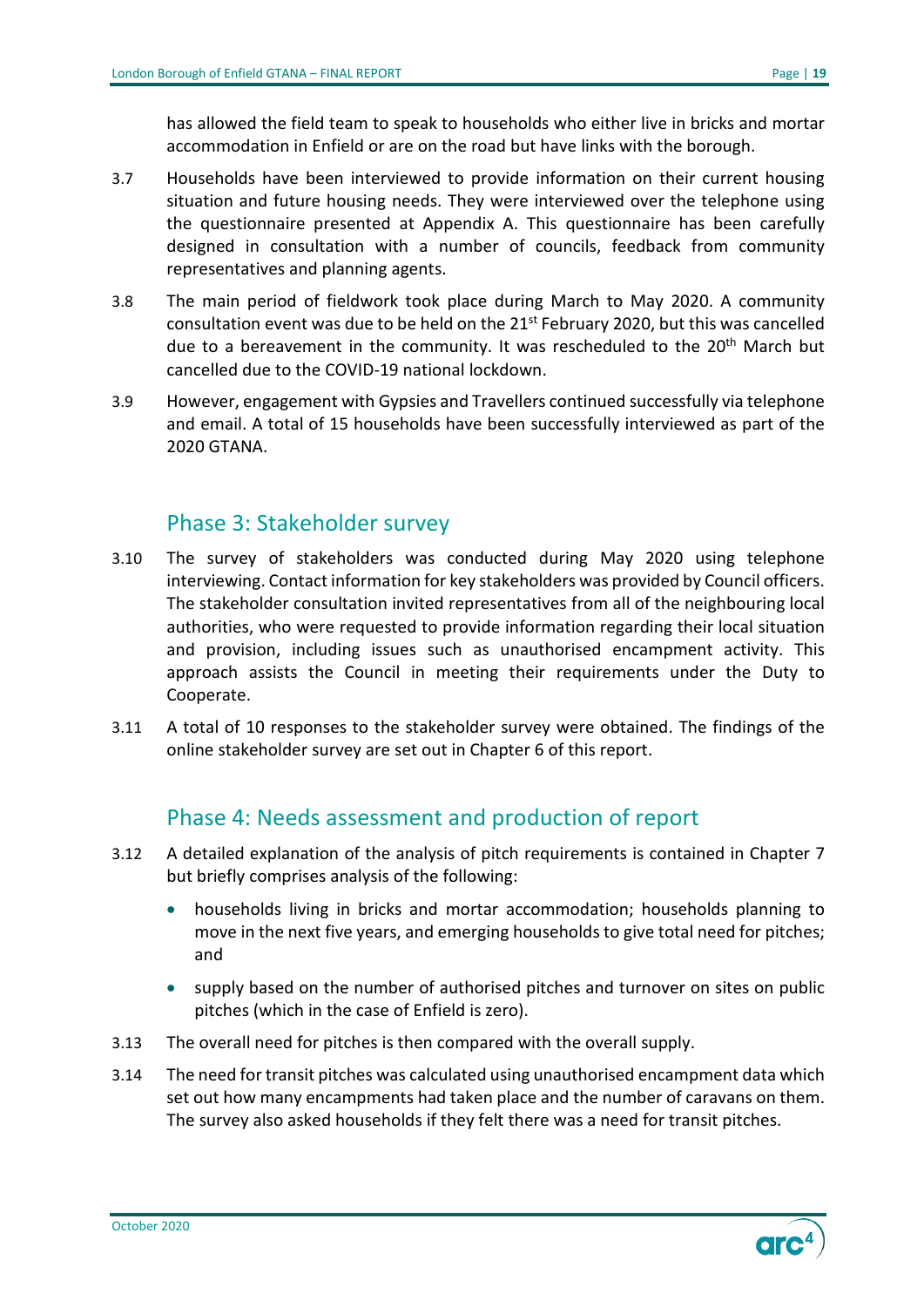#### Site and pitch size

- 3.15 There are no definitive parameters for site or pitch sizes. Previous Design Guidance (DCLG, 2008) states in Paragraph 4.4 that '*Gypsy and Traveller sites are designed to provide land per household which is suitable for a mobile home, touring caravan and a utility building, together with space for parking. Sites of various sizes, layouts and pitch numbers operate successfully today and work best when they take into account the size of the site and the needs and demographics of the families resident on them'.*
- 3.16 Paragraph 4.47 states that *'to ensure fire safety it is essential that every trailer, caravan or park home must be not less than 6 metres from any other trailer, caravan or park home that is occupied separately'.*
- 3.17 Paragraph 7.12 states that '*as a general guide, it is possible to specify that an average family pitch must be capable of accommodating an amenity building, a large trailer and touring caravan (or two trailers, drying space for clothes, a lockable shed (for bicycles, wheelchair storage etc.), parking space for two vehicles and a small garden area'*.
- 3.18 Paragraph 4.13 states that *'smaller pitches must be able to accommodate at least an amenity building, a large trailer, drying space for clothes and parking for at least one vehicle'.*
- 3.19 There is no guidance on the maximum size of a site, but it is generally accepted amongst the Travelling community that sites of 6-10 pitches are appropriate. However, local circumstances such as families wanting to have sites for their own use should be considered when planning new provision. Some of the respondents to the household survey specifically requested sites for specific family groups within the 6-10 pitch range.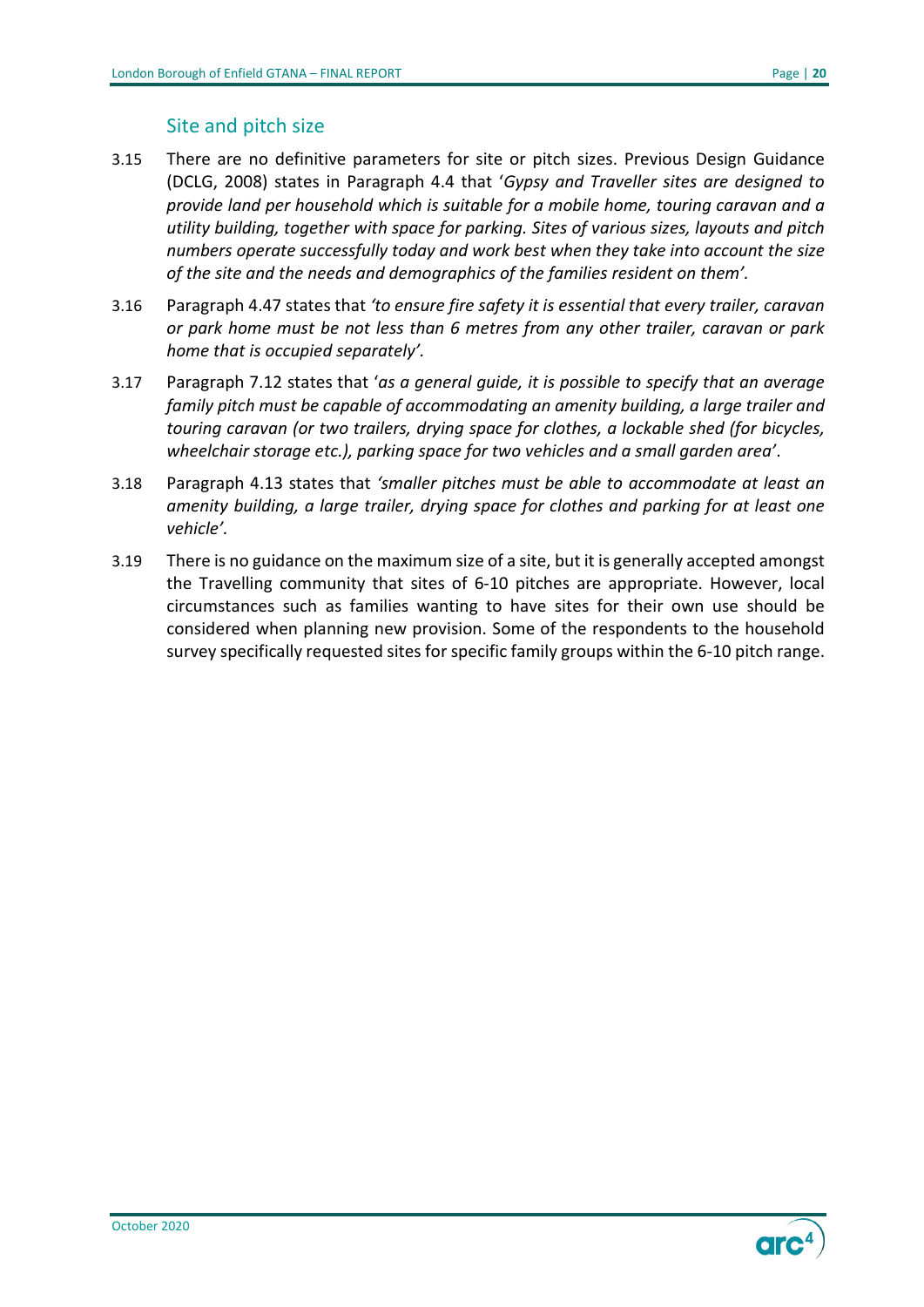# <span id="page-20-0"></span>4. Review of the Gypsy, Traveller and Travelling Showpeople population and existing provision of pitches and plots

## 2011 Census population estimates

<span id="page-20-1"></span>4.1 The 2011 Census identified a total of 121 households and 341 residents who identified as having a White; Gypsy or Irish Traveller ethnicity. All of them live in bricks and mortar accommodation.

<span id="page-20-3"></span>

| Table 4.1<br>Households and people identifying as Gypsy Traveller by accommodation type |                      |          |               |                     |  |
|-----------------------------------------------------------------------------------------|----------------------|----------|---------------|---------------------|--|
|                                                                                         | Total:               |          | A flat,       | A caravan or other  |  |
|                                                                                         | <b>Accommodation</b> | House or | maisonette or | mobile or temporary |  |
| <b>Enfield Borough</b>                                                                  | type                 | bungalow | apartment     | structure           |  |
| Households                                                                              | 121                  | 61       | 60            |                     |  |
| People                                                                                  | 341                  | 196      | 145           |                     |  |

Source: 2011 Census CT0128 (households) CT0127 (people)

## Caravan Count information

- <span id="page-20-2"></span>4.2 Snapshot counts of the number of Gypsy and Traveller caravans were requested by the Government in 1979 and have since been undertaken every January and July by local authorities. All counts for Enfield Borough report zero Gypsy and Traveller caravans<sup>[22](#page-20-4)</sup>.
- 4.3 An annual count of Travelling Showperson caravans takes place every January. All counts for Enfield Borough report zero caravans.



<span id="page-20-4"></span><sup>&</sup>lt;sup>22</sup> <https://www.gov.uk/government/collections/traveller-caravan-count>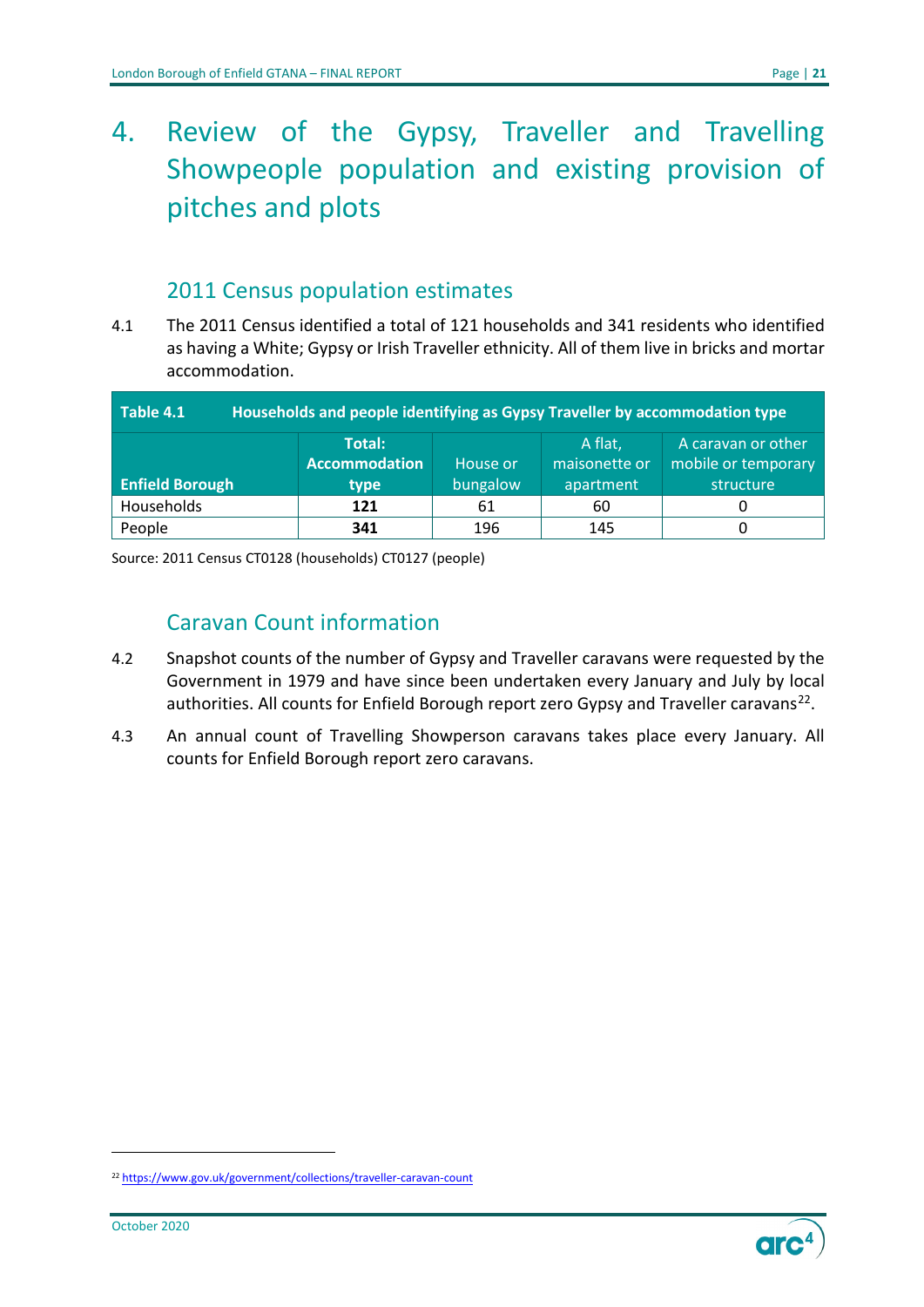## <span id="page-21-0"></span>5. Household survey findings

5.1 This Chapter presents the findings of the household survey, which was carried out to provide primary data to inform this GTANA. The survey aimed to reach as many Gypsy, Traveller and Travelling Showpeople living in bricks and mortar or had a connection with the borough. It was conducted using the questionnaires which are set out in Appendix A.

## Gypsy and Traveller households interviewed

- <span id="page-21-1"></span>5.2 There was no set target for interviews because there are currently no pitches in the borough and the number of Gypsies and Travellers living in bricks and mortar housing can only be estimated. The 15 households who were interviewed and completed the survey were identified by the council officer responsible for Gypsy and Traveller liaison and London Gypsies and Travellers. There was a total of 15 responses to the household survey. Of these:
	- 12 were Gypsy and Traveller households living in bricks and mortar (of which 8 rented from the Council or privately rented and 4 were living in temporary accommodation);
	- 3 were on the road but had a connection with Enfield.
- 5.3 It would not be appropriate to provide a detailed analysis of the survey information as this has the potential to identify individual responses. Broad summaries of the household survey data findings are presented below in order to maintain respondent confidentiality.
- 5.4 Of household representatives interviewed (base=15), 14 described themselves as Irish Traveller and one as an English Traveller.
- 5.5 Regarding household size (base=15), 5 were one or two person, 4 were three person, 2 were five person, and 4 were six or more person households.
- 5.6 Regarding household type (base=15), 4 were couples or singles with no children, 6 were couples with children, 4 were lone parents and 1 were other household types including extended family living together.
- 5.7 There was a total of 55 people in the households interviewed. In terms of age profile, the Gypsy and Traveller population is relatively youthful, with a large child and teenage contingent. The age profile of residents of Gypsy and Traveller households interviewed (n=55) was 38.2% aged 13 or under, 9.1% were aged 14-17, 27.3% were aged 18-34, 14.5% aged 35-44, 10.9% aged 45-59 and 0% aged 60 and over.
- 5.8 In terms of length of residence (base=15), 6 stated up to 5 years, 4 stated between 5 and up to 10 years and 5 stated at least 10 years.
- 5.9 When asked about overcrowding (base=15), 6 respondents said that their home was overcrowded (40%).
- 5.10 Regarding travelling behaviour:

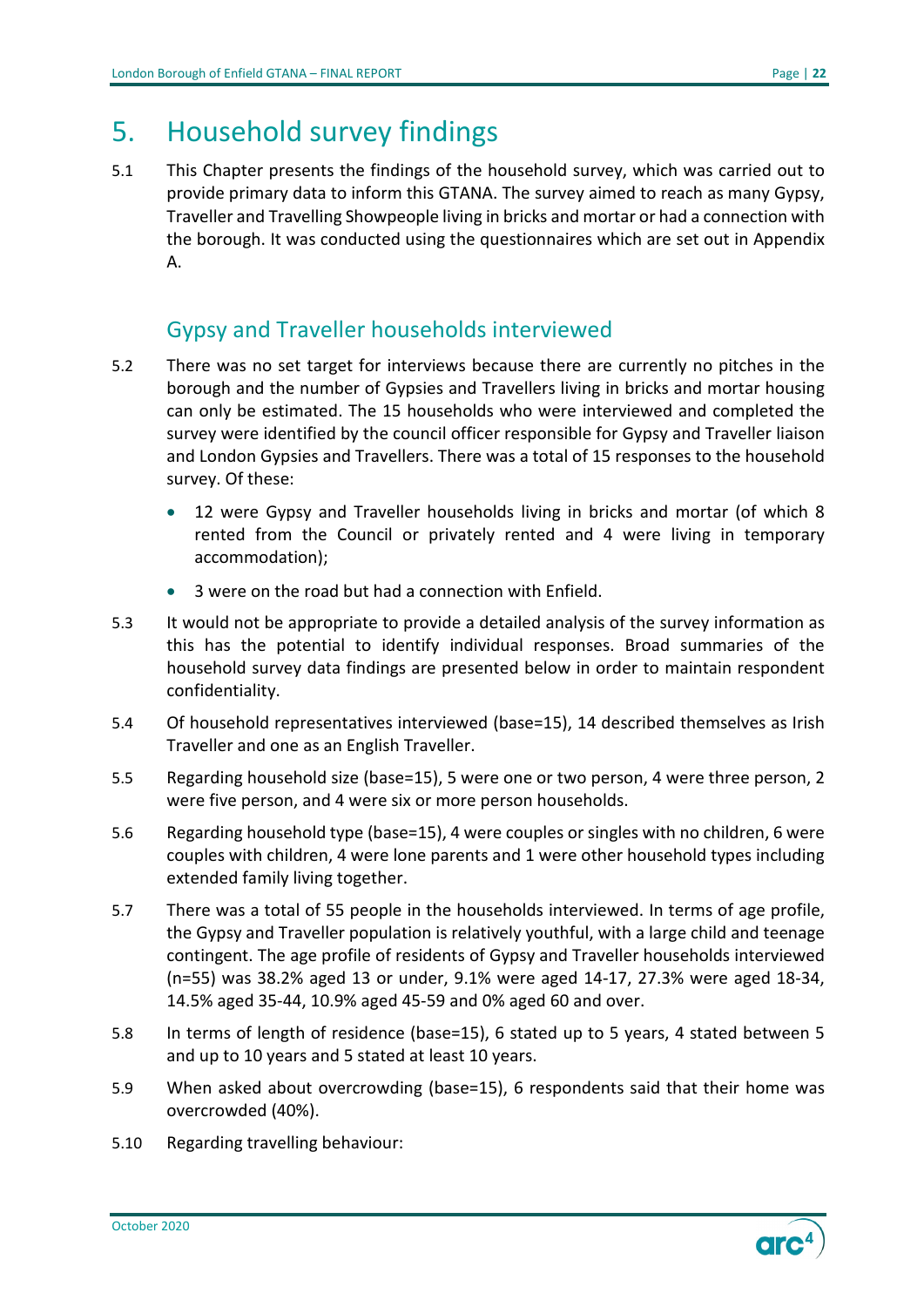- 12 of the respondents lived in a household where someone had travelled in the previous year;
- 14 respondents lived in a household where someone had travelled previous to the last year;
- 12 stated someone in their household planned to travel in the next year; and
- 9 stated someone in their household planned to travel sometime after the next year.
- 5.11 Overall, 14 out of the 15 respondent households(93.3%) met the definition, (either they or someone in their household had travelled or plans to travel in the next year and beyond). Respondents were asked their reasons for travelling which are summarised in Table 5.1. The most frequently mentioned reasons were cultural/personal preference, visiting family and friends and work/attending fairs. Long-term health issues was the reason cited for not travelling.

<span id="page-22-0"></span>

| Table 5.1<br><b>Reasons for travelling</b>                                                 |                             |                     |                                 |  |  |
|--------------------------------------------------------------------------------------------|-----------------------------|---------------------|---------------------------------|--|--|
| <b>Enfield Borough</b>                                                                     | <b>Number</b><br>mentioning | $%$ of<br>responses | % respondents mentioning reason |  |  |
| Cultural/personal preference                                                               | 11                          | 26.2                | 78.6                            |  |  |
| Personal preference                                                                        | 4                           | 9.5                 | 28.6                            |  |  |
| Work/attend fairs                                                                          | 4                           | 9.5                 | 28.6                            |  |  |
| Visit family/friends                                                                       | 9                           | 21.4                | 64.3                            |  |  |
| To attend religious meetings/<br>conventions                                               | $\overline{2}$              | 4.8                 | 14.3                            |  |  |
| Only way of life I know                                                                    | 4                           | 9.5                 | 28.6                            |  |  |
| Limited opportunity to settle<br>down/ no plot on which to live/<br>lack of yard provision | 6                           | 14.3                | 42.9                            |  |  |
| Other reasons (harassment)                                                                 | $\overline{2}$              | 4.8                 | 14.2                            |  |  |
| <b>Total respondent households</b>                                                         | 14                          | 100.0               |                                 |  |  |
| <b>Total responses stated</b>                                                              |                             | 42                  |                                 |  |  |

Note: this table shows multiple responses. There are 8 household responses to this question and they could state as many reasons as they wanted to. The 'number mentioning' are the number of households mentioning a particular reason e.g. 8 mentioned cultural/personal preference.

The '% of responses' has a base of 42 which is the total number of responses made by households (meaning that households gave an average of 3 reasons for travelling). The '% respondents mentioning reason' is the percentage of the 14 respondent households who mentioned the reason. For example 78.6% of households stated cultural/personal preference and 64.3% mentioned visiting family/friends.

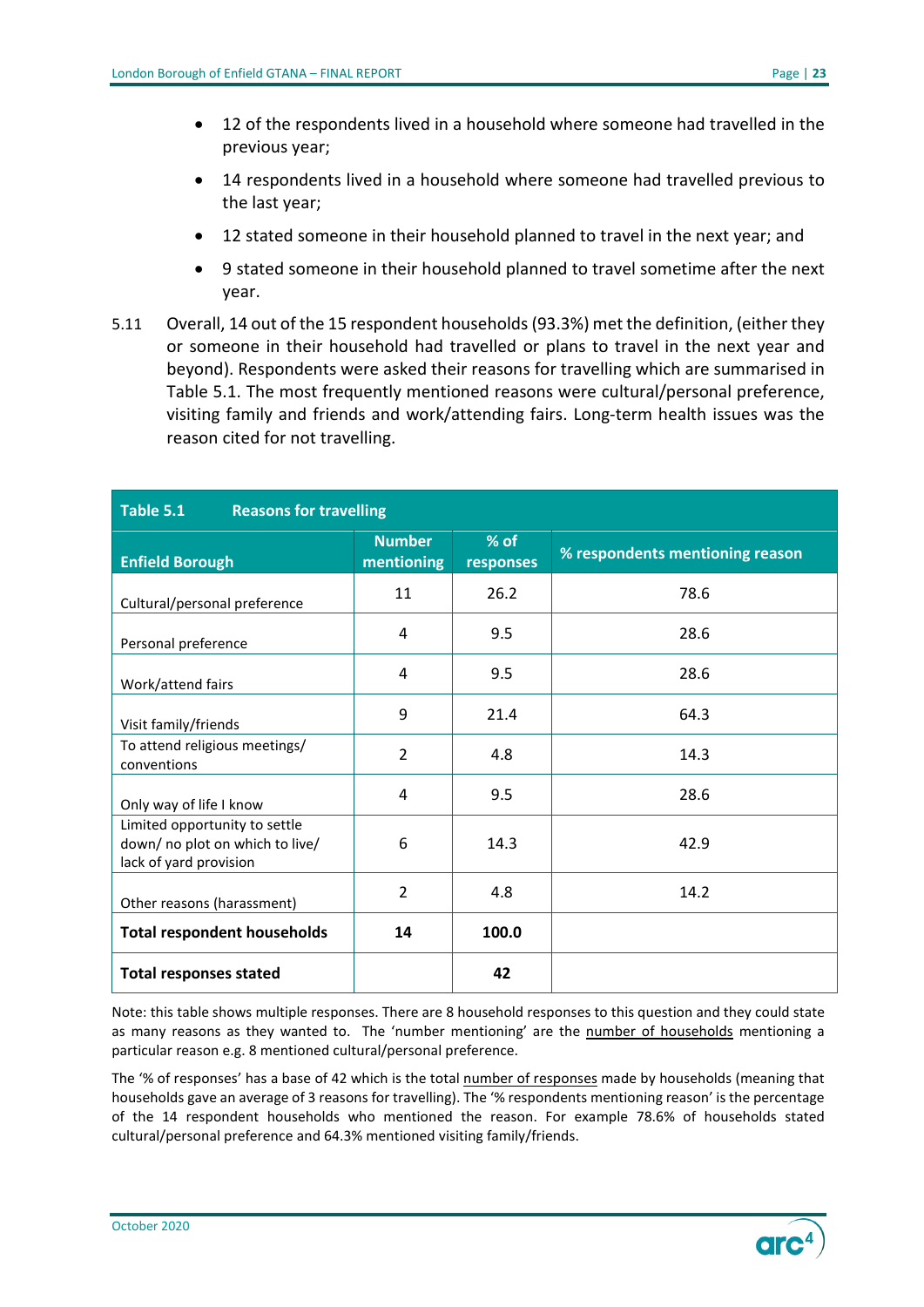- 5.12 All respondents said there is a need for permanent residential pitches in Enfield. The need expressed ranged from 8 pitches to 20 pitches. Two respondents suggest that smaller sites for families with 5 to 6 pitches on each site would be appropriate.
- 5.13 Twelve respondents said there was a need for transit provision. Eleven expressed a specific need which ranged from 2 to 20 pitches. Seven respondents stated up to 6 pitches, one respondent between 10 and 15 pitches and three respondents stated a up to 20 pitches.

**OF**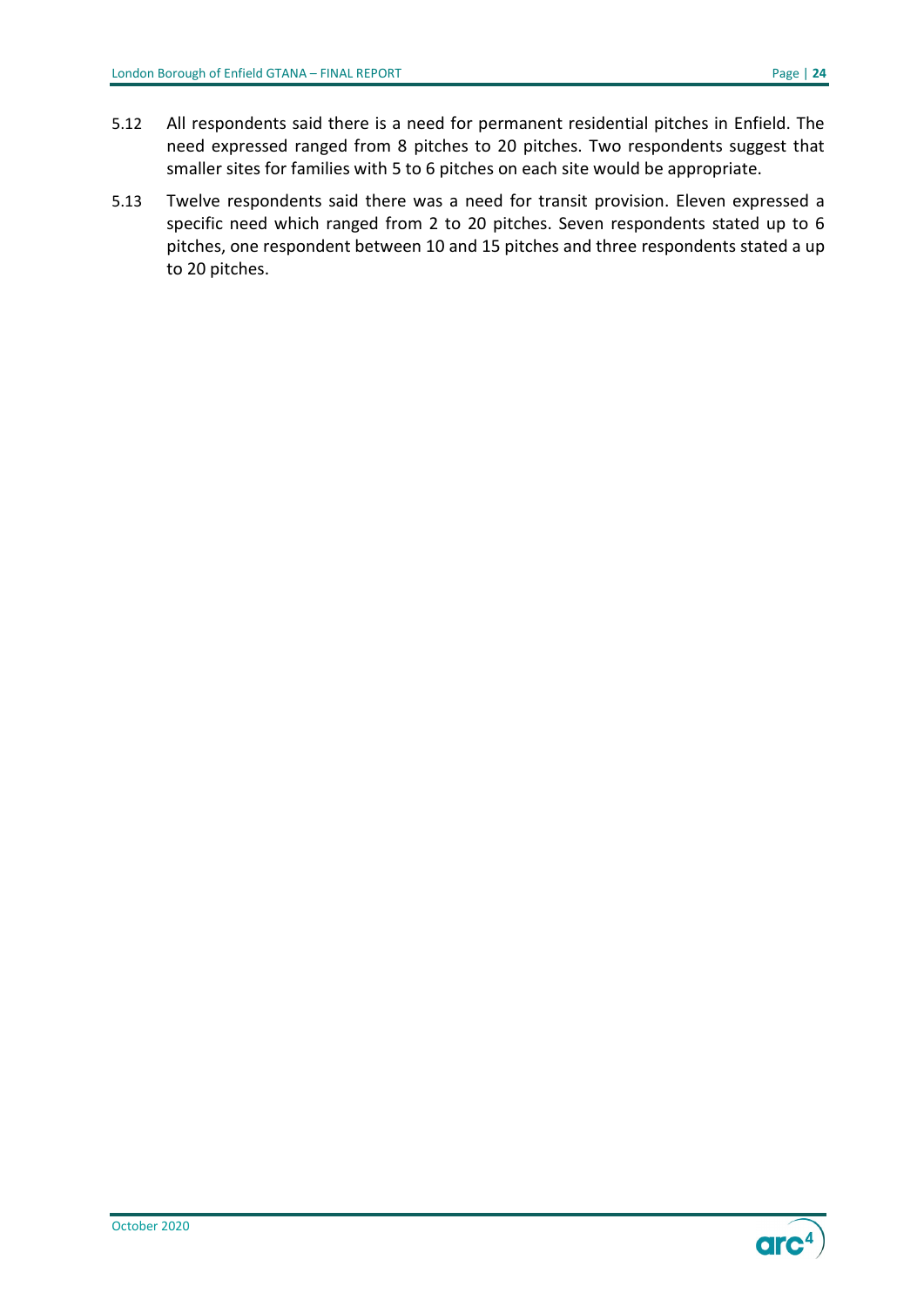## <span id="page-24-0"></span>6. Stakeholder consultation

## **Overview**

- <span id="page-24-1"></span>6.1 A stakeholder consultation exercise was undertaken for the Enfield GTANA which involved a range of stakeholders, including those actively participating in the newly formed Enfield Gypsy Roma Traveller project Board.
- 6.2 These individuals were invited to participate in a web-enabled survey to provide their views on a range of issues relating to the Gypsy and Traveller and Travelling Showpeople community within the Council area and surrounding areas. This survey ran from the  $17<sup>th</sup>$ July 2019 to the 9<sup>th</sup> December 2019.
- 6.3 A total of 6 separate responses to the stakeholder consultation were obtained from representatives from the borough councils, the Metropolitan Police and London Gypsies and Travellers. Respondents were asked to answer as many questions as they felt able to answer. This is a qualitative summary of the **views expressed by stakeholders** responding to the survey. When reading please bear in mind that the views expressed my not accord with the Council's view on a given matter.
- 6.4 Stakeholders were asked to respond to a series of questions relating to residential pitch need, unauthorised encampments, households living in bricks and mortar accommodation, and cross boundary considerations. Their responses are summarised below.

## Residential pitch need

- <span id="page-24-2"></span>6.5 Stakeholders were asked whether or not they think there is a need for permanent residential pitches for Gypsies and Travellers in Enfield Borough. All respondents felt that there is a need for permanent residential pitches. Reasons for this need included:
	- There is a significant population of Irish Travellers living in Enfield who would choose to live on a Traveller site rather than bricks and mortar accommodation. Travellers who often camp in Hackney live in Enfield.
	- Through working on a design vision for a pitch I consulted the initial survey of the community in Enfield. This demonstrates the need for new pitches.
	- There is a current issue with Travellers stopping on inappropriate sites such as parks, playing fields, schools and commercial premises which is causing extra demand on police and the local authority plus this causes tensions in the community.
	- There is a severe shortage of Traveller sites across London and no new local authority sites have been built for almost 20 years. The residential site in Enfield was closed down and no replacement site has been built since. Gypsy and Traveller families have been pushed into housing which isn't culturally suitable for many. This has impacts on people's mental health and wellbeing, their cultural identity and community life and increases isolation from extended family support networks, with wider implications for access to work and education.

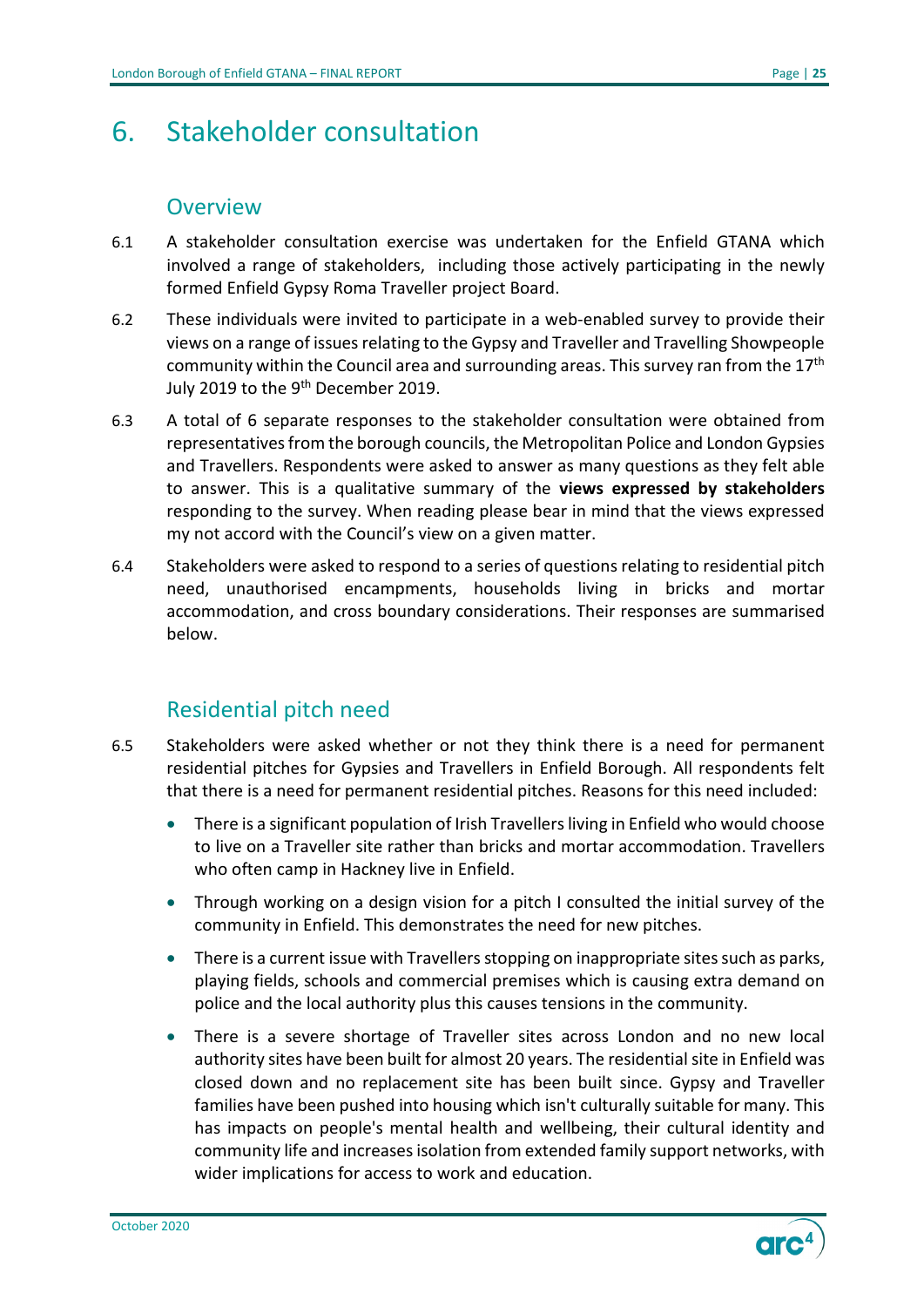- This will be beneficial not only for the Gypsy Traveller community but also for policing and council workloads as there will be less need for both to be called out on a weekly basis to serve Travellers with section 61's.
- Enfield Council does not currently have a permanent residential pitch, and I understand it is a statutory requirement for local authorities to provide this.
- 6.6 In relation to the number of pitches that are needed, responses included:
	- Any new Traveller sites within the Borough of Enfield should be relatively small (8 pitches).
	- At least one venue with multiple pitches to absorb the demand which despite being transient can be regular.
	- As part of the GTANA process LG&T have facilitated contact with around 10 families who we have supported recently with their housing situation. Although we are not aware of the complete extent of accommodation need in the borough, we believe that providing at least 10-15 residential pitches across several smaller sites would be a sustainable solution to start addressing the entrenched inequalities these families are facing.
	- Supplying around 50 pitches would be a good start.
	- There is knowledge of a Traveller community in Enfield and this part of North London, so clearly there is a need to provide such a facility.
- 1.1 The survey then asked respondents where they think such permanent sites should be located and why. Responses included:
	- Any new Traveller sites should be built close to existing infrastructures i.e. transport, schools, doctors and shops.
	- New pitches should be located in attractive locations with good access to local amenities. These sites should not be in poor locations (industrial estates, near contaminated or abandoned land, next to motorway etc) and should be expected to provide the same level of amenity as a settled development.
	- The sites need to be at a location suitably convenient for the Traveller community but not within built up areas where tensions already exist and could be exacerbated by the development;
	- New sites should be located in areas considered suitable for residential development, in order to reduce the marginalisation of Gypsies and Travellers and the inequalities they usually face in terms of access to safe and secure homes. Locations next to air and noise pollution hot spots, such as busy roads, railway lines, waste and recycling plants etc. should be avoided, taking into consideration the increased exposure to these factors for people living in caravans and mobile homes, as well as respiratory illnesses and related health conditions which are prevalent in the Gypsy and Traveller community. Gypsy and Traveller families should be consulted on a range of potential locations for new sites.

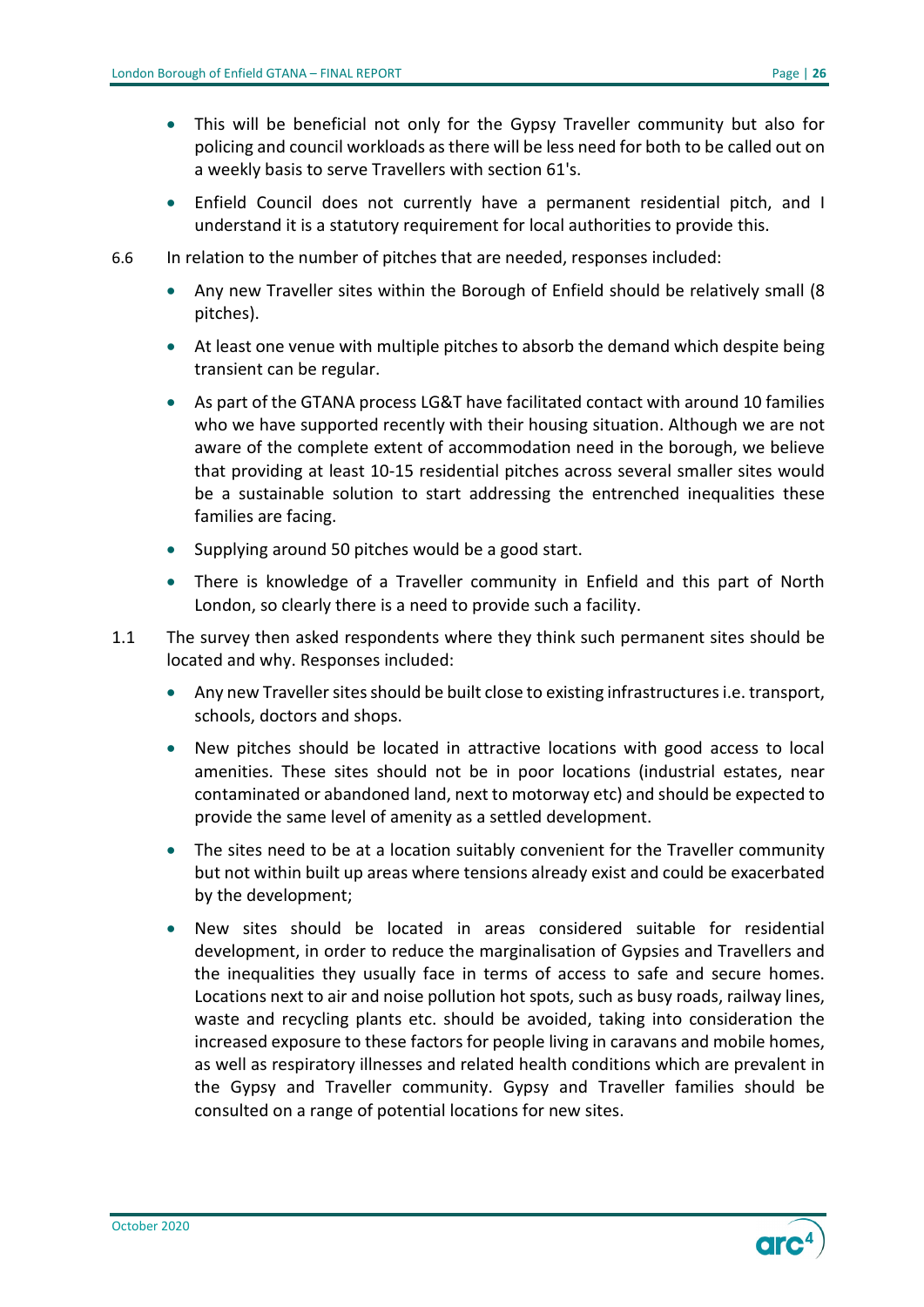- Anywhere where there is large amounts of green land on the outskirts of town. This will keep disruption to residential areas to a minimum and also to keep crime down in built up areas.
- I don't have any exact locations, however Enfield does have a lot of open space and unused land, so a site could be designated for that use.
- 6.7 Several respondents identified barriers to the provision of new permanent sites, such as:
	- Public opposition from residents living close to any proposed Traveller site. It is essential that local residents are assured that any site will be managed and a Traveller officer with be employed to work with residents living on a site but also deal with any enquiries/complaints from the wider community.
	- Suitable supply of land.
	- There are factions of the Enfield community who through previous experience have a negative view of the Traveller community which could cause tensions. The location will need to be carefully considered with the onus on the Traveller community to integrate as much as possible.
	- High cost of land and pressures to deliver general housing targets; low priority given to meeting Gypsy and Traveller accommodation needs, despite most families being on council housing waiting lists or placed in temporary and emergency accommodation; lack of political leadership and commitment to reducing inequalities and discrimination facing Gypsies and Travellers; negative perceptions of the Gypsy and Traveller community reinforced by media coverage and lack of awareness about the history, culture and challenges they face.
	- Money to pay for the land and managing the amount of Travellers that can use the land.
	- Barriers in terms of both perception and adjacency of other uses. For example, there is a challenge in locating a Traveller site next to residential area. There could be objections from nearby residents or businesses.

## <span id="page-26-0"></span>Unauthorised encampments and the need for temporary provision

- 6.8 Stakeholders were asked whether they have any knowledge of unauthorised encampment activity in Enfield, in particular the level of activity, challenges faced and policies for dealing with encampments. 2 stakeholders were not aware of such activity or did not comment. Of those who replied to this question, responses included:
	- There are currently a number of unauthorised encampments within Enfield which are being managed by the local authority, supported by the police. The encampmentsinvolving the Traveller community tend to be transient with the same persons when faced with enforcement going from one location within NA BCU (Metropolitan Police North Area Basic Command Unit) area covering Enfield and Haringey to the other.

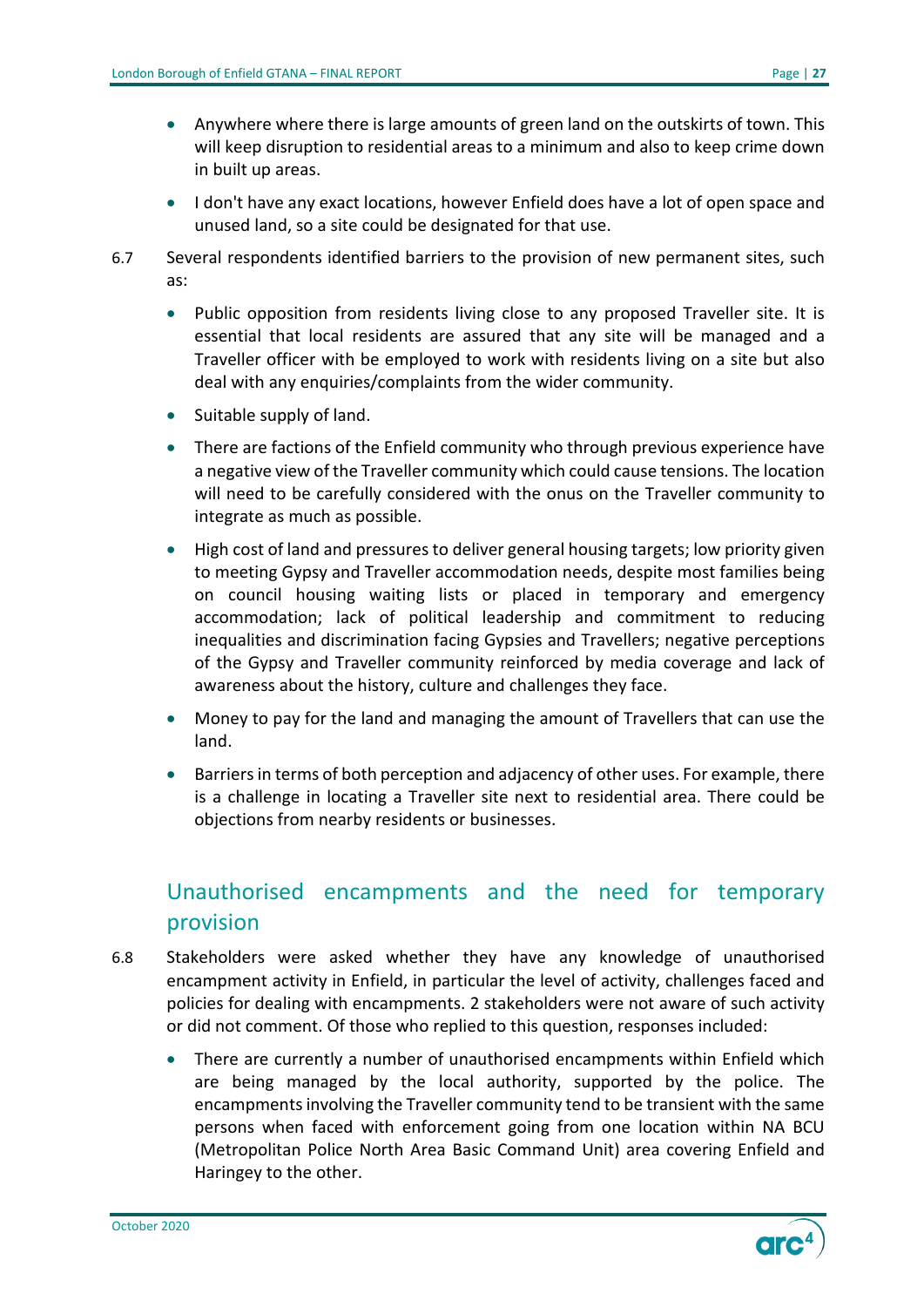- We are aware of encampments in the borough from conversations with the local authority and sometimes from talking to community members who may have family stopping in the area. Since the start of the Covid outbreak we are aware of the positive steps taken by the Council to promote the safety and health of families stopping roadside in Enfield and the partnership work that has taken place. We are keen to continue working together on solutions that minimise social and financial costs and to share good practice. Travelling is an important part of Gypsies' and Travellers' traditions, culture and family life, however a key challenge is the lack of temporary stopping places and adequate facilities across London which means that families often stop in unsuitable locations. While there is a systematic failure to meet the accommodation needs of Gypsies and Travellers and facilitate the nomadic way of life across the UK, local authorities still have a wide range of enforcement powers to evict roadside camps. We are concerned when there is a blanket approach which treats all families as criminals and we advocate for the separation of accommodation need from anti-social behaviour, fly tipping and other criminal issues, as they require distinct solutions. Our approach as an organisation is to support dialogue and understanding of specific circumstances and needs on a case by case basis and to promote negotiated stopping, a more humane and balanced approach based on a mutual agreement between the local authority and Gypsy and Traveller families on matters such as correct waste disposal and basic temporary facilities, sometimes directing roadside families away from contentious public spaces to more appropriate land.
- We have this on a weekly basis in Enfield and Haringey Boroughs. Usually the Travellers do tend to move on when asked after a section 61 has been served but the odd encampments defy the order. The main policy is that when an encampment is discovered a section 61 is served on each caravan to move by the next day and then police return the next day to ensure the Travellers move on.
- Parts of Edmonton (particularly Stonehill Industrial Site) have had unauthorised encampments. These have occurred mainly during the winter and have been short lived - but have occurred every winter since 2017/18. Actions to better protect the sites such as security and legal injunctions have restricted the length of occupations on land in recent years.

#### Transit sites

- 6.9 The survey outlined that for households travelling through Enfield, there are several potential options which could be considered. Firstly, the survey looked at transit sites and asked respondents whether there is a need for these within Enfield. The general consensus was that these are not the best solution. Responses included:
	- I believe the main issue revolves around the same members of the Traveller community so no I do not see it as the solution, however if the Travellers refuse to be based in one fixed location then this could be a compromise for consideration.
	- We believe there is a temporary accommodation need for families stopping through the borough and across London more generally, however we don't consider transit sites to be the best approach, in the way they have been poorly

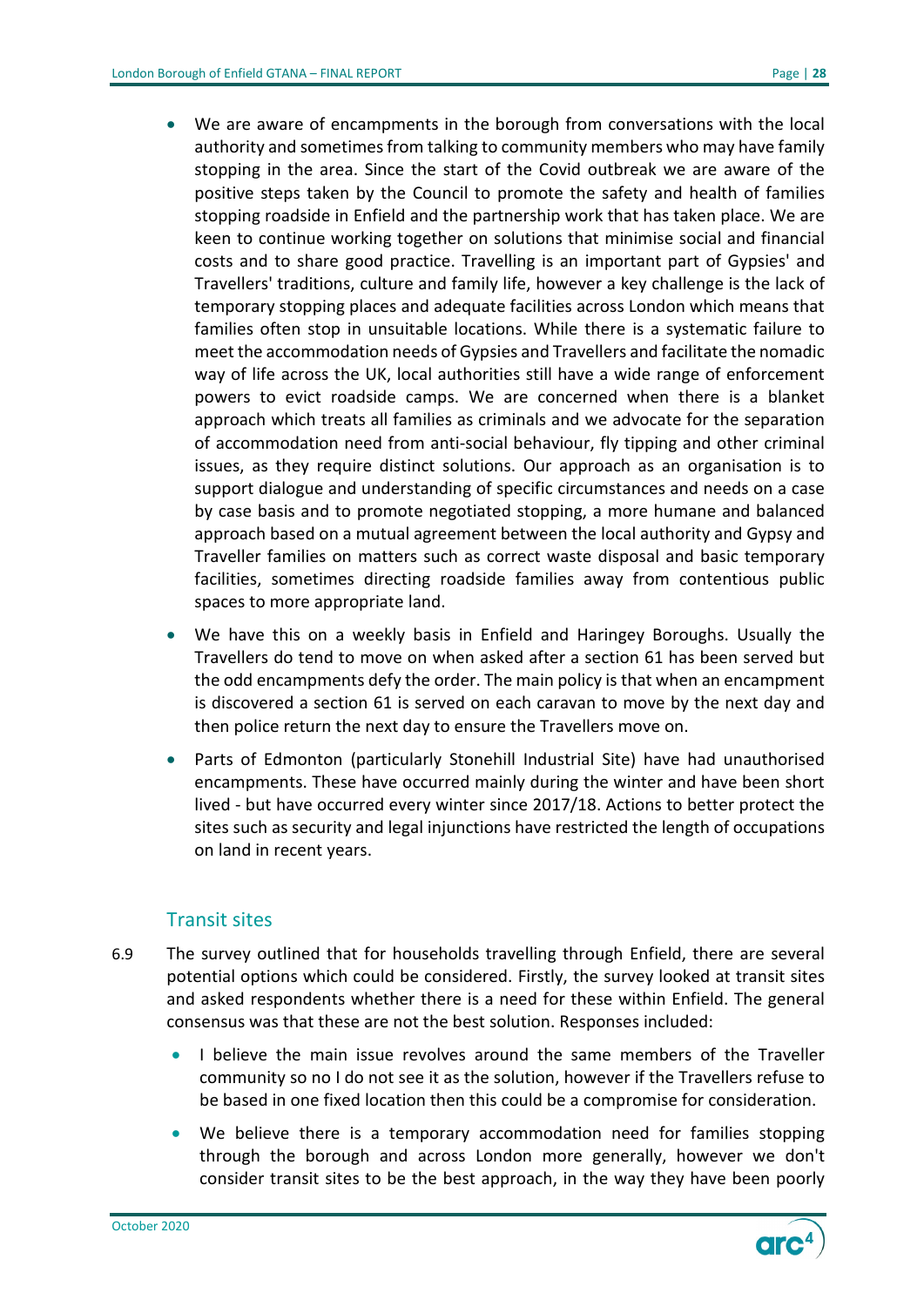built and managed in other parts of the country. There could be a case for creating some flexible space on permanent sites to accommodate family members who are visiting, through consultation with families who would live on the new sites.

- I feel like this could encourage them to stay at these locations for long periods of time and cause issues. A long term solution may be a better approach.
- I don't know enough about the nature of provision that would be required. Only that provision of some nature should be made within the borough boundary. Generally, site(s) should be provided that both meet statutory guidelines and also support law-abiding Travelling communities. This then means that where groups are not law-abiding (such as unauthorised encampments) and associated activities such as property damage, fly tipping and waste often accompanied with such encampments these can be fully and fairly enforced against.

#### Temporary stop-over places

- 6.10 The survey then asked respondents whether there is a need for temporary stop-over places within Enfield. Responses were mixed, and included:
	- I don't believe this will be suitable as once the Travellers are located in one location, I can't see them moving to a more suitable location when required without enforcement.
	- Yes, there is a need for temporary stopping places in the borough to accommodate those families who are travelling so that they can access basic facilities and be in a safe and suitable location. As part of the negotiated stopping approach, through dialogue with families on a case by case basis, there might be situations in which it's appropriate to agree a stopping period at the location where the families have stopped, and provide portable toilets, water, rubbish collection etc; otherwise, families could be supported to move to an alternative location which is considered more suitable where they can remain for the agreed period and have access to these basic facilities. Identifying a range of different sites that could be used as 'meanwhile' temporary stopping places when needed would be part of a sustainable plan to meet the temporary accommodation needs of Gypsy and Traveller families.
	- Again, it could cause issues if the Travellers use it for a permanent base. If there was something in place to stop them from staying at these locations then it could be a good idea, but again it would need to be in a sparsely populated area of Enfield.
	- Not sure. Seems to me that there could be a risk from providing too many different types of places or sites. As clearly there is a risk that temporary sites could be used on a more permanent basis. In any case if unauthorised encampments occur, this are unauthorised activities. What is needed is an already designated permanent site for Travellers.

#### Barriers to transit provision

6.11 Several stakeholders believed that there are barriers to transit provision, including:

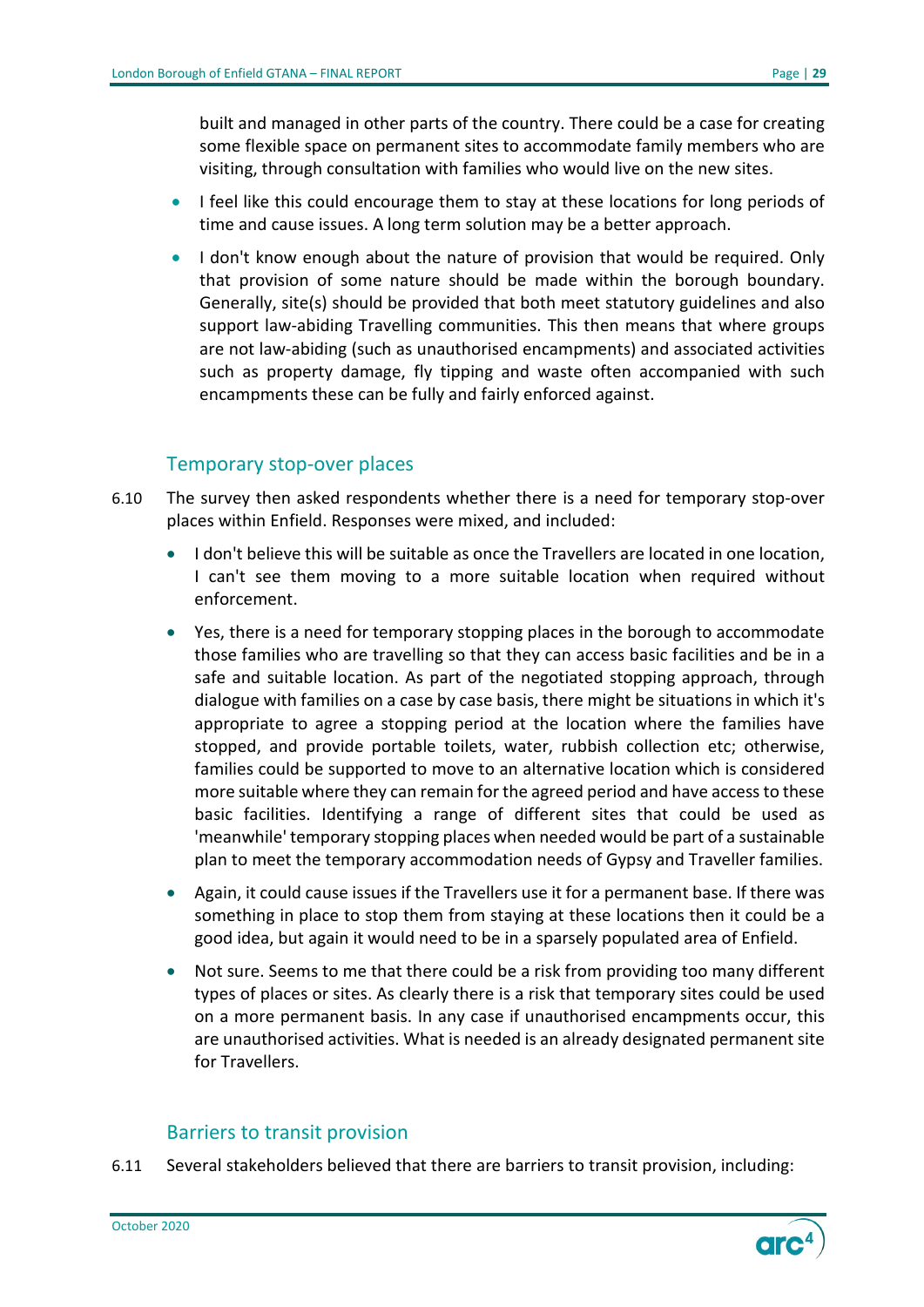- There is a lack of trust from both sides with better integration required to ensure acceptance and better relationship;
- The barriers to transit site provision are very similar to the provision of residential sites, as they are both a type of permanent development that needs investment, planning permission etc; and
- Similar to the issue with the permanent sites, in that these are not desirable uses, and very difficult to locate next to residential areas. Where possible I think these should be located on open land, in green belt land for example that can accommodate such temporary occupations (rather than permanent development).

## Gypsies and Travellers in bricks and mortar accommodation

- <span id="page-29-0"></span>6.12 In relation to bricks and mortar accommodation, respondents were asked if they are aware that Enfield Borough has a well-established settled Gypsy and Traveller community throughout the borough. Responses included:
	- I am aware that there is a well-established settled Gypsy and Traveller community living across the London Borough of Enfield;
	- Only through individuals that I have come into contact with over the years I have worked on NA BCU;
	- Yes, we are aware of the long-standing Gypsy and Traveller community in Enfield and we have been working with some of the families for many years, particularly through our Accommodation Advice Service;
	- No, I was unaware of these established Gypsy and Traveller communities; and
	- I am aware, but not of the scale or the details. Interesting point about bricks and mortar accommodation. What is the issue in having this as the mainstream solution? And focusing efforts on resolving wider social issues such as poverty, education, health etc.
- 6.13 The survey then asked respondents whether they have any information on the broad locations of where Gypsies and Traveller households live and the number of households living in this type of accommodation. Responses included:
	- I do not have any information on locations of where Gypsy and Travellers live within Enfield. I am aware that the majority of Travellers live in social and private housing;
	- My experience is within Haringey and for example there is a number of Traveller Families residing in The Tower Gardens Estate in Tottenham; and
	- We have shared the information we have from our Accommodation Advice Service as part of the community outreach we did to support the GTANA process. The 2011 Census indicates there were 344 people who identified as Gypsy or Irish Traveller living in the borough.
- 6.14 Subsequently, respondents were asked if they are aware of any challenges faced by Gypsies and Traveller households who live in Enfield. Responses included:
	- Accessing services and discrimination;

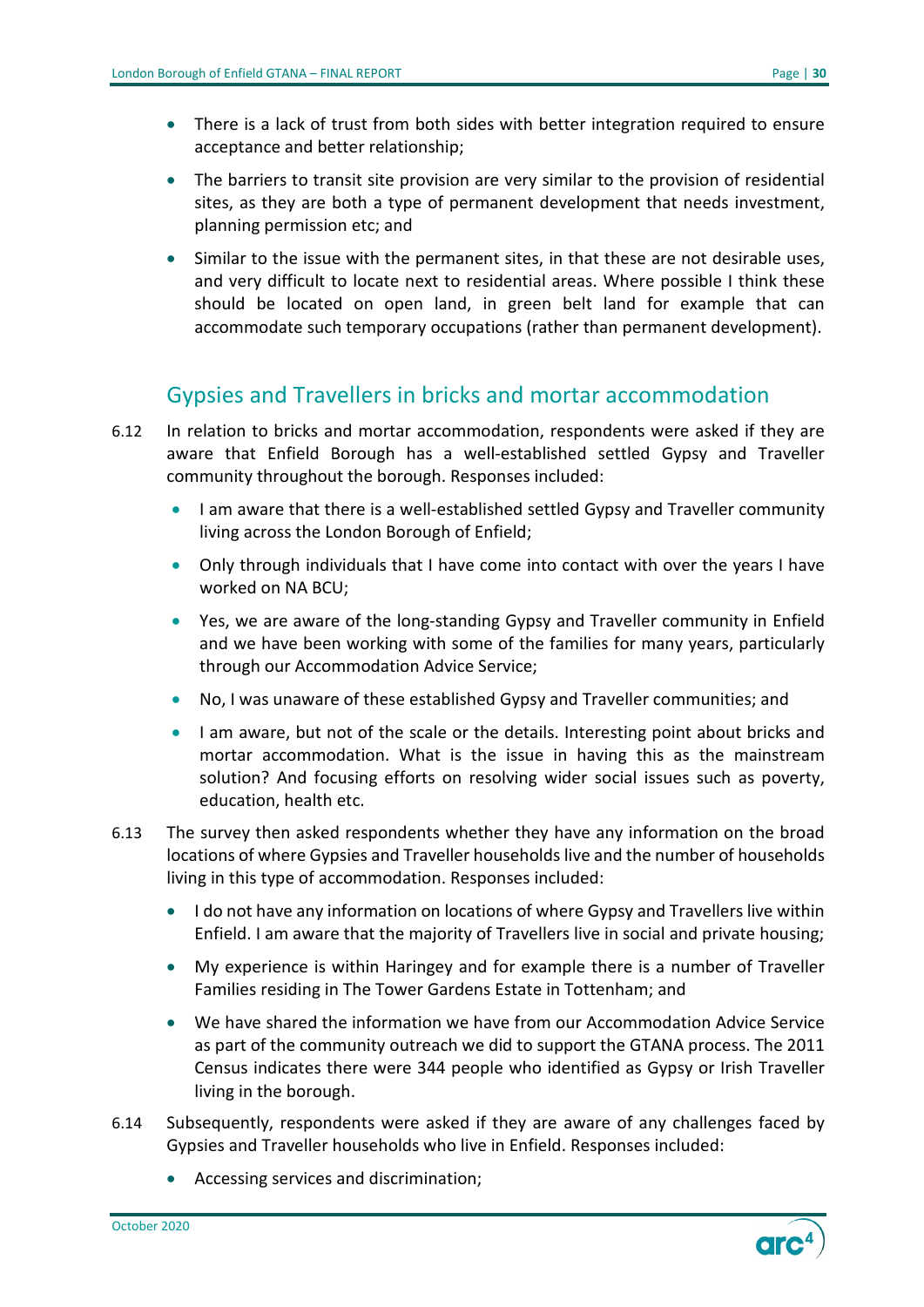- Not directly but I do know there is a lack of trust on both sides;
- Insecure and unsuitable accommodation, isolation from extended family and support networks, physical and mental health and wellbeing, education, work, discrimination and hate crime; and
- I can assume that they would be given a bad rep from local residents about their intentions and being stereotyped by the mass population. But unaware officially of any challenges.

## Movement and cross-boundary considerations

- <span id="page-30-0"></span>6.15 Respondents were asked if they are aware of any regular movement of Gypsies and Travellers and Travelling Showpeople from Enfield to other London Boroughs and/or neighbouring districts. Responses included:
	- There is a strong link between families living in Enfield, Haringey and Hackney;
	- NA BCU seem to have the same members of the Travelling community moving from Enfield to Haringey after enforcement;
	- There are some family connections across the North East London Boroughs, in Hackney and Haringey. We are aware of some groups who have been evicted from neighbouring boroughs and stopped in Enfield; and
	- Not specifically, although the site I know best, Meridian Water, is on the border with Haringey and Waltham Forest, and therefore all three local authorities are involved in managing Traveller movements within this area.
- 6.16 In terms of cross-boundary issues in respect of Gypsies, Travellers and Travelling Showpeople that should be considered as part of this study, the following were mentioned:
	- Hackney has 27 pitches across 4 Traveller sites and have identified a further site for a new Traveller site. There is a residential requirement of three years before Travellers are accepted on the Hackney Traveller site waiting list;
	- I believe the current legislation used to enforce unauthorised encampments is abused by the Traveller community through the use of crossing borders at great expense to the local authorities and police;
	- Accommodation needs are to some extent a cross-boundary issue, as insufficient provision of sites and affordable homes across London means that families are often pushed outside of their borough into neighbouring boroughs and further afield. The particular importance of extended family and support networks for Gypsy and Traveller communities and being in proximity to sites where other family lives also need to be taken into consideration. There is also a case for looking at other needs that are linked to accommodation and roadside stopping, such as health and education, and working strategically across boroughs to develop more effective solutions; and
	- One of the most important facets to this issue is the imperative of cross-border cooperation. If you are dealing with a community which by definition does not

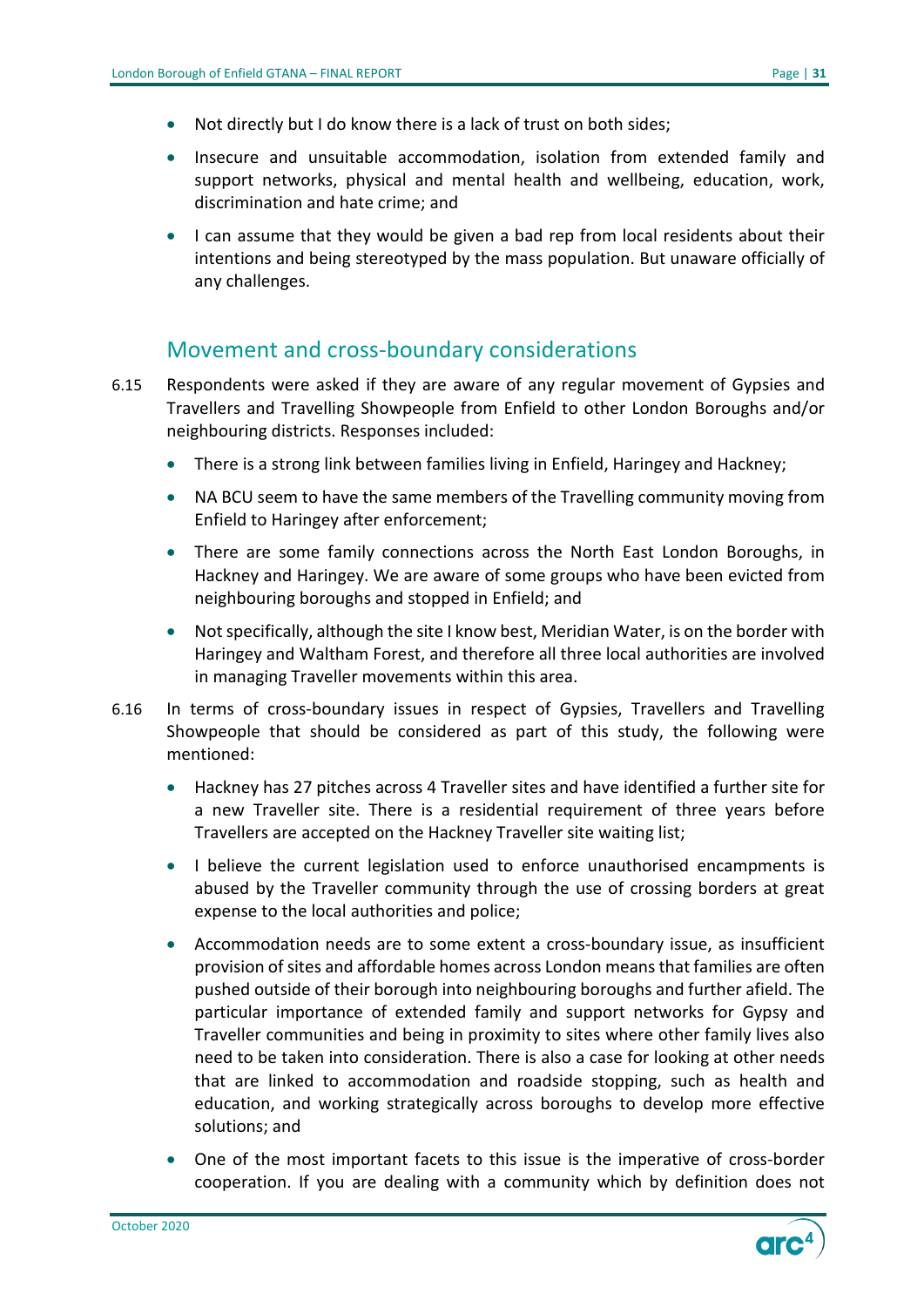recognise borders, you will not be able to manage or solve it within existing administrative or government borders. The solution must be shared and flexible: for example, if one borough is best able to provide sites and another able to provide financial support or other resources.

6.17 All neighbouring local authorities were contacted for their views on any cross-boundary issues relating to Gypsies and Travellers. Responses were received to date from Broxbourne, Epping Forest, Haringey and Welwyn Hatfield authorities. No response were received from Barnet and Hertsmere during the time available for response.

#### *Broxbourne*

6.18 The Council was not aware of any regular movements of Gypsies and Travellers between Enfield and Broxbourne. No cross-boundary issues were identified and any need issues for Broxbourne arise from existing local families within the borough.

#### *Epping Forest*

6.19 The Council was not aware of any regular movements of Gypsies and Travellers and Travelling Showpeople between Enfield and Epping Forest, nor were such movements identified in the most recent GTAA for the district. There are therefore no crossboundary issues in respect of Gypsies and Travellers and Travelling Showpeople.

#### *Haringey*

6.20 The Council were not aware of any cross-boundary issues in respect of Gypsies, Travellers or Travelling Showpeople. The respondent noted there was disagreement between the Mayor of London and the Secretary of State in relation to the final wording of Policy H14 Gypsies and Travellers in the London Plan (Intend to Publish) version, which should be acknowledged in the GTANA.

#### *Welwyn Hatfield*

- 6.21 Their draft Local Plan makes provision for 61 pitches. However, should the inspector not support the allocation of all relevant sites, or provision for Gypsy and Travellers within strategic housing allocation sites, a shortfall of pitches may then arise. Should this occur, then Welwyn Hatfield may not have sufficient alternative sites to address any shortfall when assessed against the identified need.
- 6.22 As Welwyn Hatfield and Enfield share a functional relationship within a wider housing market area, the situation may arise where Welwyn Hatfield may need to enter into discussions with Enfield (and other authorities within the wider housing market area) for assistance in meeting any shortfall that may arise.

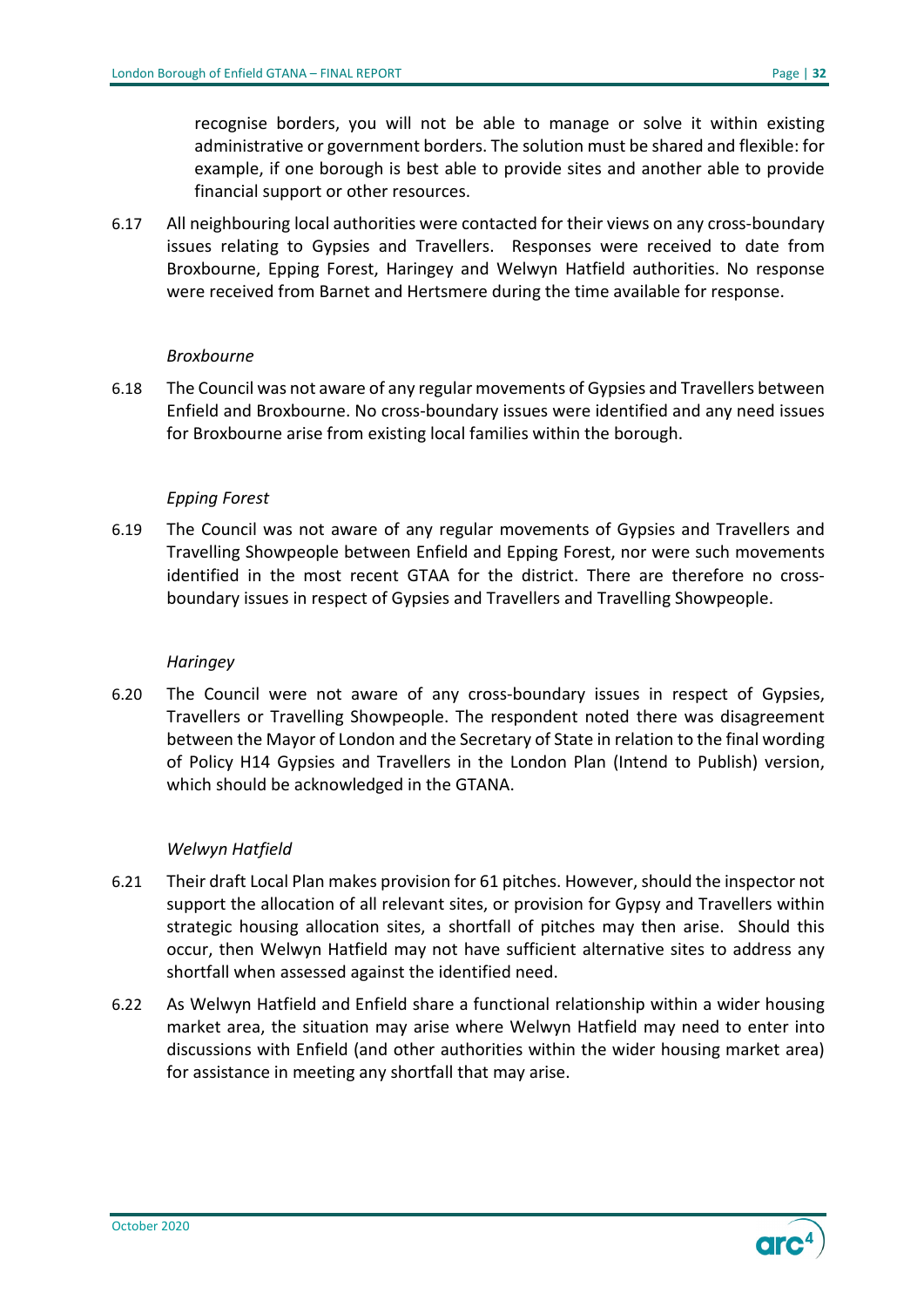### Duty to cooperate

- <span id="page-32-0"></span>6.23 The survey concluded with a question relevant to Planning Policy Officers only. This question asked respondents whether they agreed that the survey contributes to the requirement on the Duty to Cooperate with neighbouring authorities as set out in Section 3A Planning and Compulsory Purchase Act (as amended by Section 110 Localism Act 2011) and described in the National Planning Policy Framework. Responses included:
	- Yes but more needs to be done. I think that cities or city regions (or central government) should coerce local authorities to cooperate on this matter to find a solution (as well as providing more resources) - rather than it just being a requirement.
- 6.24 All neighbouring authorities responding to the consultation agreed, although Epping Forest stated that the questionnaire formed a small element of that consultation.

#### GTANA strategic messages

- <span id="page-32-1"></span>6.25 To conclude, stakeholders were asked what they would want to see as the key strategic messages coming from the GTANA. Responses included:
	- A need to plan for sufficient permanent and transit (or visitor) pitches which addresses the need for both public and private pitches (to meet the needs of different household sizes) within the borough of Enfield, taking account of the need to address illegal encampments/un-authorised development levels and allowing for in-migration where this can be assessed;
	- That Enfield should meet its own need for Gypsy and Traveller accommodation need;
	- A commitment to identification of land to build Traveller sites and a Gypsy and Traveller Strategy involving multi agencies;
	- Clear evidence base for what the needs of the community are, both in terms of number of pitches needed but also an indication of number of pitches per site, type of amenity needed and desire (if any) for additional amenity space;
	- Better integration and understanding from both sides with some acceptance from the Traveller community that some of their behaviour is perceived as being antisocial and unacceptable to the wider community and needs to change;
	- Awareness that neighbouring authorities may (or may not) be able to make provision in full for their assessed need and that where a shortfall may arise, this may prompt the need to engage in more detailed discussions in line with the Duty to Cooperate;
	- There is a well-established Gypsy and Traveller community in Enfield and their accommodation needs should be planned for and met the same as with the wider community. Delivering the pitches required as a result of this study will ensure that families who are exposed to multiple inequalities and prejudice would have access

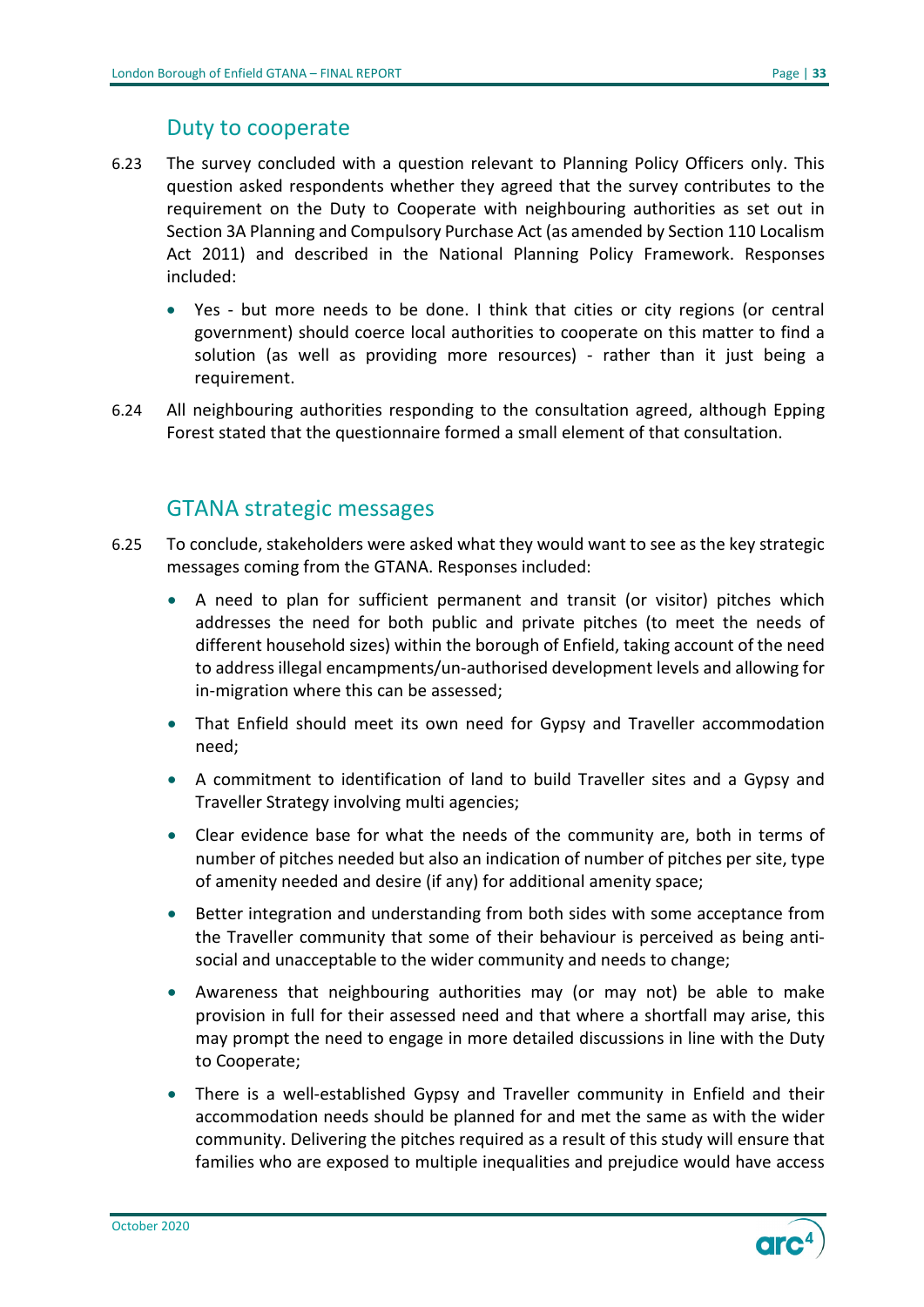to safe, secure and culturally suitable homes. This would contribute to meeting requirements in the London Plan and National Planning Policy Framework/Planning Policy for Traveller Sites. In addition, there is a need to facilitate the nomadic way of life and work with families stopping roadside in the borough on a case by case basis to ensure they can stop in safe locations and can access basic facilities, taking a negotiated stopping approach. Identifying suitable land that can be used for negotiated stopping for temporary periods would be part of a sustainable plan to meet these needs;

- The need to give the Gypsy and Traveller community a place to call home and to prevent them from entering other people's land, causing damage and committing crimes whilst on this land. There is a need to not only look after the Traveller community but also the communities that they have affected in the past; and
- A Traveller site should be found and created at public expense in order to meet the Council's statutory obligation to do so. The Council must work in collaboration with neighbouring boroughs and other levels of government.

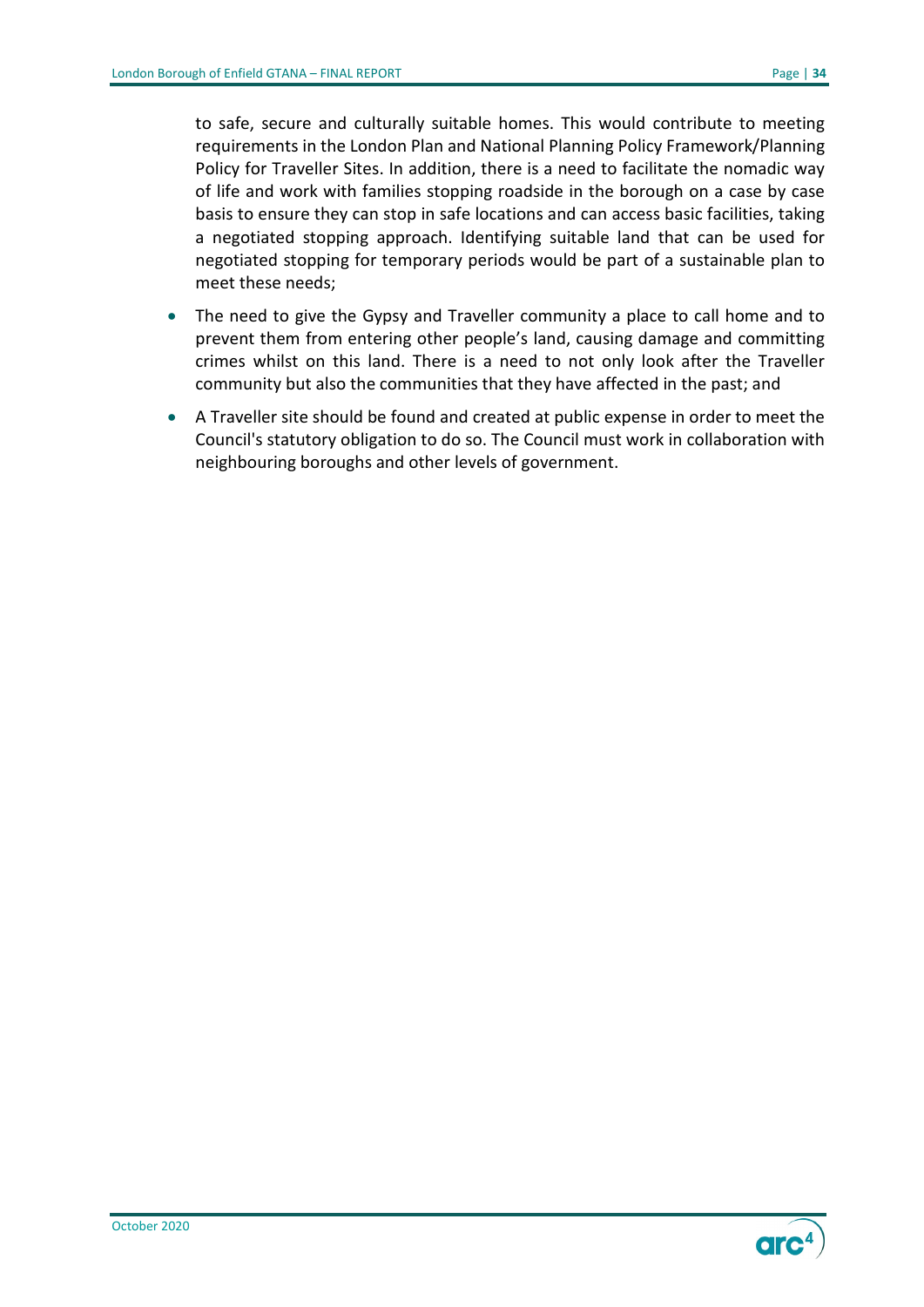# <span id="page-34-0"></span>7. Gypsy and Traveller pitch, Travelling Showperson plot and transit site requirements

## **Introduction**

- <span id="page-34-1"></span>7.1 This section reviews the overall pitch and plot requirements of Gypsies and Travellers and Travelling Showpeople across the London Borough of Enfield. It takes into account current supply and need, as well as future need, based on modelling of data. This chapter also considers transit pitch requirements for Gypsies and Travellers. Finally, it presents planning policy recommendations.
- 7.2 The calculation of pitch requirements is based on modelling as advocated in *Gypsy and Traveller Accommodation Assessment Guidance* (DCLG, 2007). Although now formally withdrawn, the former DCLG Guidance still provides the best-practice approach towards the assessment of pitch and plot needs (see Chapter 3 for further discussion).
- 7.3 This approach requires an assessment of the current needs of Gypsies and Travellers and a projection of future needs. It advocates the use of a survey to supplement secondary source information and derive key supply and demand information.
- 7.4 The GTANA has modelled current and future need and current and future supply separately for Gypsies and Travellers and Travelling Showpeople. For both groups, the modelling shows an overall 'cultural' need and then a 'policy-on' 'PPTS need which takes into account those households who met the PPTS planning definition.

## Pitch requirement model overview

- <span id="page-34-2"></span>7.5 Pitch need is assessed for two time periods. A short-term 5-year model looks at need over the five year period 2020/21 to 2024/25. A longer-term model looks at need over the remainder of the plan period (to 2035/36) arising from children likely to need a pitch.
- 7.6 In terms of **cultural need**, the 5-year model considers:
	- data derived from interviews with existing households who are either living in bricks and mortar accommodation or have a connection with the borough and have expressed a need for a pitch;
	- households expected to form in the next five years and need a pitch; to derive a figure for,
	- total pitch need.
- 7.7 The model usually also considers supply but there are currently no pitches in the borough.

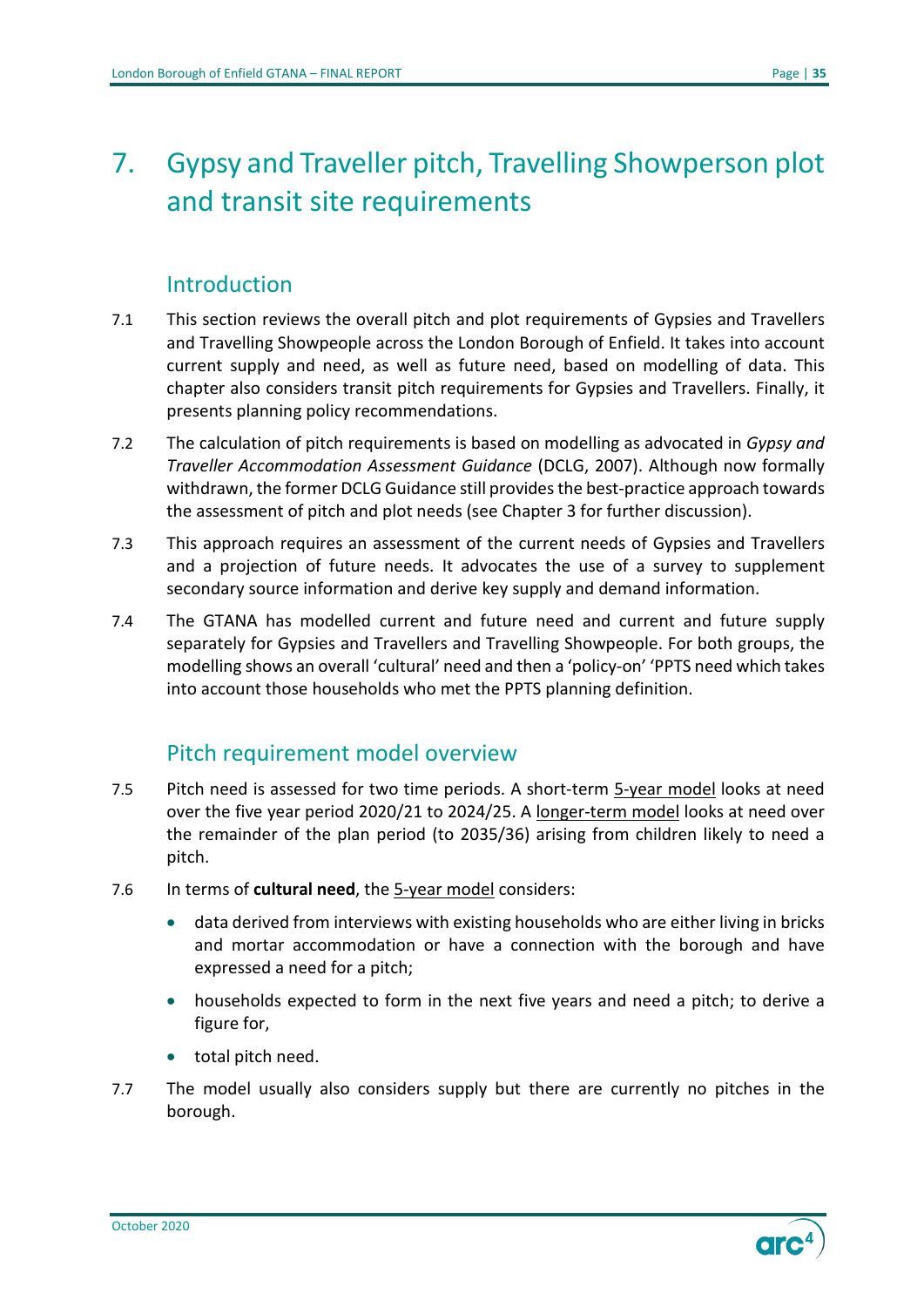- 7.8 The longer-term model considers the cultural need over the period to 2035/36. This is based on the age profile of children under 13 living in Gypsy and Traveller households who have been interviewed.
- 7.9 For each model, the likely pitch need from households meeting the PPTS definition is also calculated.

## Enfield Borough: description of factors in the 5-year need model

<span id="page-35-0"></span>7.10 Table 7.1 provides a summary of the 5-year pitch need calculation. Each component in the model is now discussed to ensure that the process is transparent, and any assumptions clearly stated.

#### Need

#### 7.11 **Estimate of households (1)**

The 2011 Census suggested there were 121 households living in bricks and mortar accommodation.

The number of interviews relates to the number of households who either live in bricks and mortar accommodation in the borough or have a connection with the borough. A total of 15 households were identified and their need analysed.

#### 7.12 **Existing households planning to move in the next five years (2)**

This was derived from information from the household survey for respondents who are wanting to move to a pitch in the next 5 years.

A total of 8 existing households living within the borough plan to move to a site within the borough.

Regarding in-migration, there was one household interviewed who has a connection with the borough but is currently living elsewhere.

The factors presented in section 2 of the model result in an overall net requirement of 9 pitches from existing households planning to move in the next 5 years. Of the total need for pitches, 11.1% can be attributed to net in-migration which is due to households with a connection with Enfield currently living outside the borough. The majority of the need is from existing population within the borough.

#### 7.13 **Emerging households (3)**

This is the number of households expected to emerge in the next 5 years based on household survey information. The total number is 7.

If children old enough to form their own household were living with family and have not specified that they want to form a new household, this is assumed to be through choice and the model does not assume they want to form a new household.

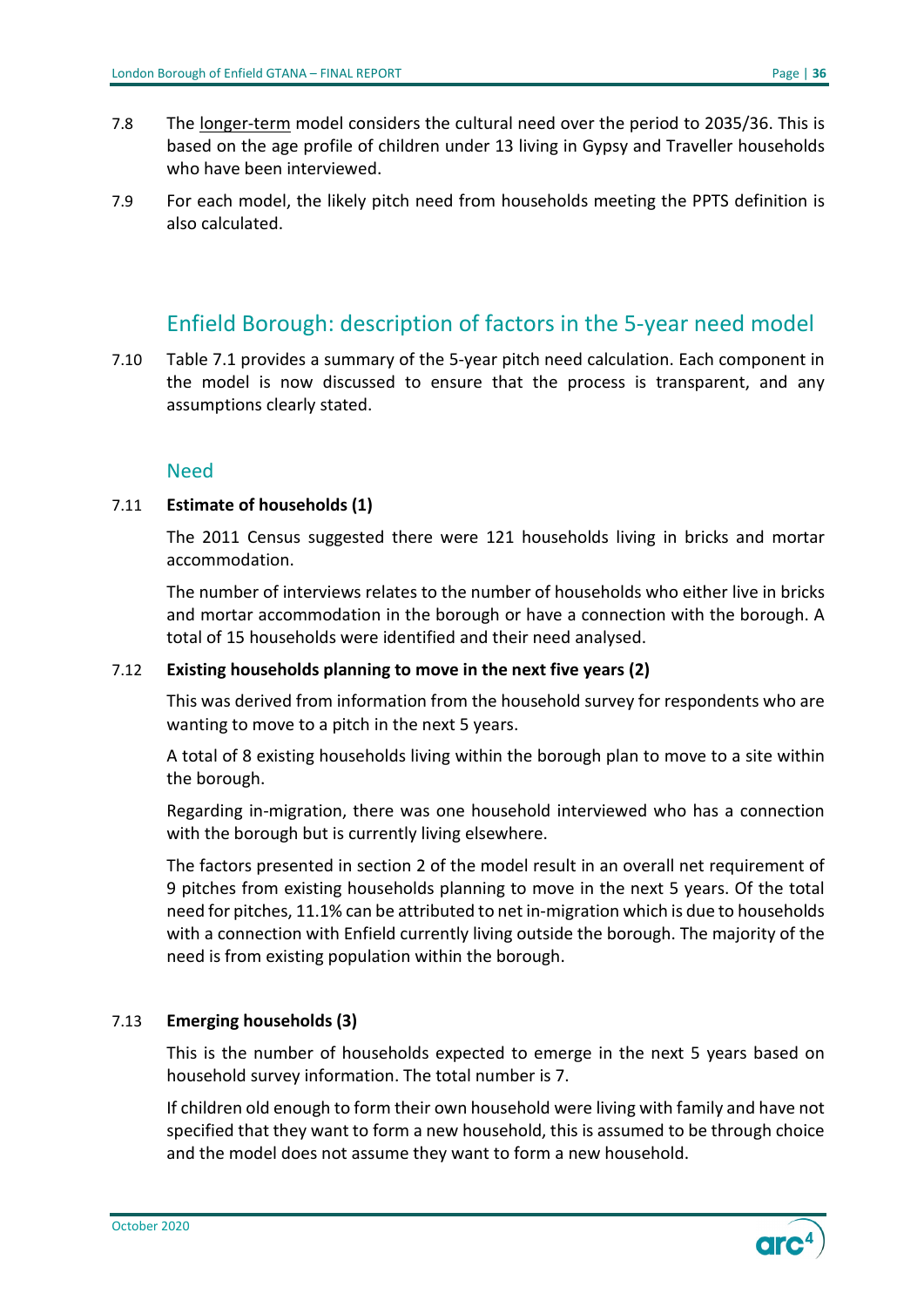#### 7.14 **Total need for pitches (4)**

This is a total need from existing households in bricks and mortar, newly-forming households and households with a connection with Enfield who have been interviewed. This indicates a total need for 16 pitches over the first five years from 2020/21.

#### Supply

#### 7.15 **Current supply of authorised pitches (5)**

There are currently no pitches in Enfield, so this is zero.

<span id="page-36-0"></span>

| Summary of demand and supply factors: Gypsies and Travellers - 2020/21 to 2024/25<br>Table 7.1 |                                                            |                                                                   |                         |  |  |  |
|------------------------------------------------------------------------------------------------|------------------------------------------------------------|-------------------------------------------------------------------|-------------------------|--|--|--|
|                                                                                                | <b>CULTURAL NEED</b><br><b>Enfield Borough</b>             |                                                                   |                         |  |  |  |
| 1                                                                                              | <b>Estimate of households</b>                              | 1a. TOTAL (2011 Census)                                           | 121                     |  |  |  |
|                                                                                                |                                                            | 1b. Households interviewed                                        | 15                      |  |  |  |
|                                                                                                |                                                            | <b>Currently in Bricks and Mortar</b>                             |                         |  |  |  |
|                                                                                                |                                                            | 2a. Planning to move to a site in LA $(+)$                        | 8                       |  |  |  |
| 2                                                                                              | <b>Existing households</b><br>planning to move in next 5   | 2b. Planning to move to another B&M property (no net<br>impact)   | 0                       |  |  |  |
|                                                                                                | years                                                      | In-migrant households                                             |                         |  |  |  |
|                                                                                                |                                                            | 2c. Allowance for in-migration (+)                                | 1                       |  |  |  |
|                                                                                                |                                                            | 2d. TOTAL Net impact (2a+2b+2c)                                   | 9                       |  |  |  |
|                                                                                                |                                                            | 3a. Currently in B&M planning to move to a site in LA<br>$^{(+)}$ | $\overline{7}$          |  |  |  |
|                                                                                                | <b>Emerging households (5</b><br>years)                    | 3b. Currently in B&M and moving to B&M (no net<br>impact)         | 0                       |  |  |  |
| $\overline{\mathbf{3}}$                                                                        |                                                            | 3c. Currently on Site and moving to B&M (no net<br>impact)        | 0                       |  |  |  |
|                                                                                                |                                                            | 3d. Currently on Site and moving to B&M (no net<br>impact)        | 0                       |  |  |  |
|                                                                                                |                                                            | 3e. TOTAL (3a+3b+3c+3d)                                           | $\overline{\mathbf{z}}$ |  |  |  |
|                                                                                                | 4 Total Need                                               | $2d+3e$                                                           | 16                      |  |  |  |
| <b>SUPPLY</b>                                                                                  |                                                            |                                                                   |                         |  |  |  |
| 5                                                                                              | <b>Current supply of authorised</b><br>pitches             | 5a Current supply of authorised pitches                           | $\Omega$                |  |  |  |
| <b>RECONCILING NEED AND SUPPLY</b>                                                             |                                                            |                                                                   |                         |  |  |  |
| 6                                                                                              | Total need for pitches                                     | 5 years (from 4)                                                  | 16                      |  |  |  |
| 7                                                                                              | Total supply of authorised<br>pitches                      | 5 years (from 5a)                                                 | 0                       |  |  |  |
|                                                                                                | 5 YEAR AUTHORISED PITCH SHORTFALL 2020/21 TO 2024/25<br>16 |                                                                   |                         |  |  |  |

#### Reconciling supply and demand

7.16 There is a total cultural need over the five year period 2020/21 to 2024/25 for 16 pitches across Enfield Borough.

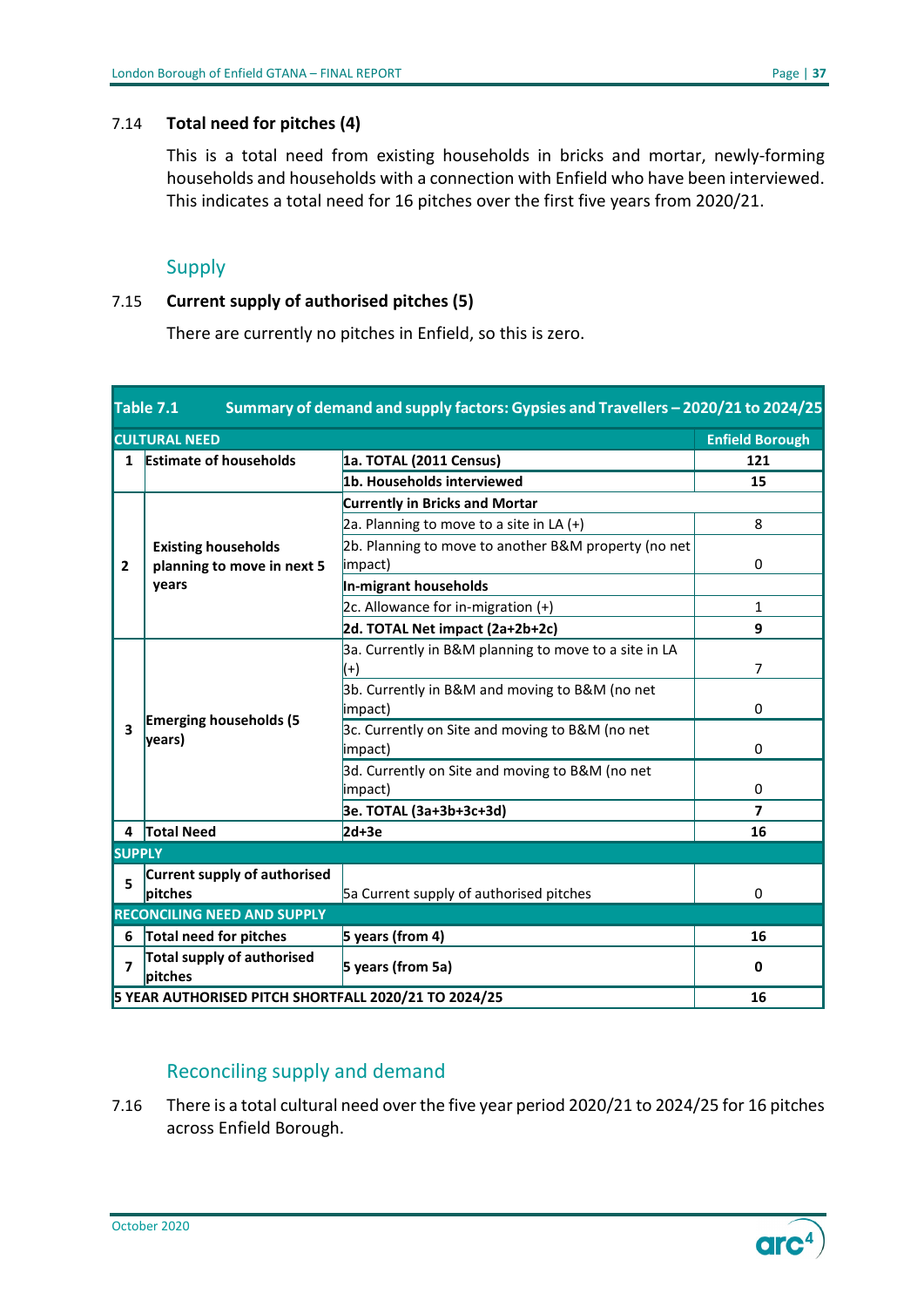## Longer-term pitch requirement modelling

- <span id="page-37-0"></span>7.17 Longer-term pitch need modelling has been carried out using household structure information from households interviewed. On the basis of the age of children in households, it is possible to determine the extent of 'likely emergence', which assumes that a child is likely to form a new household at the age of 18.
- 7.18 The year when a child reaches 18 has been calculated and it is possible to assess how many newly forming households may emerge over the period 2025/26 to 2035/36. A reasonable assumption is that half of these children will form new households, bearing in mind culturally women tend to move away on marriage and men tend to stay in close proximity to their families on marriage. The model therefore assumes that 50% of children will form households when they reach 18 and that these households remain in Enfield. This approach has been tested at inquiry and the assumption has been corroborated by several Travelling interviewees. Analysis would suggest a total cultural need for 7 additional pitches over the period 2024/25-2035/36 (Table 7.2).

<span id="page-37-3"></span>

| Table 7.2<br>Future pitch requirements based on the assumption that 50% of children form<br>households on reaching 18 |              |           |  |  |  |
|-----------------------------------------------------------------------------------------------------------------------|--------------|-----------|--|--|--|
| <b>Expected household</b>                                                                                             |              |           |  |  |  |
| Time period                                                                                                           | No. children | formation |  |  |  |
| 2025/26 to 2029/30 (5 years)                                                                                          |              |           |  |  |  |
| 2030/31 to 2035/36 (6 years)                                                                                          | 8            |           |  |  |  |
| Total (2025/26 to 2035/36)                                                                                            | 13           |           |  |  |  |

## Planning Policy for Traveller Site definition

<span id="page-37-1"></span>7.19 Analysis of household survey data establishes that 93.3% of Gypsy and Travellers households interviewed meet the PPTS definition.

## Overall plan period pitch need

- <span id="page-37-2"></span>7.20 Table 7.3 summarises the overall need for pitches across Enfield Borough over the remainder of the plan period 2020 to 2036. It presents the overall cultural need based on households identifying as Gypsy and Traveller and a 'policy on' PPTS need which is a subset of the cultural need and is based on those households who meet the PPTS definition of need.
- 7.21 Need has been assessed over a short-term 2020/21 to 2024/25 and longer-term 2025/26 to 2035/36 period.
- 7.22 For the 16-year remainder of the plan period (2020/21 to 2035/66), there is an overall cultural need for 23 pitches. As 93.3% of households meet the PPTS definition, the PPTS need is 21. Therefore, the overall cultural need is 23 of which 21 are from households who meet the PPTS definition. Crucially there is a need for 16 pitches within five years

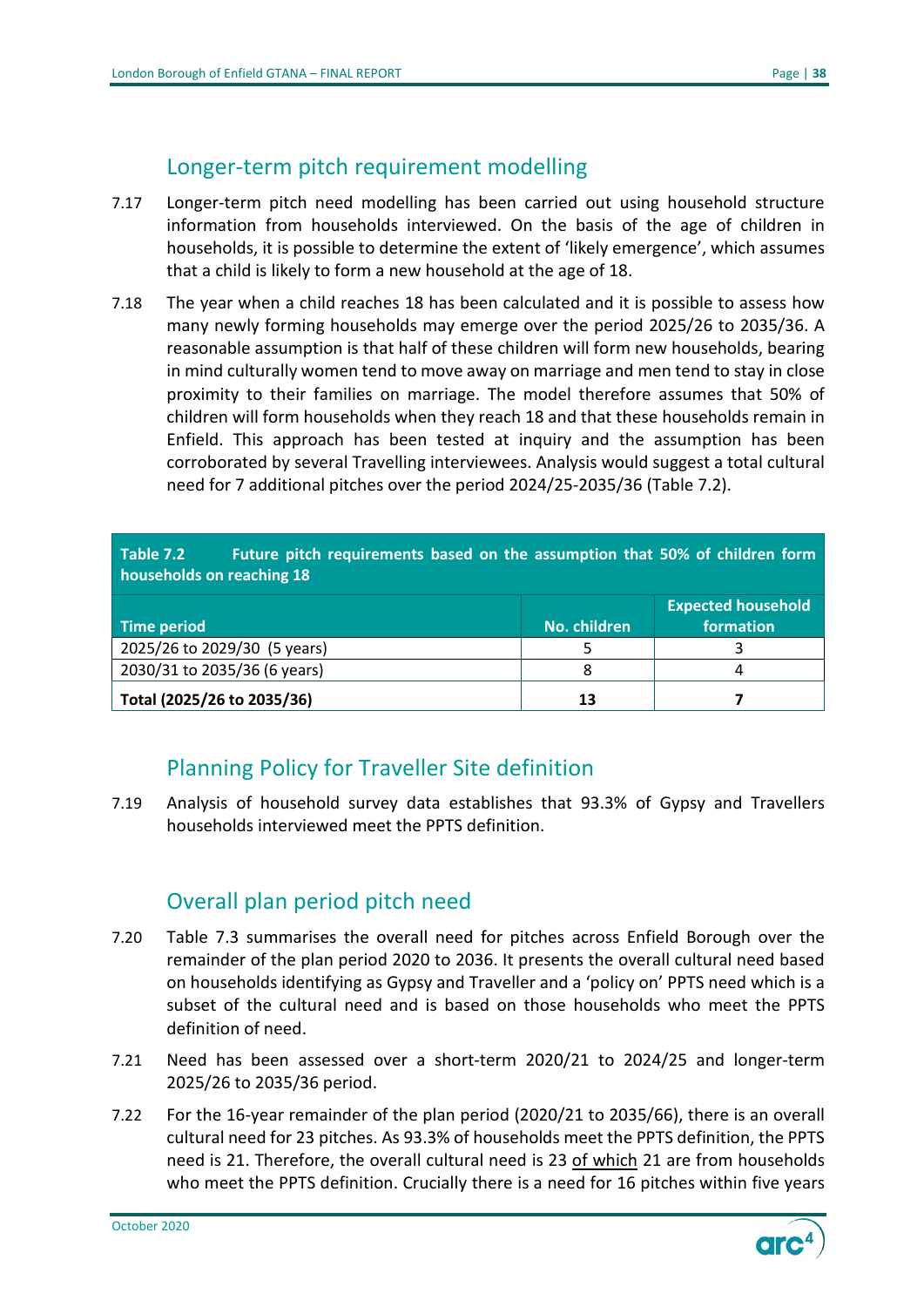of which there is an immediate need from 9 households in bricks and mortar who require a pitch.

7.23 The main drivers of need are a lack of pitches currently available for both existing and emerging households who need to live on a site.

<span id="page-38-3"></span>**Table 7.3 Plan period Gypsy and Traveller pitch need: Enfield Borough for remaining plan period 2020 – 2036 Cultural need Of which: PPTS NEED 5yr Authorised Pitch Shortfall (2020/21 to 2024/24) (A) <sup>16</sup> <sup>15</sup> Longer-term need**  *Over period 2025/6 to 2029/30 (B) 3* 2 *Over period 2030/31 to 2035/36(C)* 4 4 4 4 4 *Longer-term need TOTAL to 2035/36 (11 years) D=(B+C) <sup>7</sup>* <sup>6</sup> **NET SHORTFALL 2018/29 to 2035/36 (A+D) 23 21**

Important note: the overall need is 23 pitches of which 21 is need from households who meet the travelling definitions set out in PPTS

## Tenure preferences

<span id="page-38-0"></span>7.24 There is a strong sense that sites should be for family groups and a preference for sites to be managed by the Council. There is also interest in families buying land for their own residential pitches.

## Housing register and homelessness evidence

<span id="page-38-1"></span>7.25 At the time of consultation, there were a number of Gypsy and Traveller households living in emergency/temporary accommodation. During the fieldwork period, three families have been placed into emergency accommodation and the Council are reviewing their longer-term housing needs.

## Transit/temporary stop over requirements

<span id="page-38-2"></span>7.26 There are a number of ways to deliver temporary places where Travellers can stop whilst passing through a local authority area. Options for transit provision include transit sites, temporary stop over places and negotiated stopping agreements<sup>23</sup>. A transit pitch normally has a hard standing, electric hook up and amenity shed.



<span id="page-38-4"></span><sup>&</sup>lt;sup>23</sup> Se[e https://www.negotiatedstopping.co.uk](https://www.negotiatedstopping.co.uk/) for more information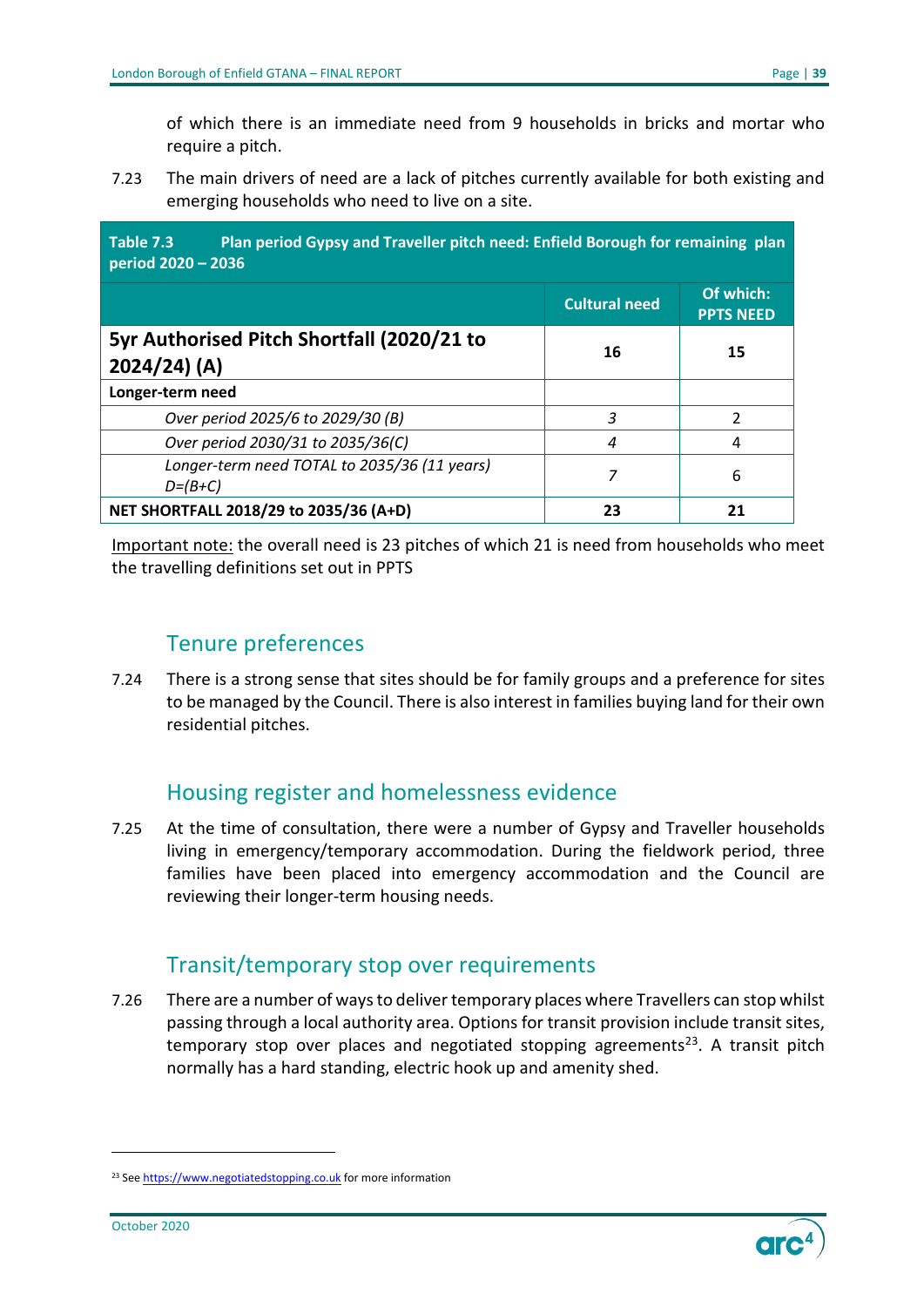- 7.27 The household survey found that 86% of respondents felt that transit provision should be made available in Enfield and a majority of households stated a need for up to 6 pitches. Assuming up to two caravans could be accommodated on each pitch, the overall transit capacity would be up to 12 caravans at any one time. When asked who should manage transit provision, all said the council.
- 7.28 A good indicator of transit need is unauthorised encampment activity. The council has provided evidence of unauthorised encampment activity over the period October 2019 to August 2020 as set out in Table 7.4. In summary:
	- The number of caravans on unauthorised encampments has ranged between 4 and 10.
	- The median number of caravans on an encampment has been 5 and mode (most frequently reported) has been 10 caravans.

<span id="page-39-1"></span>

| Table 7.4<br><b>Unauthorised encampment activity in Enfield</b> |                                    |         |
|-----------------------------------------------------------------|------------------------------------|---------|
| Number of encampments recorded<br>Oct 2019 to August 2020       | 10                                 |         |
| Number of caravans                                              | Mode<br>(most frequently reported) | 10      |
|                                                                 | Average                            | 5.8     |
|                                                                 | Median                             | 5       |
|                                                                 | Range                              | 4 to 10 |

7.29 Based on the views of Gypsies and Travellers in the district and evidence of unauthorised encampment, provision of a transit site/stop over site for 6 pitches is recommended. This could accommodate up to 12 caravans at one time. The council could also consider a negotiated stopping policy to manage unauthorised encampment activity across the borough.

## <span id="page-39-0"></span>Travelling Showperson plot need

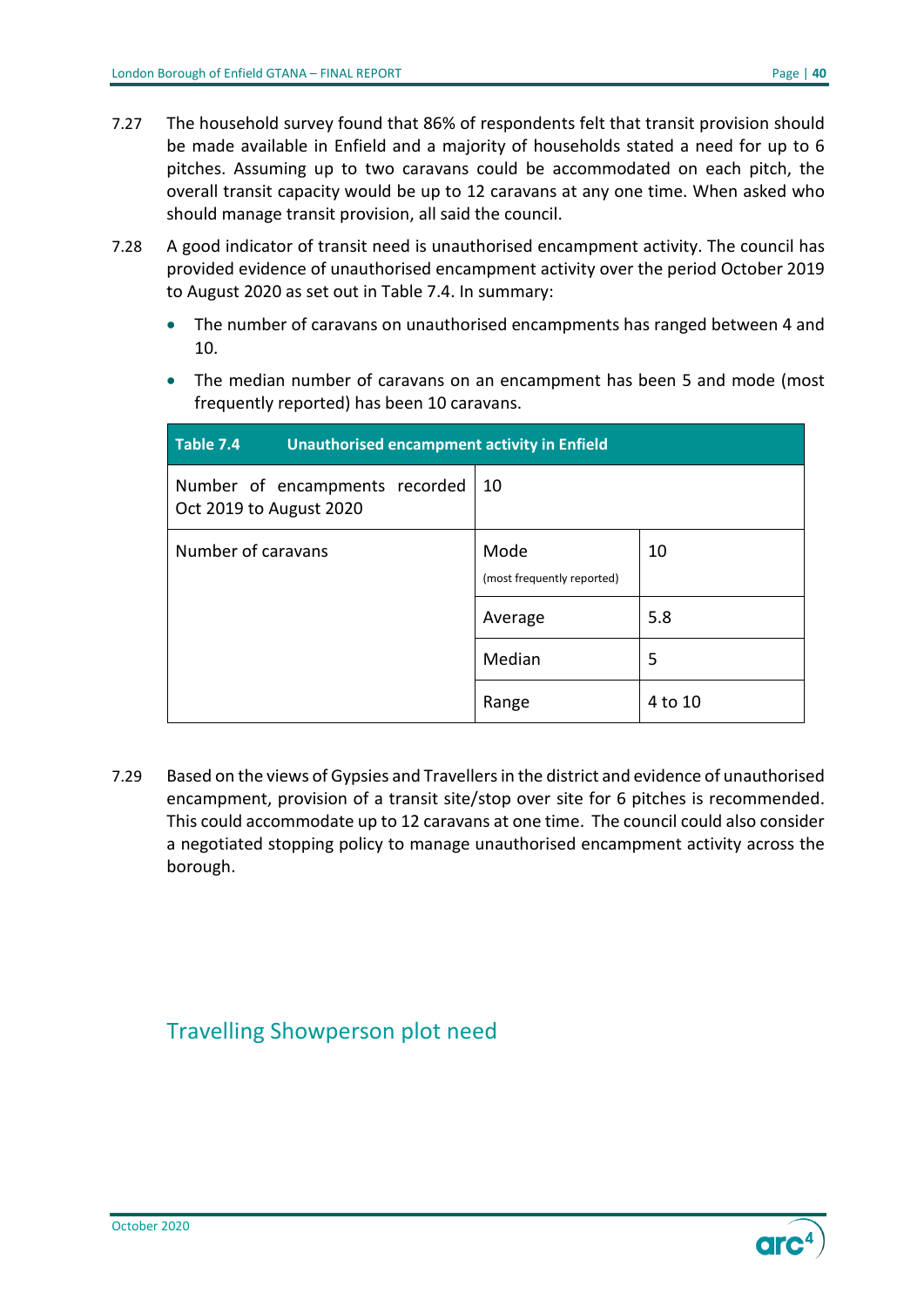- 7.30 There is currently no Travelling Showperson provision in Enfield. The 2008 London Boroughs' Gypsy and Traveller Accommodation Needs Assessment<sup>[24](#page-40-0)</sup> had identified a need for 3 plots over the period 2007-2017 but the Council has had no applications for plots since 2007. The Enfield GTANA has not evidenced any need for additional Travelling Showperson plots in the borough. The fact that no applications have come forward suggests that this need has been addressed in other ways.
- 7.31 Any need over the plan period is likely to be expressed through planning applications for Showperson plots. It is recommended that the council should be mindful of the need evidenced in the 2008 London GTANA, respond to applications that may come forward, and include a criteria-based policy for the delivery of Showperson plots, if this need arises over the plan period.

<span id="page-40-0"></span><sup>24</sup> [https://www.london.gov.uk/sites/default/files/london\\_boroughs\\_gypsy\\_and\\_traveller\\_accommodation\\_needs\\_assessment\\_-](https://www.london.gov.uk/sites/default/files/london_boroughs_gypsy_and_traveller_accommodation_needs_assessment_-_final_report_-_2008_-_fordham_research.pdf) [\\_final\\_report\\_-\\_2008\\_-\\_fordham\\_research.pdf](https://www.london.gov.uk/sites/default/files/london_boroughs_gypsy_and_traveller_accommodation_needs_assessment_-_final_report_-_2008_-_fordham_research.pdf)

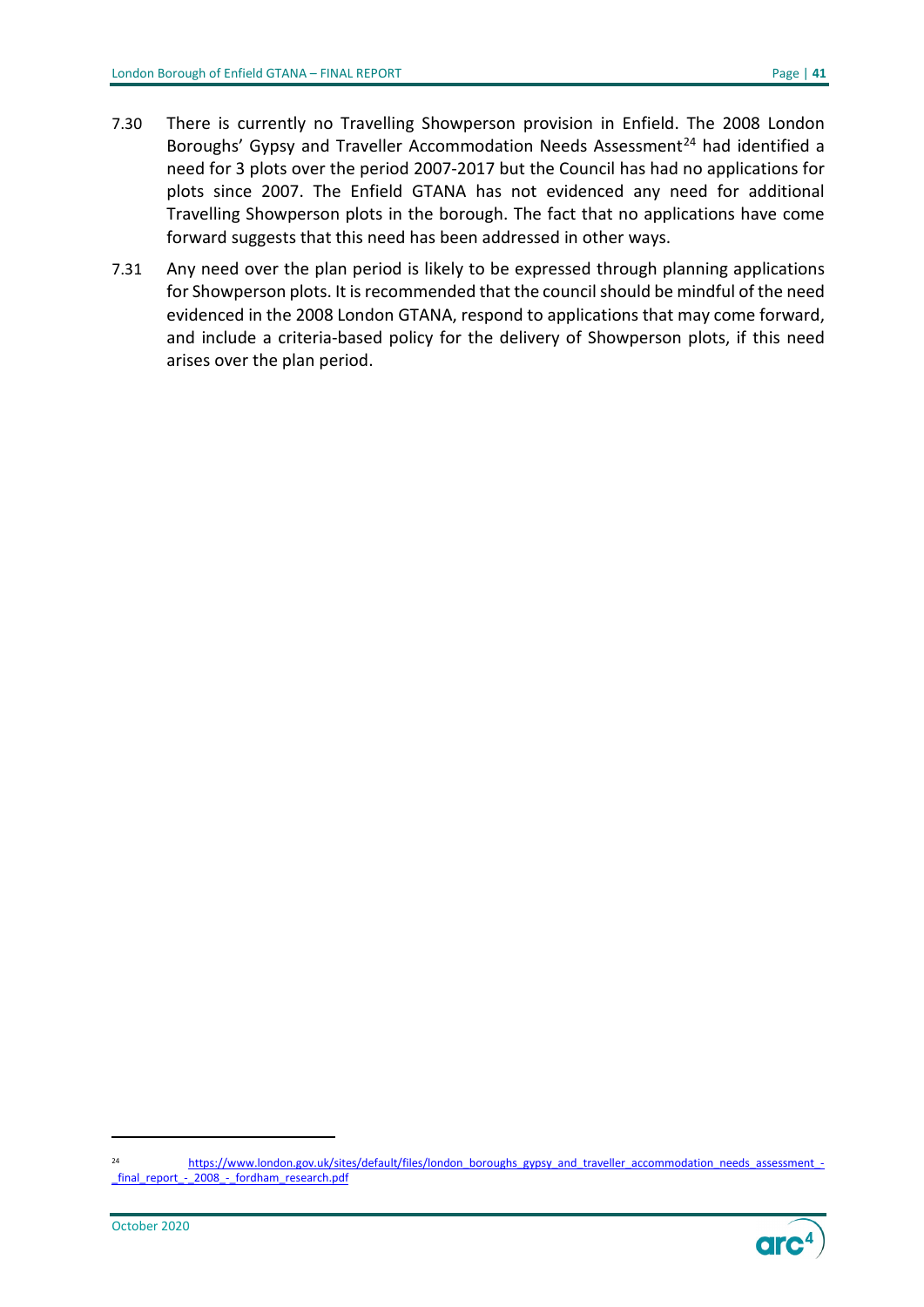## <span id="page-41-0"></span>8. Conclusion and strategic response

8.1 This concluding Chapter provides a brief summary of key issues emerging from the research; advice on the strategic responses available, including examples of good practice; and recommendations and next steps.

## Meeting permanent Gypsy and Traveller pitch requirements

- <span id="page-41-1"></span>8.2 There are currently no Gypsy and Traveller pitches in Enfield.
- 8.3 Following the identification of households who either live in Enfield in bricks and mortar accommodation or have an association with the borough, the GTANA has evidenced a cultural shortfall of 23 pitches over the plan period to 2036 of which 21 pitches are for households who meet the PPTS definition. Evidence would indicate there is an immediate need for 9 pitches (from existing households wanting to move onto a pitch) and an additional need from emerging households for 7 pitches within 5 years.
- 8.4 It is recommended that the Local Plan acknowledges this scale of need. It is also recommended that the Council considers future applications for small sites to meet the needs of additional families who may emerge over the plan period.

## Meeting permanent Travelling Showperson requirements

<span id="page-41-2"></span>8.5 There is currently no authorised provision in the borough and no needs have been identified. Any need over the plan period is likely to be expressed through planning applications for Showperson plots. It is recommended that the council includes a criteria-based policy for the delivery of Showperson plots, if this need arises, over the plan period.

## Meeting transit site/stop over requirements

<span id="page-41-3"></span>8.6 There are a number of ways to deliver temporary places where Travellers can stop whilst passing through a local authority area. Options for transit provision include transit sites, temporary stop over places and negotiated stopping agreements. Based on the views of Gypsies and Travellers in the district and evidence of unauthorised encampment, It is recommended that the council consider developing capacity for families travelling through the borough. Provision of a transit site/stop over site for 6 pitches is recommended. This could accommodate up to 12 caravans at one time. The council could also consider a negotiated stopping policy to manage unauthorised encampment activity across the borough.

## Concluding comments

- <span id="page-41-4"></span>8.7 The overarching purpose of this study has been to identify the accommodation requirements of Gypsies, Travellers and Travelling Showpeople across Enfield Borough.
- 8.8 There is a strong and long-standing community of Gypsies and Travellers who live in the borough and a need for permanent residential pitches has been identified. Most households

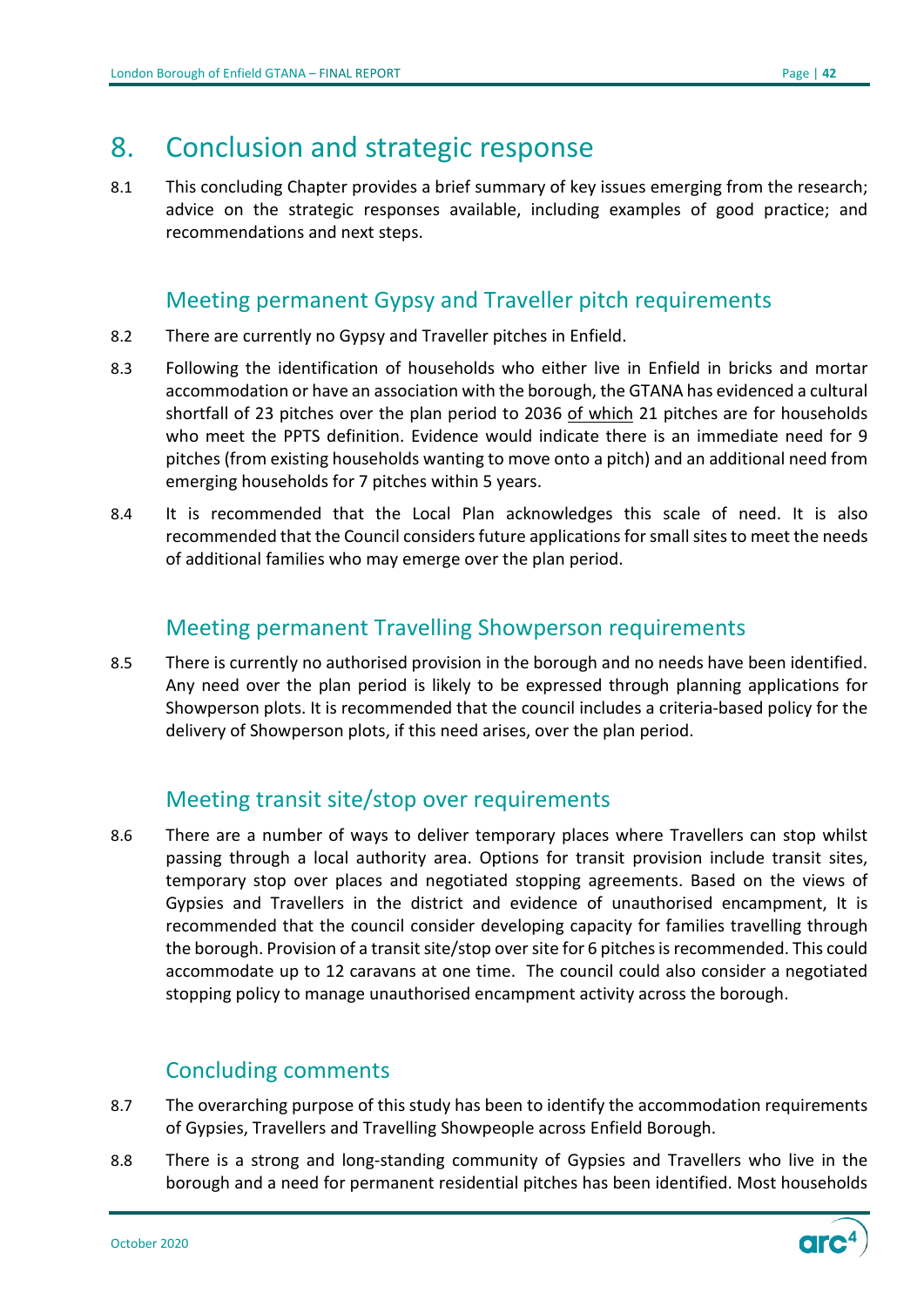met the travelling criteria set out in the PPTS and therefore over the plan period to 2036, there is a cultural need for 23 pitches of which the PPTS need is 21 pitches.

<span id="page-42-0"></span>

| Gypsy and Traveller pitch need: Enfield Borough (remainder of plan period)<br>Table 8.1 |                                       |                      |                               |  |
|-----------------------------------------------------------------------------------------|---------------------------------------|----------------------|-------------------------------|--|
|                                                                                         |                                       | <b>Cultural need</b> | of which:<br><b>PPTS NEED</b> |  |
| 5yr Authorised Pitch Shortfall (2020/21 to 2024/25)                                     |                                       | 16                   | 15                            |  |
|                                                                                         | Longer-term need (2025/26 to 2035/36) |                      | 6                             |  |
| <b>TOTAL NET SHORTFALL 2020/21 to 2035/36</b>                                           |                                       | 23                   | 21                            |  |

Important note: The overall need is 23 pitches of which 21 is need from households who meet the travelling definitions set out in PPTS

- 8.9 The Enfield GTANA has not evidenced any need for Travelling Showperson plots in Enfield. However, it is recommended that the Council should respond to any emerging need over the plan period through its planning policy.
- 8.10 It is recommended that the council consider developing capacity for families travelling through the borough. Provision of a transit site/stop over site for 6 pitches is recommended. This could accommodate up to 12 caravans at one time. The council could also consider a negotiated stopping policy to manage unauthorised encampment activity across the borough.
- 8.11 It is recommended that this evidence base is refreshed on a five-yearly basis to ensure that the level of pitch and pitch provision remains appropriate for the Gypsy, Traveller and Travelling Showpeople population across the London Borough of Enfield.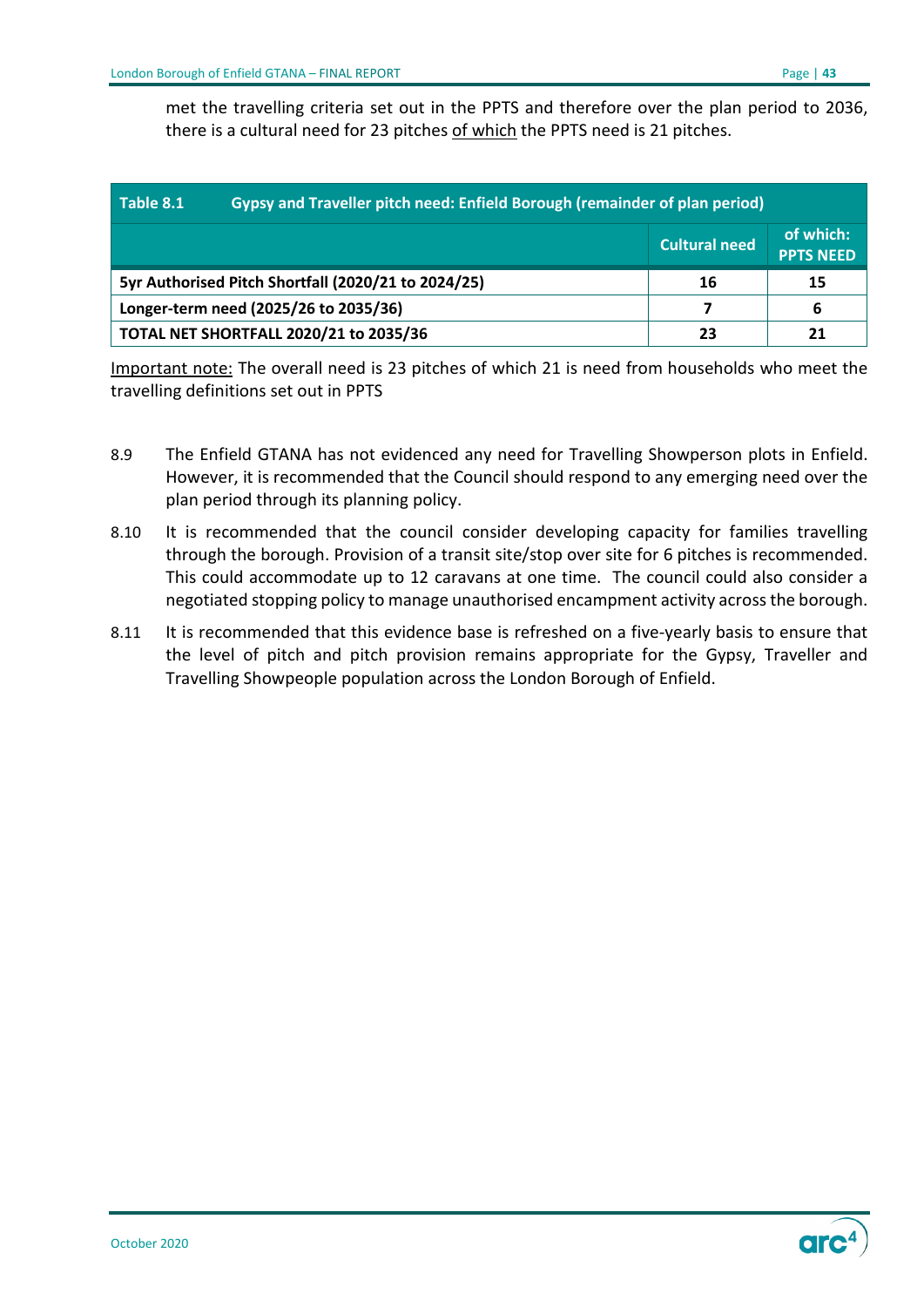# <span id="page-43-0"></span>Appendix A: Gypsy and Traveller Fieldwork Questionnaire

| Date and Time                                                                                                        |                                                                                                                                                                                                                                                                                                                                                                                                                                                                                                                                                         |     |                                      |  |
|----------------------------------------------------------------------------------------------------------------------|---------------------------------------------------------------------------------------------------------------------------------------------------------------------------------------------------------------------------------------------------------------------------------------------------------------------------------------------------------------------------------------------------------------------------------------------------------------------------------------------------------------------------------------------------------|-----|--------------------------------------|--|
| Location of interview                                                                                                |                                                                                                                                                                                                                                                                                                                                                                                                                                                                                                                                                         |     |                                      |  |
| <b>Current address</b>                                                                                               |                                                                                                                                                                                                                                                                                                                                                                                                                                                                                                                                                         |     |                                      |  |
| <b>General Data Protection Regulation</b><br>(2018) and Data Protection                                              | GDPR came into effect from 25th May 2018. This provides new<br>rights for EU citizens to control personal data held about them<br>by organisations<br>This study is being done for Enfield Council to identify if there<br>is a need for pitches in the Council area. A report will be<br>prepared based on the findings of these surveys. The<br>information you provide will not be used for any other purpose.<br>The information you provide will not be used to identify you<br>personally, will be kept strictly confidential and not passed onto |     |                                      |  |
|                                                                                                                      | anyone<br>Can you please say if you<br>are happy to carry on with<br>the questionaire on this<br>basis?                                                                                                                                                                                                                                                                                                                                                                                                                                                 | Yes | No                                   |  |
| Pitch/Property Type (e.g. house, flat,                                                                               |                                                                                                                                                                                                                                                                                                                                                                                                                                                                                                                                                         |     |                                      |  |
| $1a $ bungalow)                                                                                                      |                                                                                                                                                                                                                                                                                                                                                                                                                                                                                                                                                         |     |                                      |  |
| Do you own your home with a mortage,<br>own without a mortgage, rent from a<br>private landlord, rent from a housing |                                                                                                                                                                                                                                                                                                                                                                                                                                                                                                                                                         |     |                                      |  |
| 1b association                                                                                                       |                                                                                                                                                                                                                                                                                                                                                                                                                                                                                                                                                         |     |                                      |  |
| Are there any Statics/mobiles on your                                                                                |                                                                                                                                                                                                                                                                                                                                                                                                                                                                                                                                                         |     |                                      |  |
| $2$ property                                                                                                         |                                                                                                                                                                                                                                                                                                                                                                                                                                                                                                                                                         |     |                                      |  |
| 3 Are there any tourers on your property                                                                             |                                                                                                                                                                                                                                                                                                                                                                                                                                                                                                                                                         |     |                                      |  |
| 4 Description of house occupancy                                                                                     |                                                                                                                                                                                                                                                                                                                                                                                                                                                                                                                                                         |     |                                      |  |
| 5 No. households                                                                                                     |                                                                                                                                                                                                                                                                                                                                                                                                                                                                                                                                                         |     |                                      |  |
| 6 No. concealed households                                                                                           |                                                                                                                                                                                                                                                                                                                                                                                                                                                                                                                                                         |     |                                      |  |
| 7 No. doubled up hhs                                                                                                 |                                                                                                                                                                                                                                                                                                                                                                                                                                                                                                                                                         |     |                                      |  |
| Anyone else use this property as their                                                                               |                                                                                                                                                                                                                                                                                                                                                                                                                                                                                                                                                         |     |                                      |  |
| 8 home? If so, who                                                                                                   |                                                                                                                                                                                                                                                                                                                                                                                                                                                                                                                                                         |     |                                      |  |
| 9 Household characteristics                                                                                          |                                                                                                                                                                                                                                                                                                                                                                                                                                                                                                                                                         |     |                                      |  |
|                                                                                                                      | Gender                                                                                                                                                                                                                                                                                                                                                                                                                                                                                                                                                  | Age | <b>Relationship to</b><br>respondent |  |
| Respondent                                                                                                           |                                                                                                                                                                                                                                                                                                                                                                                                                                                                                                                                                         |     |                                      |  |
| Person <sub>2</sub>                                                                                                  |                                                                                                                                                                                                                                                                                                                                                                                                                                                                                                                                                         |     |                                      |  |
| Person 3                                                                                                             |                                                                                                                                                                                                                                                                                                                                                                                                                                                                                                                                                         |     |                                      |  |
| Person 4                                                                                                             |                                                                                                                                                                                                                                                                                                                                                                                                                                                                                                                                                         |     |                                      |  |
| Person 5                                                                                                             |                                                                                                                                                                                                                                                                                                                                                                                                                                                                                                                                                         |     |                                      |  |
| Person 6                                                                                                             |                                                                                                                                                                                                                                                                                                                                                                                                                                                                                                                                                         |     |                                      |  |
| Person 7                                                                                                             |                                                                                                                                                                                                                                                                                                                                                                                                                                                                                                                                                         |     |                                      |  |
| Person 8                                                                                                             |                                                                                                                                                                                                                                                                                                                                                                                                                                                                                                                                                         |     |                                      |  |
| Person 9                                                                                                             |                                                                                                                                                                                                                                                                                                                                                                                                                                                                                                                                                         |     |                                      |  |
| Person 10                                                                                                            |                                                                                                                                                                                                                                                                                                                                                                                                                                                                                                                                                         |     |                                      |  |
| $10$ Ethnicity                                                                                                       |                                                                                                                                                                                                                                                                                                                                                                                                                                                                                                                                                         |     |                                      |  |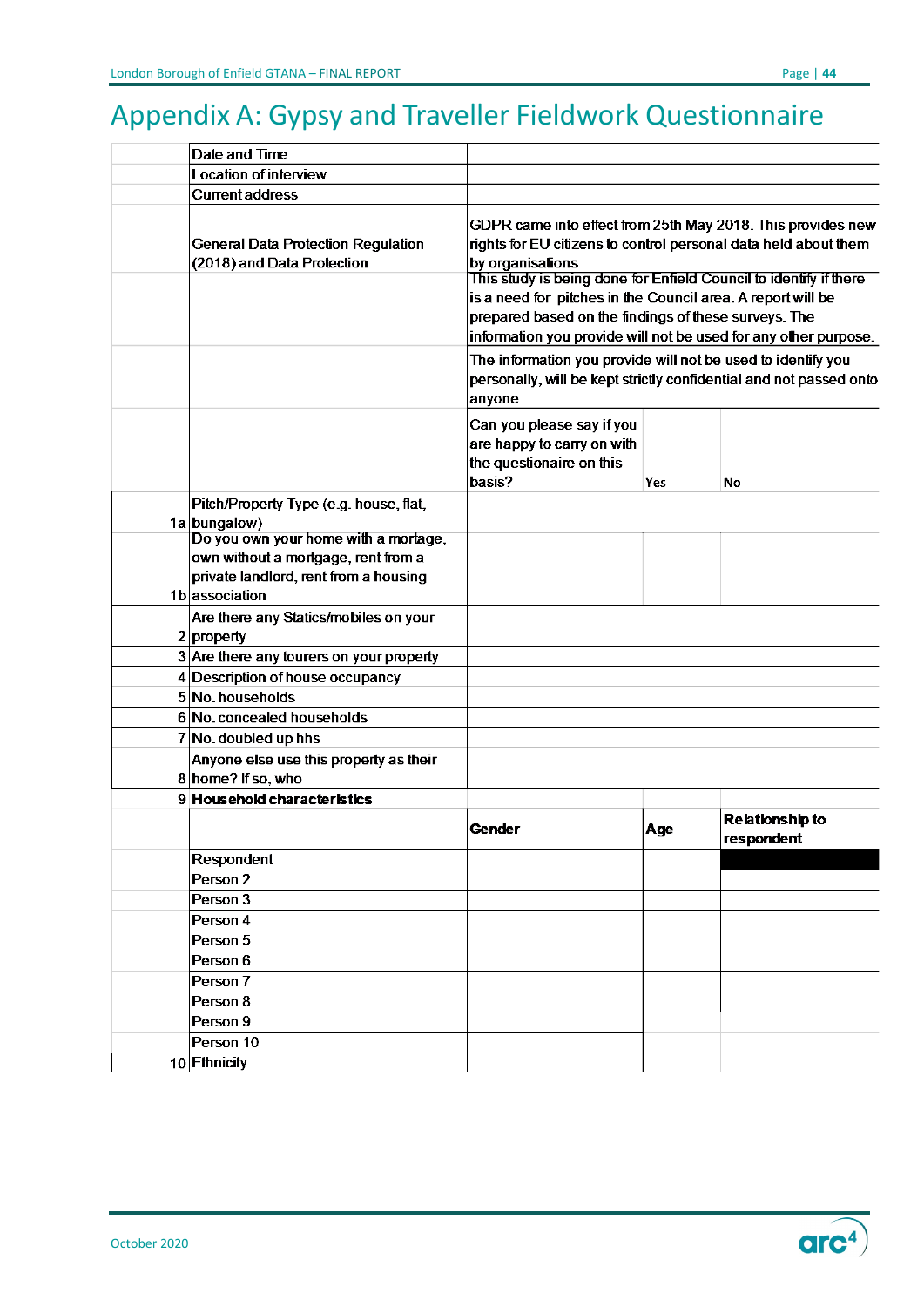|    | How many bedrooms are in your                                     |              |  |  |
|----|-------------------------------------------------------------------|--------------|--|--|
| 11 | property?                                                         |              |  |  |
|    | 12 Overcrowding of home                                           | Y/N          |  |  |
|    | Overcrowding of land on which your                                |              |  |  |
|    | 13 home is located                                                | Y/N          |  |  |
|    | Thinking back to when you were 15,                                |              |  |  |
|    | were you living on a site, on the                                 |              |  |  |
|    | roadside or living in bricks and mortar                           |              |  |  |
|    | 14a housing                                                       | $S, R, B$ &M |  |  |
|    | Where were you living? Record                                     |              |  |  |
|    | 14b district/settlement name                                      |              |  |  |
|    | <b>Travelling questions</b>                                       |              |  |  |
|    | In 2015, the Government changed its definition of Gypsies and     |              |  |  |
|    | Travellers for planning purposes. To be recognised as a Gypsy     |              |  |  |
|    | Traveller you or someone in your household has to travel. I'm now |              |  |  |
|    | going to ask a few questions about whether you or someone in      |              |  |  |
|    | your household travels                                            |              |  |  |
|    | In the last year have you or someone in                           |              |  |  |
|    | 15 your household travelled                                       | Y/N          |  |  |
|    | Previous to the last year, did you or                             |              |  |  |
|    | 16 someone in your household travel?                              | Y/N          |  |  |
|    |                                                                   |              |  |  |
|    | Reason(s) for travelling                                          |              |  |  |
| 17 |                                                                   |              |  |  |
|    | Do you or a member of your household                              |              |  |  |
|    | $18$ plan to travel next year?                                    | Y/N          |  |  |
|    | Do you think you or a member of your                              |              |  |  |
|    | household will travel each year for the                           |              |  |  |
|    | 19 next five years and/or beyond                                  | Y/N          |  |  |
|    | What reasons do you or your household                             |              |  |  |
|    | have for not travelling now or in the                             |              |  |  |
|    | 20 future?                                                        |              |  |  |
|    | <b>Future moving intentions</b>                                   |              |  |  |
|    | Are you planning to move in the next 5                            |              |  |  |
|    | $21$ years?                                                       | Y/N          |  |  |
|    | Where are you planning to move to?                                |              |  |  |
|    | (Private Site in District, Council Site in                        |              |  |  |
|    | District, Outside District (if so where),                         |              |  |  |
|    | 22 Bricks and Mortar                                              |              |  |  |
|    |                                                                   |              |  |  |
|    | What type of dwelling (caravan, trailer,                          |              |  |  |
|    | 23 house, flat, bungalow)                                         |              |  |  |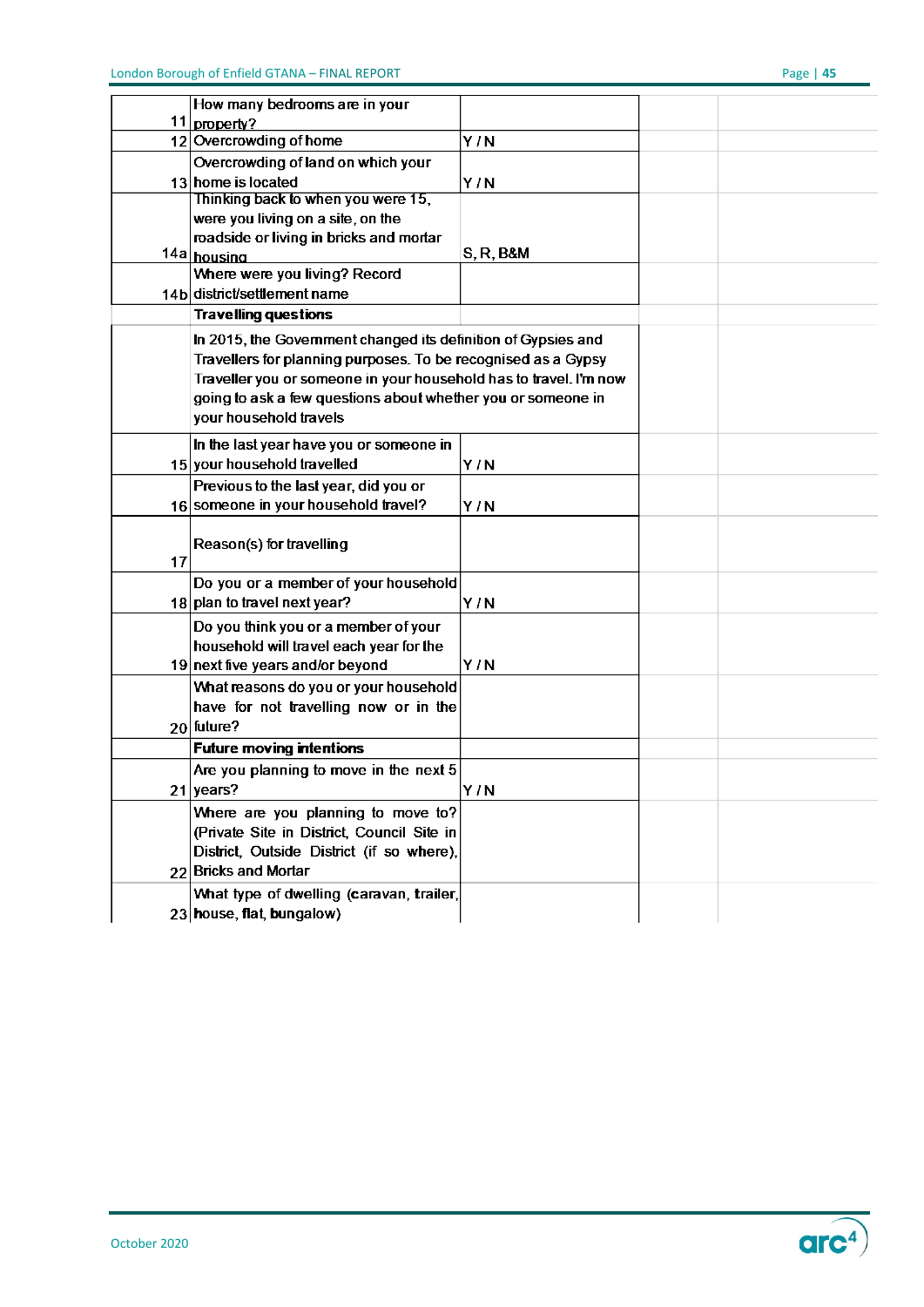|                                     | Emerging households: Are there any           |     |                                                          |     |     |  |
|-------------------------------------|----------------------------------------------|-----|----------------------------------------------------------|-----|-----|--|
|                                     | people in your household who want to         |     |                                                          |     |     |  |
|                                     | move to their own pitch/bricks and           |     |                                                          |     |     |  |
|                                     | $24$ mortar housing in the next 5 yrs?       | Y/N |                                                          |     |     |  |
|                                     |                                              | HH1 | HH <sub>2</sub>                                          | HH3 | HH4 |  |
|                                     | Where are they planning to move to?          |     |                                                          |     |     |  |
|                                     | (Bricks and Mortar housing, Private Site)    |     |                                                          |     |     |  |
|                                     | in District, Council Site in District,       |     |                                                          |     |     |  |
|                                     | 25 Outside District (if so where)            |     |                                                          |     |     |  |
|                                     | What type of dwelling (caravan, trailer,     |     |                                                          |     |     |  |
|                                     | 26 house, flat, bungalow)                    |     |                                                          |     |     |  |
|                                     | 27 Have they travelled / plan to travel      | YN  | Υ'N                                                      | YN  | YN  |  |
|                                     | Is there a need for transit pitches (for     |     |                                                          |     |     |  |
|                                     | people stopping over temporarily) in the     |     |                                                          |     |     |  |
|                                     | $28$ district?                               | Y/N |                                                          |     |     |  |
|                                     | 29 If so, how many are needed?               |     |                                                          |     |     |  |
|                                     | Who should manage them (Council,             |     |                                                          |     |     |  |
|                                     | 30 Traveller Community)                      |     |                                                          |     |     |  |
|                                     | Is there a need for authorised pitches (     |     |                                                          |     |     |  |
|                                     | 31 for people to live on all the time?)      | Y/N |                                                          |     |     |  |
|                                     | 32 If so, how many are needed?               |     |                                                          |     |     |  |
| <b>Other questions</b>              |                                              |     |                                                          |     |     |  |
|                                     | 33 How many years have you lived here?       |     |                                                          |     |     |  |
|                                     | If you live in bricks and mortar housing.    |     |                                                          |     |     |  |
|                                     | are you happy to live there or would         |     |                                                          |     |     |  |
|                                     | 34 you prefer to live on a pitch?            |     |                                                          |     |     |  |
|                                     | Are you aware of any land which could        |     |                                                          |     |     |  |
|                                     | 35 be used for a Gypsy and Traveller site?   |     |                                                          |     |     |  |
|                                     |                                              |     |                                                          |     |     |  |
|                                     | If so, please provide further details        |     |                                                          |     |     |  |
|                                     |                                              |     |                                                          |     |     |  |
| Supplementary questions if relevant |                                              |     | If less than 6 years, please ask supplementary questions |     |     |  |
|                                     | 35 Where did you move from? (District)       |     |                                                          |     |     |  |
|                                     | Were you living on a Private Site,           |     |                                                          |     |     |  |
|                                     | Council Site, Roadside or Bricks and         |     |                                                          |     |     |  |
|                                     | 36 Mortar housing?                           |     |                                                          |     |     |  |
|                                     | When you moved here, was the                 |     |                                                          |     |     |  |
|                                     | property vacant, a new property or was       |     |                                                          |     |     |  |
|                                     | 37 someone already living there?             |     |                                                          |     |     |  |
|                                     | 38 here?                                     |     |                                                          |     |     |  |
|                                     | Did you already have a connection with       |     |                                                          |     |     |  |
|                                     | the area (e.g. family or friends living      |     |                                                          |     |     |  |
|                                     | 39 here; or you used to live here?)          |     |                                                          |     |     |  |
| <b>Final questions</b>              |                                              |     |                                                          |     |     |  |
|                                     | Do you know anyone else in bricks and        |     |                                                          |     |     |  |
|                                     | mortar housing looking to live on a Site     |     |                                                          |     |     |  |
|                                     | in Enfield? If so can you provide contact    |     |                                                          |     |     |  |
|                                     | 40 details                                   |     |                                                          |     |     |  |
|                                     | Is there anything else you'd like to tell us |     |                                                          |     |     |  |
|                                     | 41 about housing?                            |     |                                                          |     |     |  |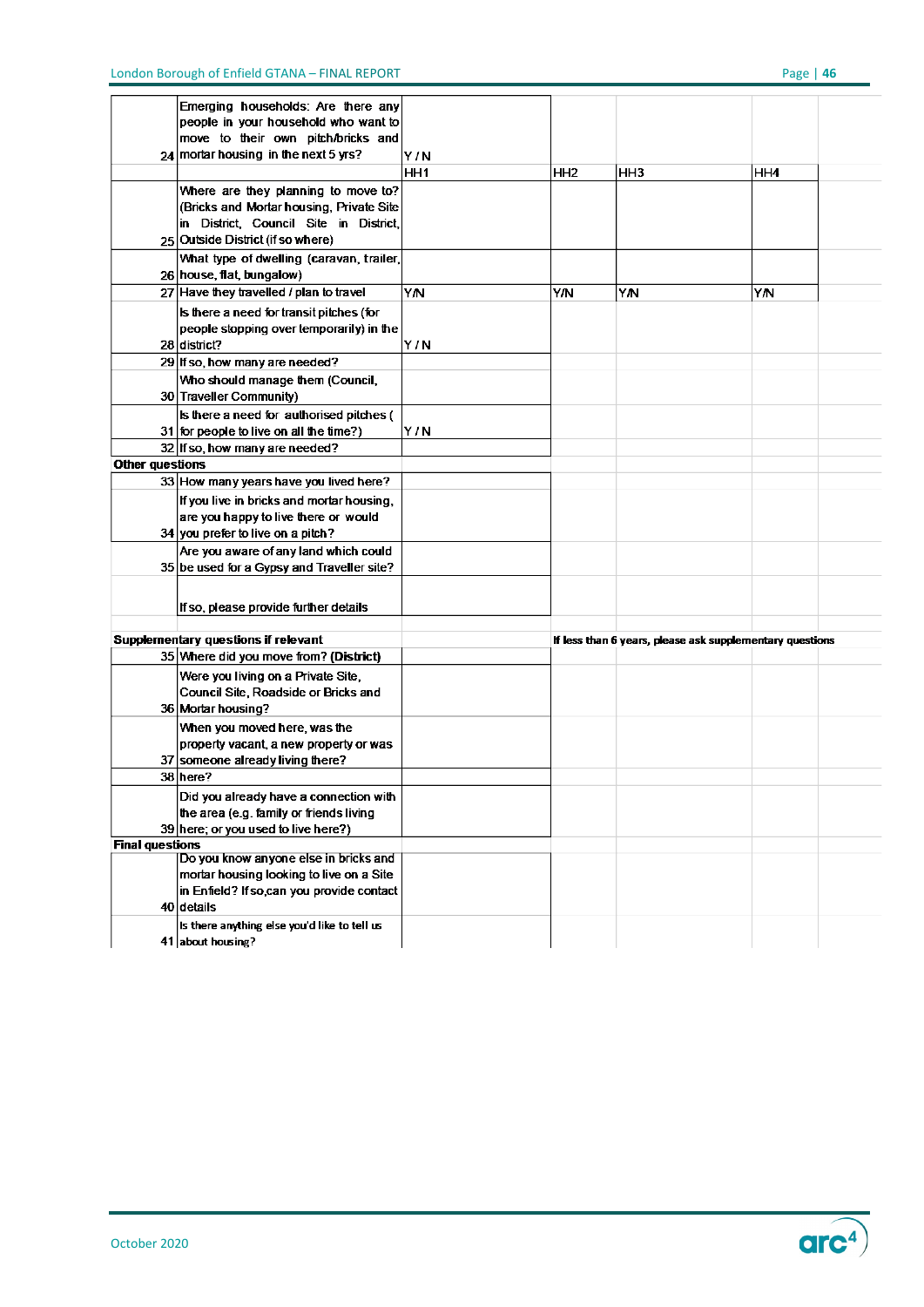# <span id="page-46-0"></span>Appendix B: Glossary of terms

**Caravans**: Mobile living vehicles used by Gypsies and Travellers; also referred to as trailers.

**CJ&POA**: Criminal Justice and Public Order Act 1994; includes powers for local authorities and police to act against unauthorised encampments.

**CRE**: Commission for Racial Equality.

**DCLG**: Department for Communities and Local Government; created in May 2006. Responsible for the remit on Gypsies and Travellers, which was previously held by the Office of the Deputy Prime Minister (O.D.P.M.).

**Gypsies and Travellers**: Defined by DCLG *Planning policy for traveller sites* (August 2015) as *"Persons of nomadic habit of life whatever their race or origin, including such persons who on grounds only of their own or their family's or dependants' educational or health needs or old age have ceased to travel temporarily, but excluding members of an organised group of travelling showpeople or circus people travelling together as such"*. The planning policy goes on to state that, *"In determining whether persons are "gypsies and travellers" for the purposes of this planning policy, consideration should be given to the following issues amongst other relevant matters: a) whether they previously led a nomadic habit of life b) the reasons for ceasing their nomadic habit of life c) whether there is an intention of living a nomadic habit of life in the future, and if so, how soon and in what circumstances"*.

**Irish Traveller**: Member of one of the main groups of Gypsies and Travellers in England. Irish Travellers have a distinct indigenous origin in Ireland and have been in England since the mid nineteenth century. They have been recognised as an ethnic group since August 2000 in England and Wales (O'Leary v Allied Domecq).

**Mobile home**: Legally a 'caravan' but not usually capable of being moved by towing.

**Pitch**: Area of land on a Gypsy/Traveller site occupied by one resident family; sometimes referred to as a plot, especially when referring to Travelling Showpeople. DCLG *Planning policy for traveller sites* (August 2015) states that *"For the purposes of this planning policy, "pitch" means a pitch on a "gypsy and traveller" site and "plot" means a pitch on a "travelling showpeople" site (often called a "yard"). This terminology differentiates between residential pitches for "gypsies and travellers" and mixed-use plots for "travelling showpeople", which may / will need to incorporate space or to be split to allow for the storage of equipment"*.

**Plot**: see pitch

**PPTS**: Planning Policy for Traveller Sites (DCLG, 2012 and 2015 editions)

**Roadside**: Term used here to indicate families on unauthorised encampments, whether literally on the roadside or on other locations such as fields, car parks or other open spaces.

**Romany**: Member of one of the main groups of Gypsies and Travellers in England. Romany Gypsies trace their ethnic origin back to migrations, probably from India, taking place at intervals since before 1500. Gypsies have been a recognised ethnic group for the purposes of British race relations legislation since 1988 (CRE V Dutton).